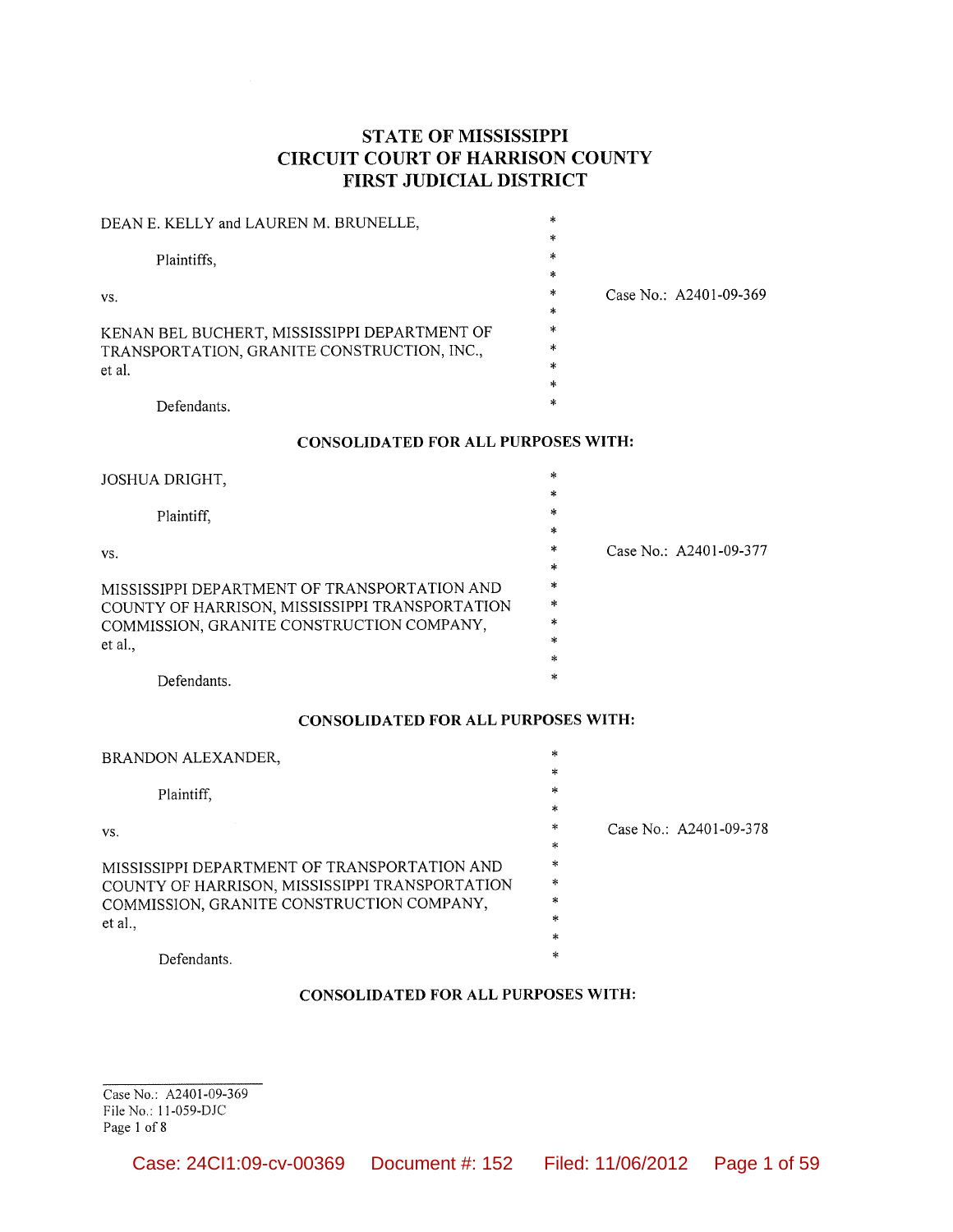| KENAN BEL BUCHERT,                         | $\ast$<br>*       |                        |
|--------------------------------------------|-------------------|------------------------|
| Plaintiff,                                 | *                 |                        |
| VS.                                        | *<br>$\ast$       | Case No.: A2401-10-32  |
| MISSISSIPPI DEPARTMENT OF TRANSPORTATION,  | $\ast$<br>$\ast$  |                        |
| GRANITE CONSTRUCTION COMPANY, et al.       | $\ast$<br>$\ast$  |                        |
| Defendants.                                | $\ast$            |                        |
| <b>CONSOLIDATED FOR ALL PURPOSES WITH:</b> |                   |                        |
| EDWARD VINCENT BRADLEY,                    | $\ast$<br>$\star$ |                        |
| Plaintiff,                                 | $\ast$            |                        |
| VS.                                        | $\ast$<br>*       | Case No.: A2401-09-370 |
| KENAN BEL BUCHERT,                         | $\ast$<br>$\ast$  |                        |
| Defendant.                                 | $\ast$<br>$\ast$  |                        |

# POWELL CONSTRUCTION SERVICES, INC.'S SUPPLEMENTAL MEMORANDUM BRIEF IN SUPPORT OF MOTION FOR SUMMARY JUDGMENT

COMES NOW, POWELL CONSTRUCTION SERVICES, INC. ("PCS"), a defendant in the above-styled cause, by and through counsel, and hereby supplements its memorandum brief in support of motions for summary judgment filed on July 19, 2012:

## **SYNOPSIS**

This lawsuit is a consolidated personal injury action arising out of an October 26, 2008 nightfishing trip that ended when the boat hit the Bay St. Louis Bridge. The plaintiffs allege that PCS and others are liable for their injuries and damages because certain lights on the bridge were not illuminated on the night in question. This brief will demonstrate PCS's blamelessness for two reasons: PCS accomplished the job it was hired to do, thus breaching no duty; and the unusual  $circumstances$  leading to the wreck preclude a finding of causation  $-$  as a matter of law.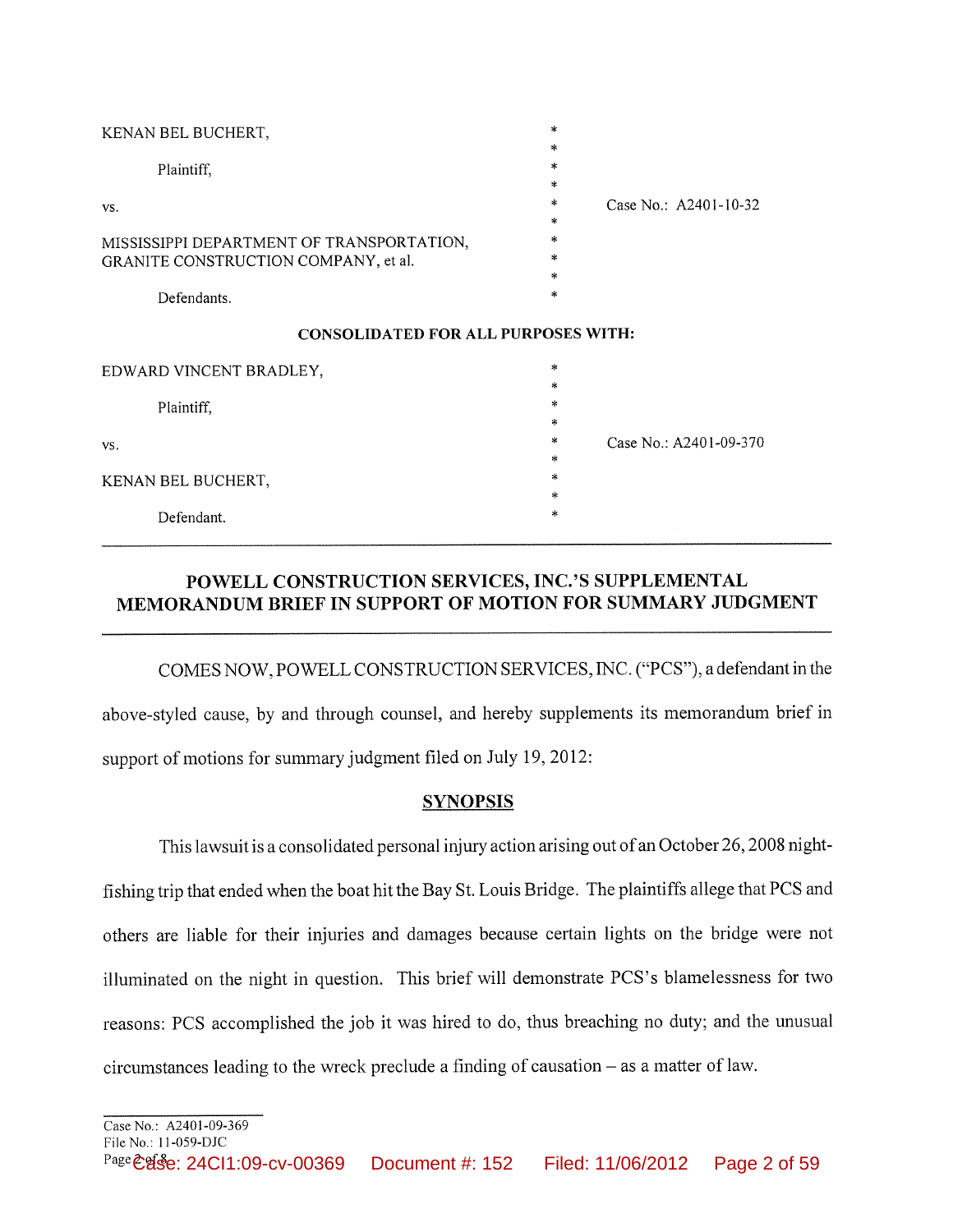PCS did not design, construct, maintain or control the Bay St. Louis Bridge, or the bridge's lighting system. PCS's role was limited to certain repairs of the lighting system following Hurricane Gustav. The plaintiffs contend that PCS failed to timely inspect and/or timely repair the bridge lights. Undisputed facts will show that PCS accomplished the scope of work for which MDOT engaged PCS.

Additionally, the plaintiffs cannot establish proximate causation because boat operator, Kenan Bel Buchert attempted to pass underneath the Bay St. Louis Bridge with full knowledge that  $(1)$  the bridge was up ahead, (2) the navigation lights over the channel were not illuminated and (3) his heading was based on a previous GPS course through the bridge in a location far from the channel. "Far from the channel" means 11/2 football fields away. Basically, Mr. Buchert was not attempting to pass through the channel when he hit the bridge. Therefore, the context of the accident shows the navigation lights to be a pretext for the lawsuit.

#### NARRATIVE STATEMENT OF UNDISPUTED FACTS

PCS adopts as if set forth fully herein paragraphs 1 through 53 contained within its original brief. PCS adds the following:

Following Hurricane Gustav, on September 2, 2008, MDOT inspected the lighting 54. system at the Bay St. Louis Bridge and discovered that the navigation lights were not functioning (Mississippi Department of Transportation's Responses to Interrogatories and Request for Production of Documents Propounded by Defendant Kenan Bel Buchert, numbers 7 and 8; Deposition of Kelly Castleberry at page 43).

Therefore, MDOT summoned PCS for temporary repairs to the navigation lights until 55. the control panels could be removed and replaced. (Mississippi Department of Transportation's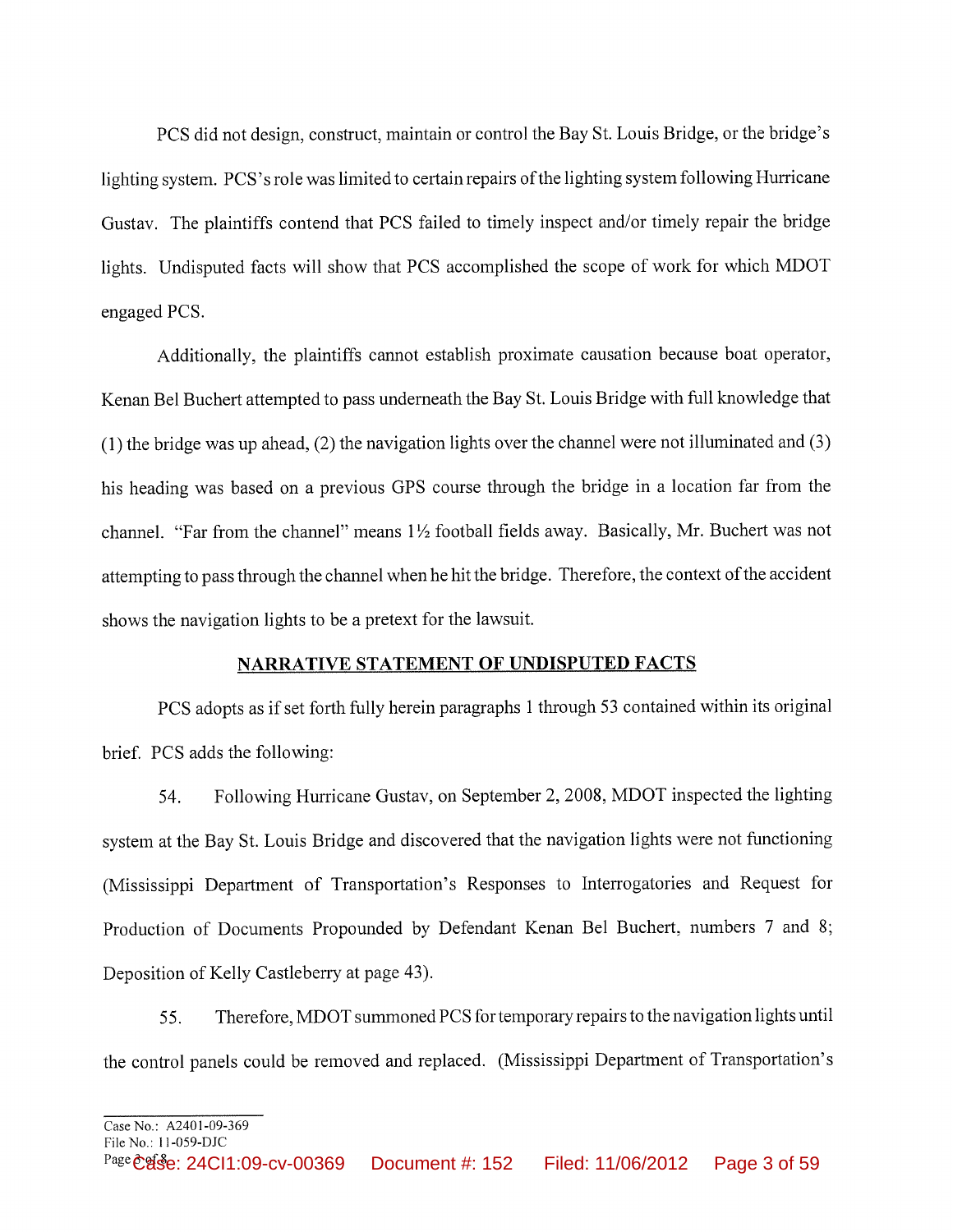Responses to Interrogatories and Request for Production of Documents Propounded by Defendant Kenan Bel Buchert number, 8; Deposition of Kelly Castleberry at page 65).

56. On September 16, 2008, PCS got the navigation lights operational. (Mississippi Department of Transportation's Responses to Interrogatories and Request for Production of Documents Propounded by Defendant Kenan Bel Buchert, number 8). MDOT's Kelly Castleberry oversaw PCS's repairs to the navigation lights and watched the repairs being accomplished. (Mississippi Department of Transportation's Responses to Interrogatories and Request for Production of Documents Propounded by Defendant Kenan Bel Buchert, number 9; Deposition of Kelly Castleberry at page 66).

57. Mr. Castleberry inspected PCS's work and verified that the navigation lights were working again. (Mississippi Department of Transportation's Responses to Interrogatories and Request for Production of Documents Propounded by Defendant Kenan Bel Buchert, number 13; Deposition of Kelly Castleberry at page 66).

The navigation lights are comprised of two red and one green south-facing lights 58. suspended under the bridge and over the channel; and two red and one green north-facing lights suspended under the bridge and over the channel. As of September 18, 2008, PCS had the two red and one green south-facing lights illuminated. (Deposition of Gene Powell at pages 96-97). As of that same date, PCS had the western-most, north-facing red navigation light illuminated. (Deposition of Gene Powell at pages 96-97). However, the green and eastern-most red navigation lights on the north side of the bridge were missing bulbs or parts, and so not illuminated. (Deposition of Gene Powell at pages 96-97; Deposition of Kelly Castleberry at pages 26-28).

Case No.: A2401-09-369 File No.: 11-059-DJC Page 4 of 8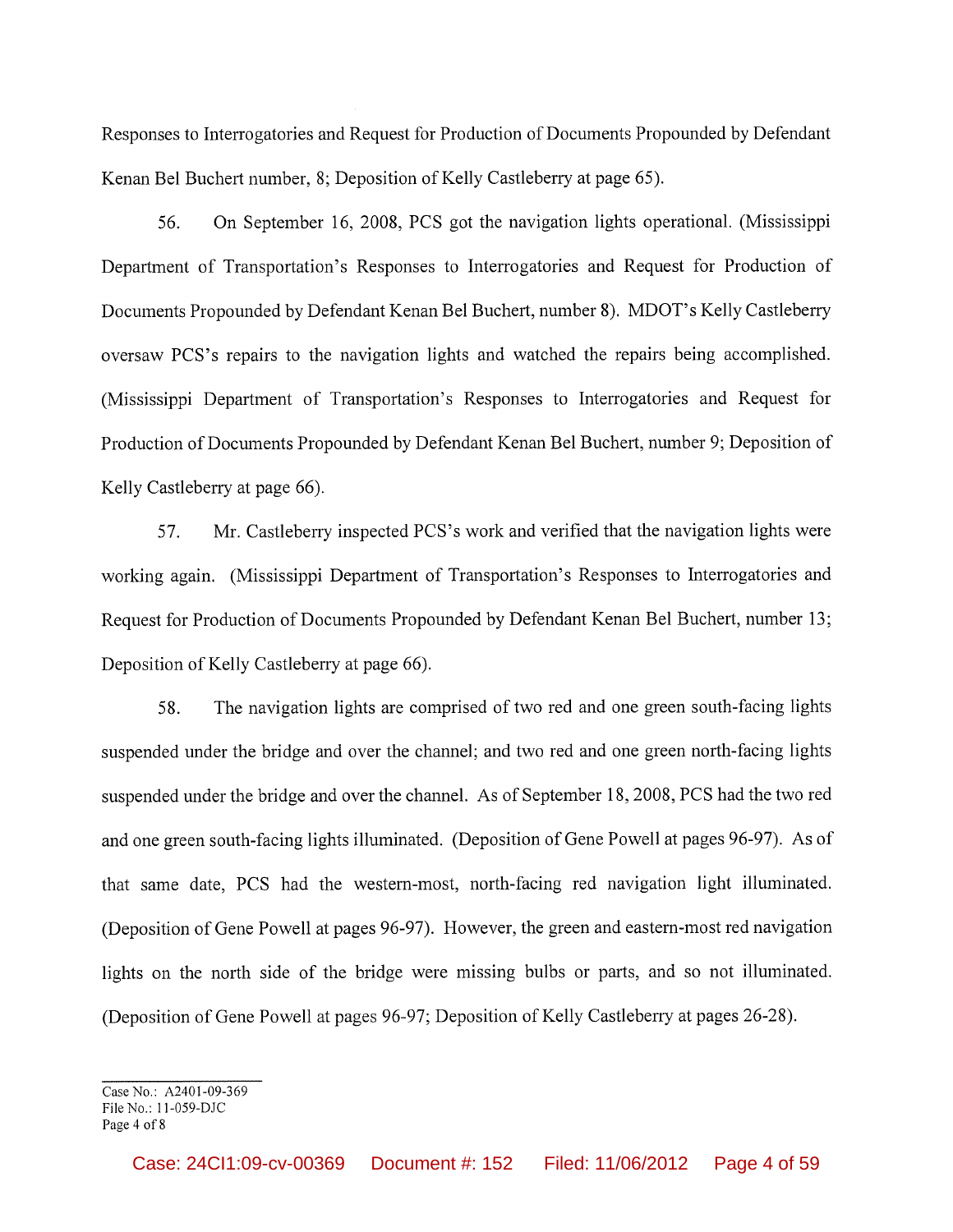59. MDOT knew of the need for the parts or bulbs and, in fact, had them on order. (Deposition of Kelly Castleberry at pages 26-28). Specifically, that was handled by MDOT's electrical superintendent, Lemon Sullivan. (Deposition of Kelly Castleberry at page 26-28).

60. Mr. Sullivan or one of his electrical department crewmen would have been the one to actually screw in the navigation light bulbs once obtained. (Deposition of Kelly Castleberry at page 89; Deposition of Gene Powell at pages 101 and 111; Mississippi Department of Transportation's Answers to First Set of Interrogatories Propounded by Plaintiffs Brandon Alexander and Joshua Dright, number 16).

MDOT agrees that it was the duty of MDOT to maintain the navigation lights and to 61. keep them burning. (Deposition of Kelly Castleberry at pages 24-25; Deposition of Gene Powell at page 135; Mississippi Department of Transportation's Answers to First Set of Interrogatories Propounded by Plaintiffs Brandon Alexander and Joshua Dright, number 18). MDOT in fact has bridge inspection crews to inspect bridge lights. (Deposition of Kelly Castleberry at pages 17 and  $20$ ).

Mr. Castleberry was the MDOT-PCS contact on this repair project. (Deposition of 62. Kelly Castleberry at page 100). Mr. Castleberry testified that PCS accomplished the job for which MDOT had called upon PCS, and that PCS did the job to MDOT's satisfaction. (Deposition of Kelly Castleberry at page 100). Referring to PCS's Gene Powell who was Mr. Castleberry's contact, Mr. Castleberry testified as follows:

Is there anything that Gene Powell could have said to MDOT to have changed  $\mathrm{O}$ . anything that happened?

Case No.:  $\angle$ A2401-09-369 File No.: 11-059-DJC Page 5 of 8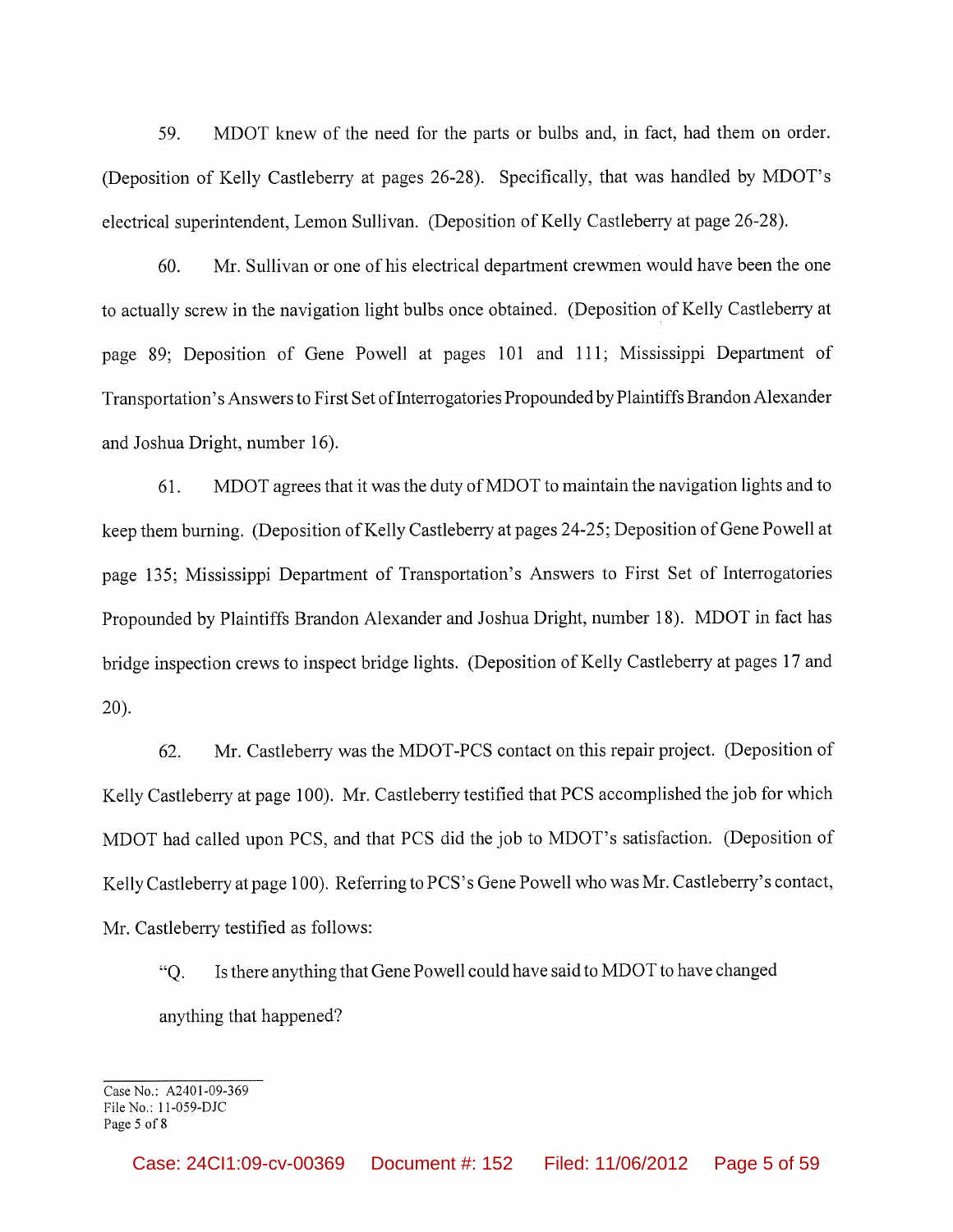I do not know of anything that could have been done."  $A<sub>1</sub>$ 

## **LAW AND ARGUMENT**

PCS adopts as if set forth fully herein its law and argument contained within its original brief. As applicable to PCS, PCS adopts as if set forth fully herein the law and argument contained within the memorandum briefs filed in support of motions for summary judgment by Defendants' Granite Construction Company, Archer Western Contractors, LTD., Granite Archer Western, A Joint Venture, Ingram Signalization, Inc., Mississippi Department of Transportation, Mississippi Department of Transportation and HNTB Corporation.

WHEREFORE, premises considered, POWELL CONSTRUCTION SERVICES, INC., respectfully asserts that there is no genuine issue of material fact and that it is entitled to judgment as a matter of law.

# ORAL ARGUMENT RESPECTFULLY REQUESTED

Respectfully submitted,

 $OLEER, JR<sub>2</sub>(103494)$ Attorneyfor Powell Construction Services, Inc.

OF COUNSEL:

LUTHER, COLLIER, HODGES & CASH LLP Post Office Box 1002 Mobile, Alabama 36633  $(251)$  694-9393 Office (251) 694-9392 Fax dcollier@lchclaw.com

Case No.: A2401-09-369 File No.: 11-059-DJC Page 6 of 8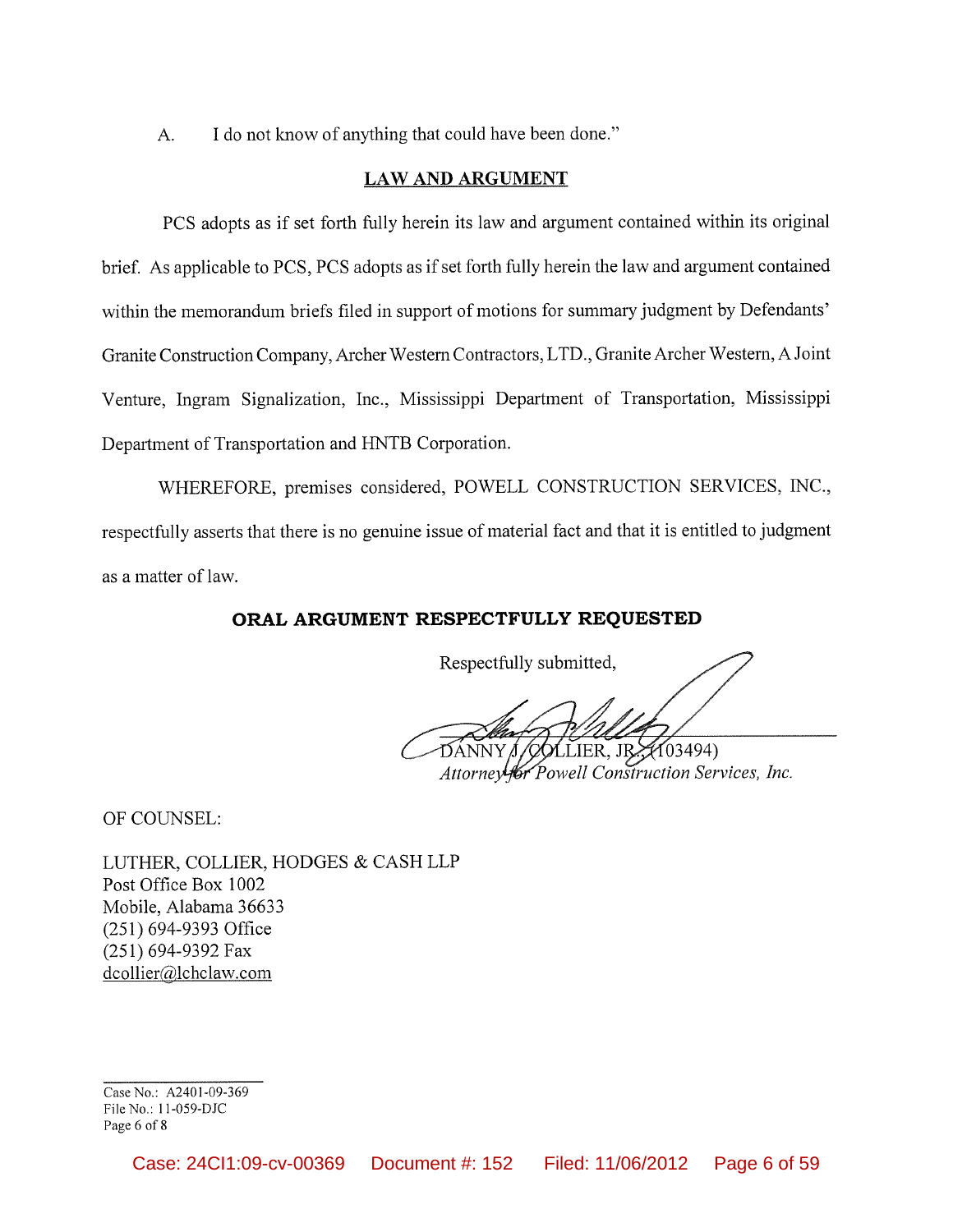# **CERTIFICATE OF SERVICE**

 $\varphi$ day of November, 2012 served a copy of the I do hereby certify that I have on this foregoing pleading on counsel for all parties to this proceeding by:

Electronic Court Filing

United States mail, first class postage prepaid

Electronic Mail

Confirmed Facsimile

**Hand Delivery** 

Overnight Courier

as follows:

Joseph Kelly, Esq. Post Office Box 610 Liberty, Mississippi 39645 joek@jkellylaw.net Attorney for Dean E. Kelly and Lauren M. **Brunelle** 

Harold S. Bartholomew, Esq. Bartholomew Law Office Post Office Box 786 Metairie, Louisiana 70004 hsb@bartholomewlawoffices.com Attorney for Dean E. Kelly and Lauren M. **Brunelle** 

Owen J. Bradley 2700 Octavia Street New Orleans, Louisiana 70115 owenjbradley@gmail.com **Attorney Edward Vincent Bradley**  Remy Fransen, Jr., Esq. Matthew R. Fransen, Esq. 814 Howard Avenue New Orleans, Louisiana 70130 arfransen@aol.com mattfransen@aol.com Attorney for Dean E. Kelly and Lauren M. **Brunelle** 

W. Chad Stelly, Esq. Rome, Arata & Baxley, LLC 650 Poydras Street Suite 2017, Poydras Center New Orleans, LA 70130 wcstelly@romearata.com Attorney for Joshua Dright and Brandon Alexander

Doug Bagwell, Esq. 14231 Seaway Road Building 2000, Suite 2001 Gulfport, Mississippi 39503 dbagwell@carrallison.com Attorney for Granite Construction, Inc. and Archer Western Contractors, Ltd.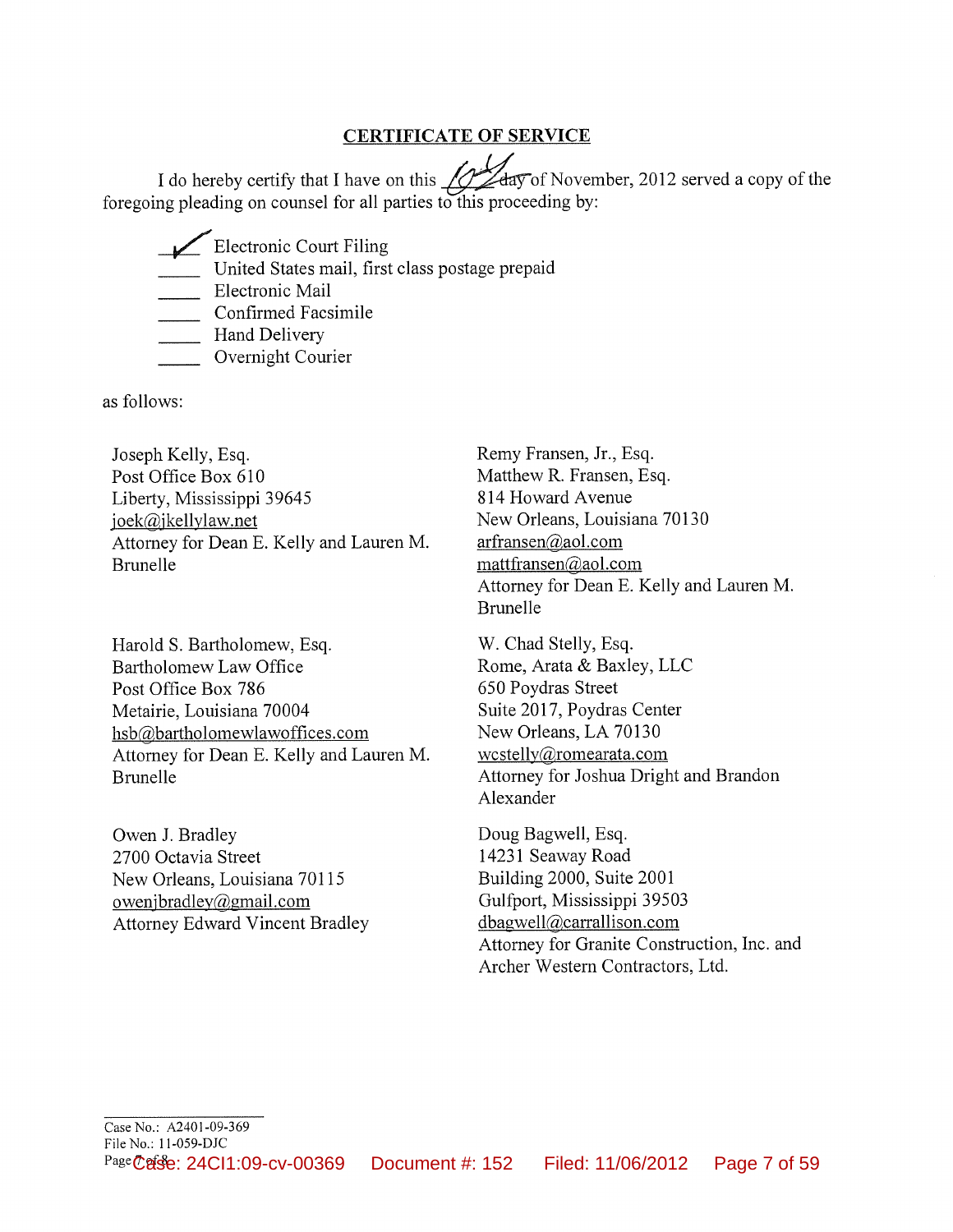Brett W. Tweedel, Esq. 3421 North Causeway Blvd. Suite 900 Metairie, Louisiana 70002 btweedel@bluewilliams.com Attorney for Kenan B. Buchert

Stephen P. Bruno, Esq. Bruno & Bruno, LLP 855 Baronne Street New Orleans, Louisiana 70112 Stephen@brunobrunolaw.com Attorney for Ken Bel Buchert

Gerald J. Diaz, Jr., Esq. The Diaz Law Firm, PLLC 208 Waterford Square, Suite 300 Madison, Mississippi 39110  $idiazir@msattorneys.com$ Attorney for Kenan Bel Buchert

J. Stephen Kennedy, Esq. Everett E. White, Esq. Baker, Donelson, Bearman, Caldwell & Berkowitz, P.A. Post Office Box 14167 Jackson, Mississippi 39236-4167 skennedy@bakerdonelson.com ewhite@bakerdonelson.com Attorneys for HNTB Corporation

Trace D. McRaney, Esq. 2909 13<sup>th</sup> Street  $6<sup>th</sup>$  Floor Gulfport, Mississippi 39502 trace@ddkf.com Attorney for Mississippi Department of Transportation

OF CO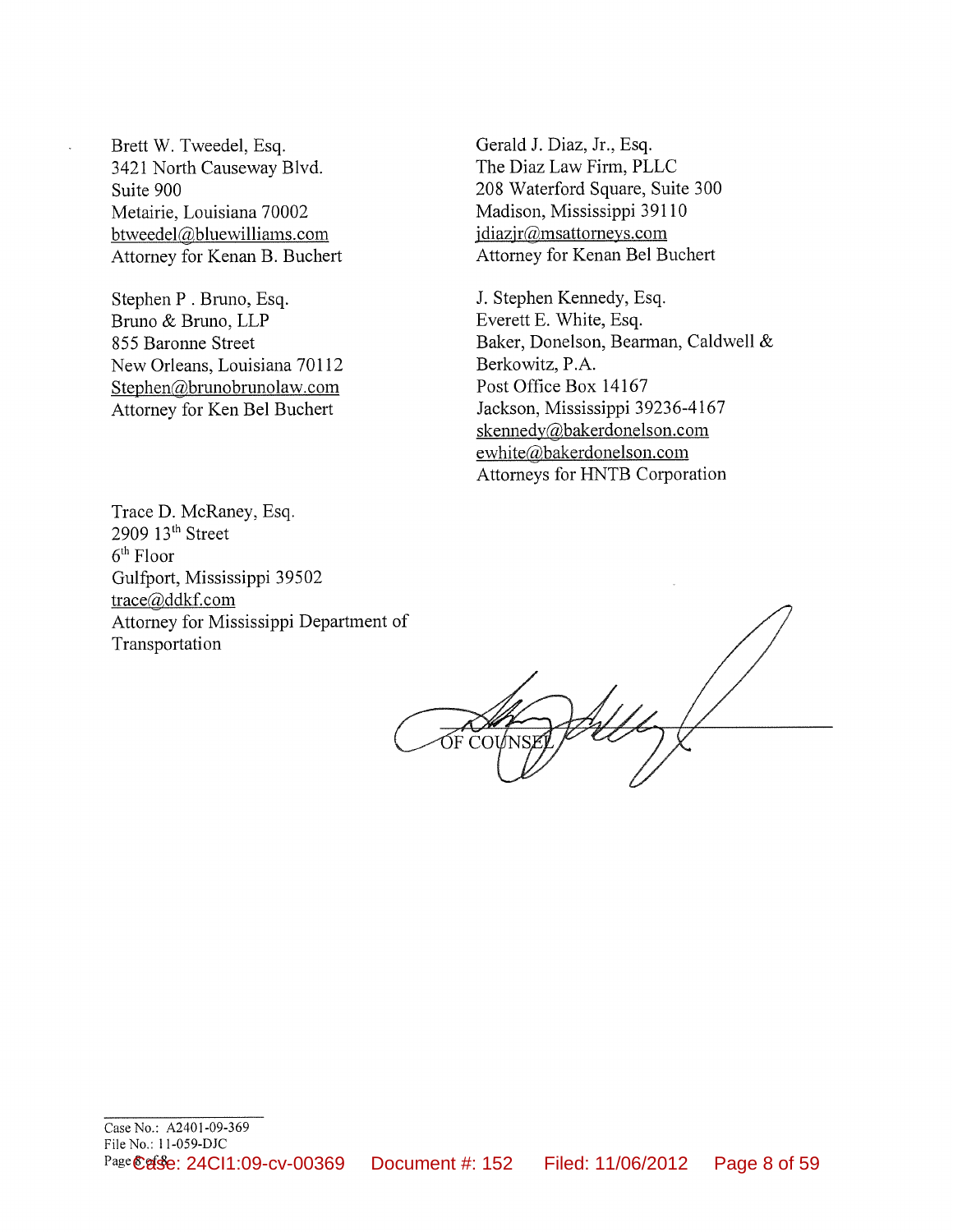# IN THE CIRCUIT COURT OF HARRISON COUNTY, MISSISSIPPI<br>FIRST JUDICIAL DISTRICT

| DEAN E. KELLY AND LAUREN BRUNELLE                                                                                                                                                                                                                                                                                                             | <b>PLAINTIFFS</b>      |
|-----------------------------------------------------------------------------------------------------------------------------------------------------------------------------------------------------------------------------------------------------------------------------------------------------------------------------------------------|------------------------|
| <b>VERSUS</b>                                                                                                                                                                                                                                                                                                                                 | CAUSE NO. A2401-09-369 |
| KENAN BEL BUCHERT, MISSISSIPPI DEPARTMENT<br>OF TRANSPORTATION, GRANITE CONSTRUCTION<br>COMPANY, ARCHER WESTERN CONTRACTORS, LTD.,<br>HNTB CORPORATION, INGRAM SIGNALIZATION, INC.,<br>AND POWELL CONSTRUCTION SERVICES, INC.                                                                                                                 | <b>DEFENDANTS</b>      |
| <b>AND</b>                                                                                                                                                                                                                                                                                                                                    |                        |
| GRANITE CONSTRUCTION COMPANY AND ARCHER<br>WESTERN CONTRACTORS, LTD.                                                                                                                                                                                                                                                                          | CROSS-PLAINTIFFS       |
| <b>VERSUS</b>                                                                                                                                                                                                                                                                                                                                 |                        |
| HNTB CORPORATION                                                                                                                                                                                                                                                                                                                              | CROSS-DEFENDANT        |
| AND                                                                                                                                                                                                                                                                                                                                           |                        |
| INGRAM SIGNALIZATION, INC.                                                                                                                                                                                                                                                                                                                    | CROSS-DEFENDANT        |
| <b>CONSOLIDATED FOR ALL PURPOSES WITH:</b>                                                                                                                                                                                                                                                                                                    |                        |
| <b>JOSHUA DRIGHT</b>                                                                                                                                                                                                                                                                                                                          | <b>PLAINTIFF</b>       |
| <b>VERSUS</b>                                                                                                                                                                                                                                                                                                                                 | CAUSE NO. A2401-09-377 |
| MISSISSIPPI DEPARTMENT OF TRANSPORTATION<br>AND COUNTY OF HARRISON, MISSISSIPPI<br>TRANSPORTATION COMMISSION, GRANITE<br>CONSTRUCTION COMPANY, ARCHER WESTERN<br>CONTRACTORS, LTD., GRANITE ARCHER<br>WESTERN, A JOINT VENTURE, KENAN BEL BUCHERT,<br>HNTB CORPORATION, INGRAM SIGNALIZATION, INC.,<br>AND POWELL CONSTRUCTION SERVICES, INC. | <b>DEFENDANTS</b>      |
| <b>CONSOLIDATED FOR ALL PURPOSES WITH:</b>                                                                                                                                                                                                                                                                                                    |                        |
| BRANDON ALEXANDER                                                                                                                                                                                                                                                                                                                             | <b>PLAINTIFF</b>       |
| <b>VERSUS</b>                                                                                                                                                                                                                                                                                                                                 | CAUSE NO. A2401-09-378 |
| MISSISSIPPI DEPARTMENT OF TRANSPORTATION<br>AND COUNTY OF HARRISON, MISSISSIPPI<br>TRANSPORTATION COMMISSION, GRANITE<br>CONSTRUCTION COMPANY, ARCHER WESTERN<br>CONTRACTORS, LTD., GRANITE ARCHER<br>WESTERN, A JOINT VENTURE, KENAN BEL BUCHERT, HNTB<br>CORPORATION, INGRAM SIGNALIZATION, INC., AND<br>POWELL CONSTRUCTION SERVICES, INC. | <b>DEFENDANTS</b>      |
| <b>CONSOLIDATED FOR ALL PURPOSES WITH:</b>                                                                                                                                                                                                                                                                                                    |                        |
| KENAN BEL BUCHERT                                                                                                                                                                                                                                                                                                                             |                        |
| <b>VERSUS</b>                                                                                                                                                                                                                                                                                                                                 | <b>PLAINTIFF</b>       |
| MISSISSIPPI DEPARTMENT OF TRANSPORTATION,<br>GRANITE CONSTRUCTION COMPANY AND ARCHER                                                                                                                                                                                                                                                          | CAUSE NO. A2401-10-32  |

# RECEIVED SEP 17 2012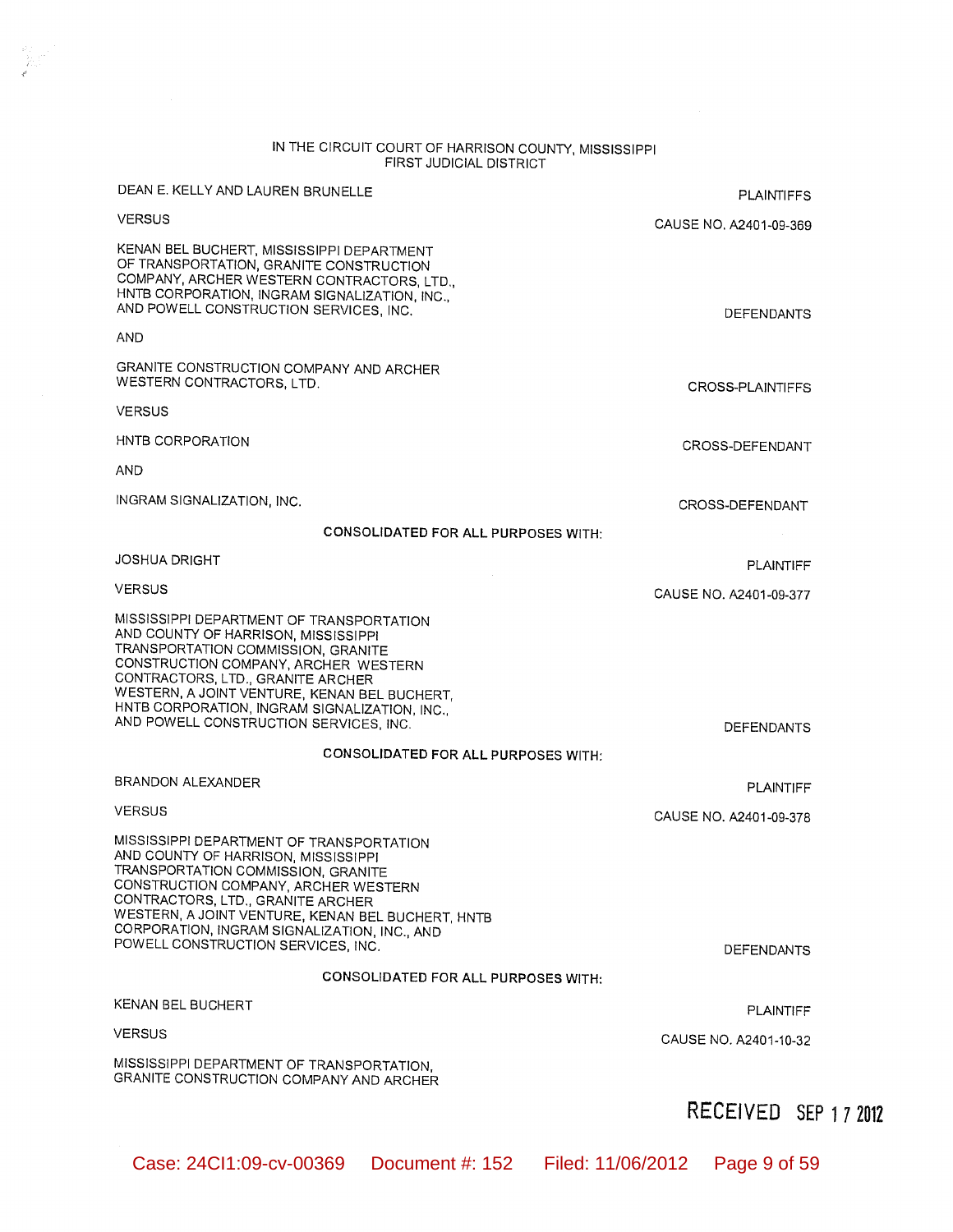WESTERN CONTRACTORS, LTD., AND JOHN DOES 1-5

**CONSOLIDATED FOR ALL PURPOSES WITH:** 

EDWARD VINCENT BRADLEY

**PLAINTIFF** 

**DEFENDANTS** 

CAUSE NO. A2401-09-370

KENAN B. BUCHERT

**VERSUS** 

DEFENDANT

### MISSISSIPPI DEPARTMENT OF TRANSPORTATION'S RESPONSES TO INTERROGATORIES AND REQUEST FOR PRODUCTION OF DOCUMENTS PROPOUNDED BY DEFENDANT KENAN BEL BUCHERT

COMES NOW, the Defendant, Mississippi Department of Transportation, by and through its attorneys of record, Dukes, Dukes, Keating & Faneca, P.A., and file this its Responses to Interrogatories and Request for Production of Documents Propounded by Defendant Kenan Bel Buchert as follows:

# **INTERROGATORIES**

INTERROGATORY NO. 1: Please provide the name, address, telephone number

and job title of everyone involved in providing responses to these Interrogatories.

ANSWER NO. 1:

Kelly Castleberry, Southern District Engineer for MDOT.

INTERROGATORY NO. 2: Please state the scope of work that Granite Archer

Western was hired to perform in connection with the Hwy 90/Bay St. Louis Bridge.

ANSWER NO. 2: GAW was the design/build general contractor that was awarded

the best value bid for the reconstruction of the Highway 90 Bridge over the Bay of St.

Louis, following Hurricane Katrina.

**INTERROGATORY NO. 3: Please state the amount of money that Granite Archer** Western was paid in connection with the work it did on the Hwy 90/Bay St. Louis Bridge.

ANSWER NO. 3: \$283,543,242.12.

 $\overline{2}$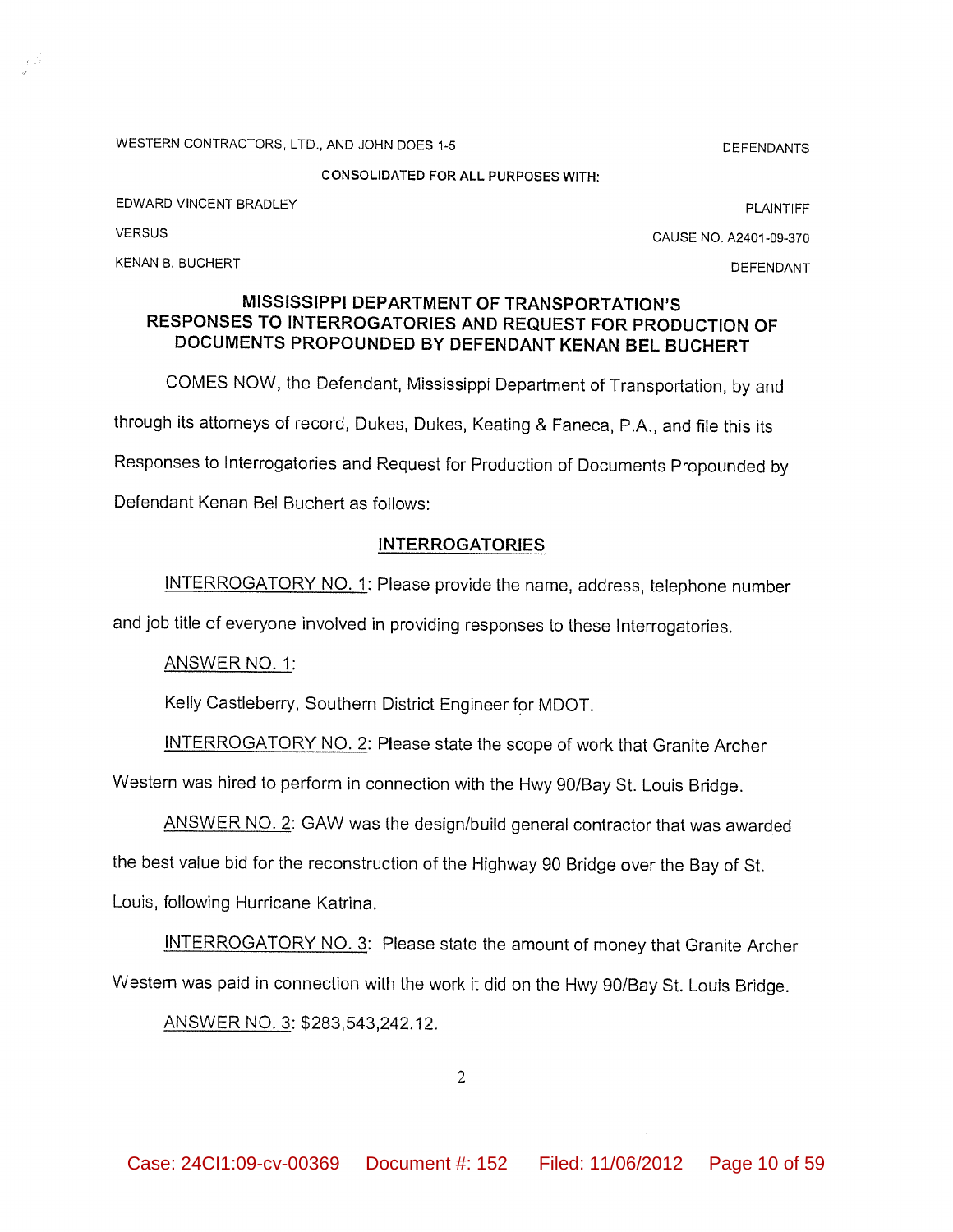# IN THE CIRCUIT COURT OF HARRISON COUNTY, MISSISSIPPI<br>FIRST JUDICIAL DISTRICT

 $\frac{1}{d}$ 

| DEAN E. KELLY AND LAUREN BRUNELLE                                                                                                                                                                                                                                                                                                             | <b>PLAINTIFFS</b>      |
|-----------------------------------------------------------------------------------------------------------------------------------------------------------------------------------------------------------------------------------------------------------------------------------------------------------------------------------------------|------------------------|
| <b>VERSUS</b>                                                                                                                                                                                                                                                                                                                                 | CAUSE NO. A2401-09-369 |
| KENAN BEL BUCHERT, MISSISSIPPI DEPARTMENT<br>OF TRANSPORTATION, GRANITE CONSTRUCTION<br>COMPANY, ARCHER WESTERN CONTRACTORS, LTD.,<br>HNTB CORPORATION, INGRAM SIGNALIZATION, INC.,<br>AND POWELL CONSTRUCTION SERVICES, INC.                                                                                                                 | <b>DEFENDANTS</b>      |
| AND                                                                                                                                                                                                                                                                                                                                           |                        |
| GRANITE CONSTRUCTION COMPANY AND ARCHER<br>WESTERN CONTRACTORS, LTD.                                                                                                                                                                                                                                                                          | CROSS-PLAINTIFFS       |
| <b>VERSUS</b>                                                                                                                                                                                                                                                                                                                                 |                        |
| HNTB CORPORATION                                                                                                                                                                                                                                                                                                                              | CROSS-DEFENDANT        |
| AND                                                                                                                                                                                                                                                                                                                                           |                        |
| INGRAM SIGNALIZATION, INC.                                                                                                                                                                                                                                                                                                                    | CROSS-DEFENDANT        |
| CONSOLIDATED FOR ALL PURPOSES WITH:                                                                                                                                                                                                                                                                                                           |                        |
| <b>JOSHUA DRIGHT</b>                                                                                                                                                                                                                                                                                                                          | PLAINTIFF              |
| <b>VERSUS</b>                                                                                                                                                                                                                                                                                                                                 | CAUSE NO. A2401-09-377 |
| MISSISSIPPI DEPARTMENT OF TRANSPORTATION<br>AND COUNTY OF HARRISON, MISSISSIPPI<br>TRANSPORTATION COMMISSION, GRANITE<br>CONSTRUCTION COMPANY, ARCHER WESTERN<br>CONTRACTORS, LTD., GRANITE ARCHER<br>WESTERN, A JOINT VENTURE, KENAN BEL BUCHERT,<br>HNTB CORPORATION, INGRAM SIGNALIZATION, INC.,<br>AND POWELL CONSTRUCTION SERVICES, INC. | <b>DEFENDANTS</b>      |
| <b>CONSOLIDATED FOR ALL PURPOSES WITH:</b>                                                                                                                                                                                                                                                                                                    |                        |
| BRANDON ALEXANDER                                                                                                                                                                                                                                                                                                                             | PLAINTIFF              |
| <b>VERSUS</b>                                                                                                                                                                                                                                                                                                                                 | CAUSE NO. A2401-09-378 |
| MISSISSIPPI DEPARTMENT OF TRANSPORTATION<br>AND COUNTY OF HARRISON, MISSISSIPPI<br>TRANSPORTATION COMMISSION, GRANITE<br>CONSTRUCTION COMPANY, ARCHER WESTERN<br>CONTRACTORS, LTD., GRANITE ARCHER<br>WESTERN, A JOINT VENTURE, KENAN BEL BUCHERT, HNTB<br>CORPORATION, INGRAM SIGNALIZATION, INC., AND<br>POWELL CONSTRUCTION SERVICES, INC. | <b>DEFENDANTS</b>      |
| CONSOLIDATED FOR ALL PURPOSES WITH:                                                                                                                                                                                                                                                                                                           |                        |
| KENAN BEL BUCHERT                                                                                                                                                                                                                                                                                                                             | <b>PLAINTIFF</b>       |
| <b>VERSUS</b>                                                                                                                                                                                                                                                                                                                                 | CAUSE NO. A2401-10-32  |
| MISSISSIPPI DEPARTMENT OF TRANSPORTATION,<br>GRANITE CONSTRUCTION COMPANY AND ARCHER                                                                                                                                                                                                                                                          |                        |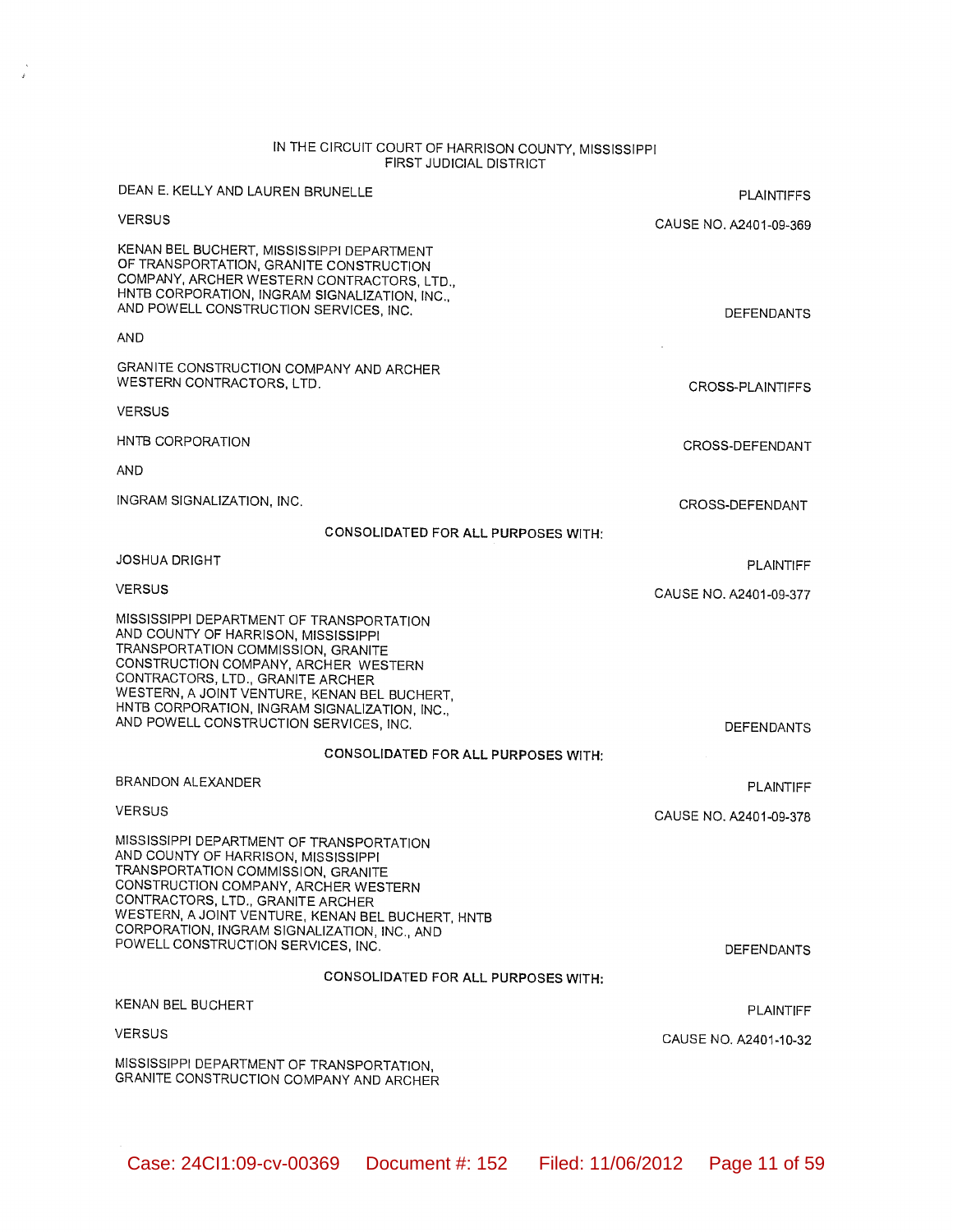WESTERN CONTRACTORS, LTD., AND JOHN DOES 1-5

**DEFENDANTS** 

**CONSOLIDATED FOR ALL PURPOSES WITH:** 

EDWARD VINCENT BRADLEY

**VERSUS** 

KENAN B. BUCHERT

**PLAINTIFF** CAUSE NO. A2401-09-370

**DEFENDANT** 

### MISSISSIPPI DEPARTMENT OF TRANSPORTATION'S RESPONSES TO INTERROGATORIES AND REQUEST FOR PRODUCTION OF DOCUMENTS PROPOUNDED BY DEFENDANT KENAN BEL BUCHERT

COMES NOW, the Defendant, Mississippi Department of Transportation, by and through its attorneys of record, Dukes, Dukes, Keating & Faneca, P.A., and file this its Responses to Interrogatories and Request for Production of Documents Propounded by Defendant Kenan Bel Buchert as follows:

## **INTERROGATORIES**

INTERROGATORY NO. 1: Please provide the name, address, telephone number

and job title of everyone involved in providing responses to these Interrogatories.

ANSWER NO. 1:

Kelly Castleberry, Southern District Engineer for MDOT.

INTERROGATORY NO. 2: Please state the scope of work that Granite Archer

Western was hired to perform in connection with the Hwy 90/Bay St. Louis Bridge.

ANSWER NO. 2: GAW was the design/build general contractor that was awarded

the best value bid for the reconstruction of the Highway 90 Bridge over the Bay of St.

Louis, following Hurricane Katrina.

INTERROGATORY NO. 3: Please state the amount of money that Granite Archer Western was paid in connection with the work it did on the Hwy 90/Bay St. Louis Bridge.

ANSWER NO. 3: \$283,543,242.12.

 $\overline{2}$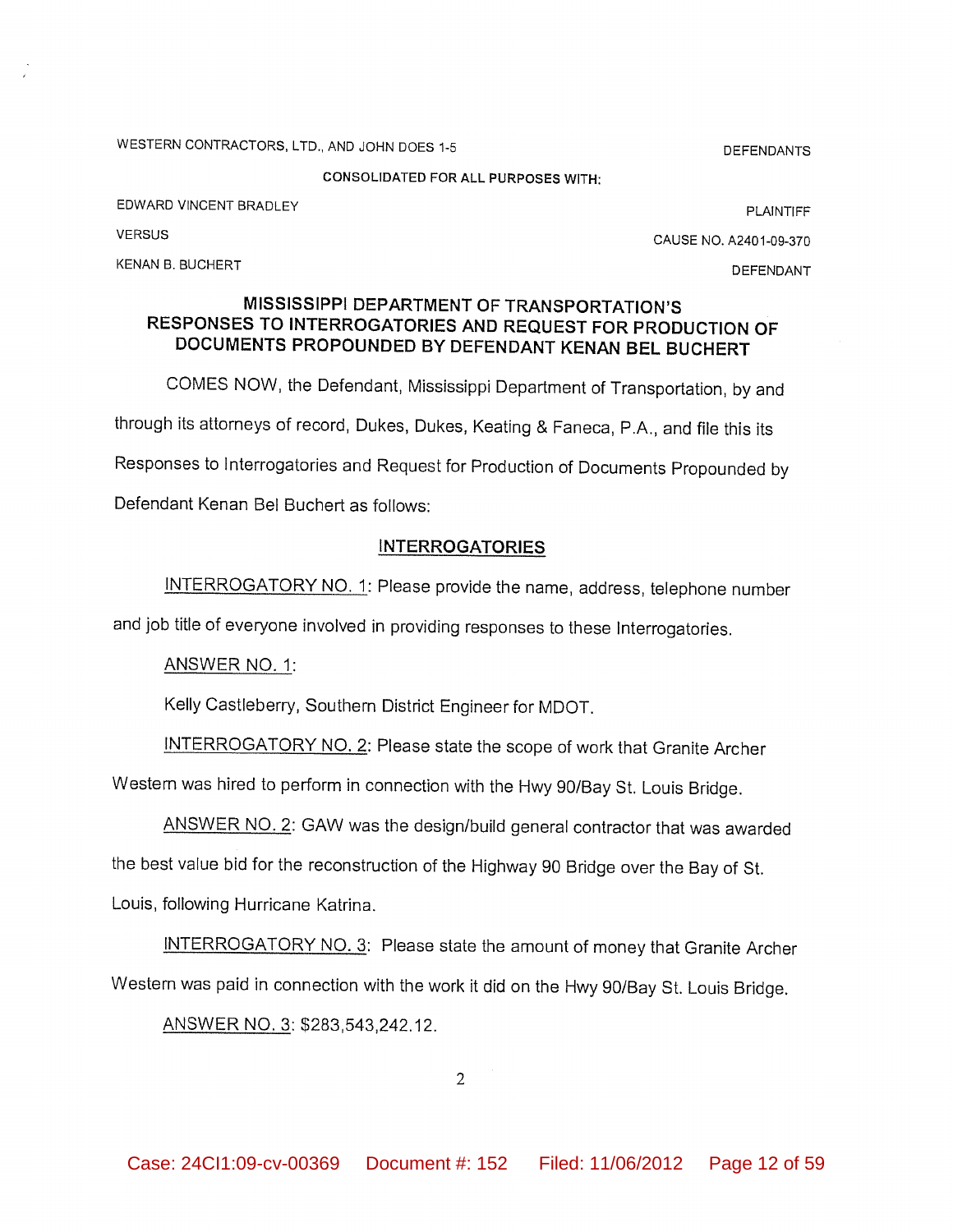INTERROGATORY NO. 4: Please provide the name, address and telephone number of all individuals or entities that oversaw, supervised, monitored or approved the work performed by Granite Archer Western.

ANSWER NO. 4: Objection is made to this Interrogatory on the grounds that it is vague and over broad as there would have been literally hundreds of individuals in this regard. Without waiving any objections, final approval was given by MDOT's project engineer, David Seyfarth, and by URS's Project Engineer. MDOT will supplement his name.

INTERROGATORY NO. 5: For each individual or entity listed in response to Interrogatory No. 4, please list their responsibilities or scope of work.

ANSWER NO. 5: These engineers approved the work performed.

INTERROGATORY NO. 6: Please provide the date that construction of the Hwy 90/Bay St. Louis Bridge was completed.

ANSWER NO. 6: April 16, 2008.

INTERROGATORY NO. 7: Please state the date that MDOT first learned that the navigational lights/channel marker lights had been damaged by Hurricane Gustav.

ANSWER NO. 7: September 2, 2008.

INTERROGATORY NO. 8: Please list in detail the steps taken by MDOT to repair the navigational lights/channel marker lights following Hurricane Gustav.

ANSWER NO. 8: Following Hurricane Gustav, MDOT inspected the bridge to analyze what was damaged and it was determined that the control boxes on each end of the bridge were inundated with salt water. Powell Construction Services was involved in an ongoing hurricane repair project on Highway 90 in Biloxi, Mississippi. Powell was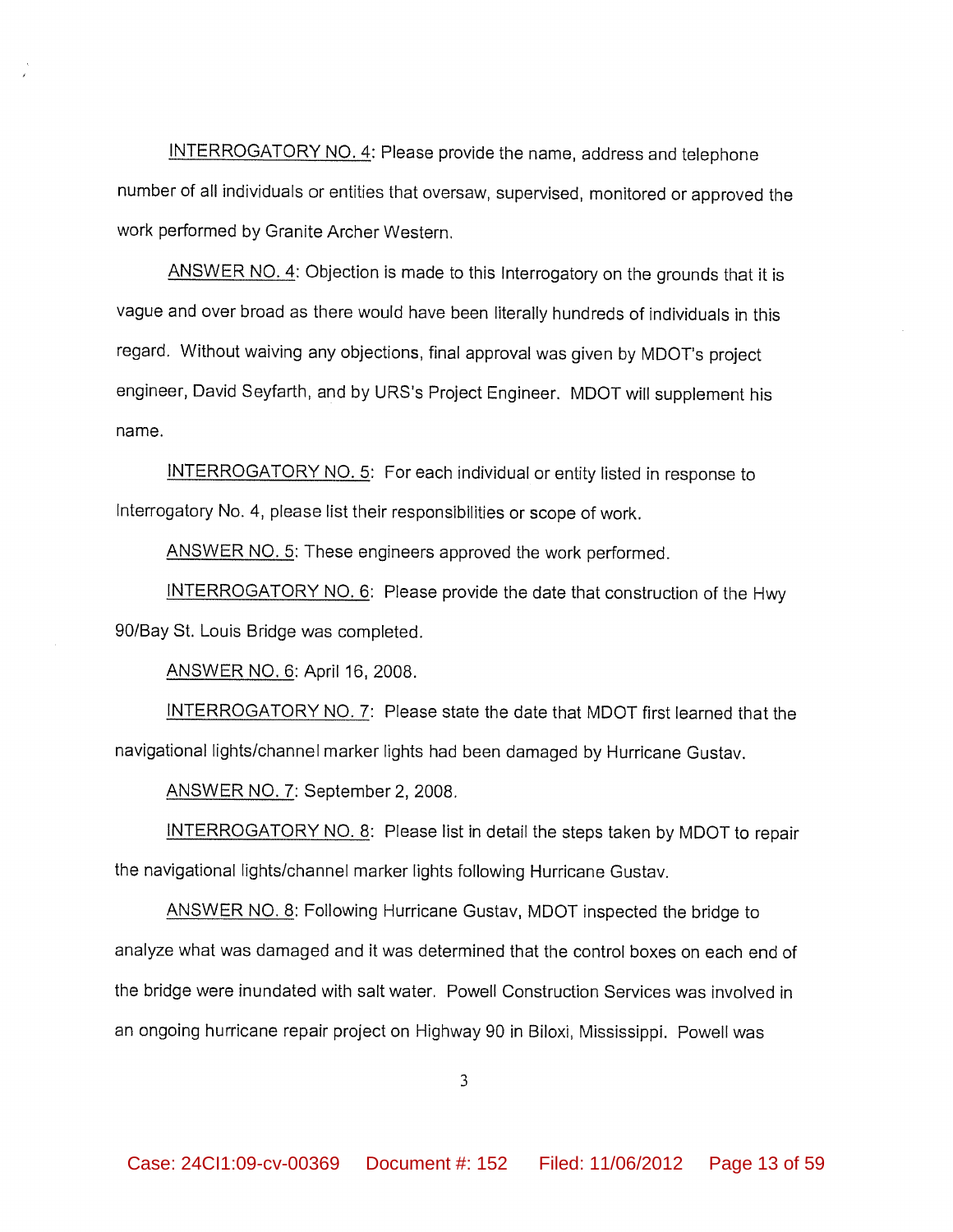summoned to the Bay St. Louis Bridge to inspect the damage. The priority was to first get the navigational lights operational. Powell got the navigational lights operational on September 16, 2008. The priority then was to get new control boxes fabricated and shipped and then move the control boxes to higher ground, following which the entire lighting system would have been re-wired.

INTERROGATORY NO. 9: Please provide the name, address and telephone number of all individuals or entities that oversaw, supervised, monitored or approved the repairs to the navigational lights/channel marker lights following Hurricane Gustav.

ANSWER NO. 9: Kelly Castleberry.

INTERROGATORY NO. 10: Please state the date that the work performed by Powell Construction Services, Inc. was completed.

**ANSWER NO. 10: March, 2009.** 

INTERROGATORY NO. 11: Please state if MDOT received any complaints about the navigational lights/channel marker lights between the date that Powell Construction Services, Inc. finished its work and the date of this accident.

ANSWER NO. 11: Objection is made to this Interrogatory on the grounds that it is vague and ambiguous. Without waiving any objections, MDOT received no complaints about the navigational lights/channel marker lights between the date Powell Construction had them operational on September 16, 2008, and the date of the accident in question.

INTERROGATORY NO. 12: Please state when and how MDOT first learned of the accident that forms the basis of this lawsuit.

ANSWER NO. 12: Kelly Castleberry learned of the accident the following morning while watching WLOX-TV, Channel 13.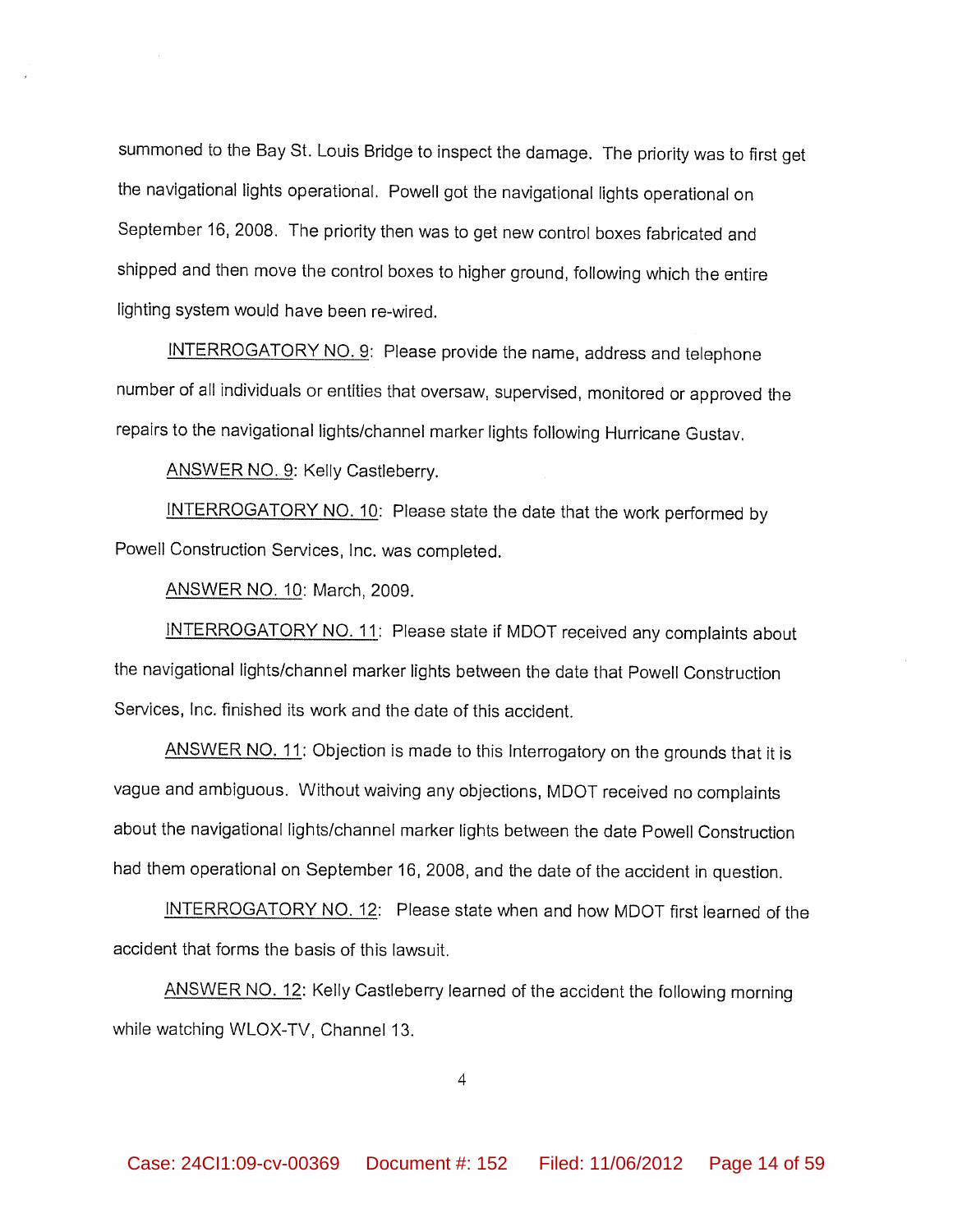INTERROGATORY NO. 13: Please state if MDOT inspected or tested the lighting system on the, including, but not limited to, the navigational lights/channel marker lights, between the time Powell Construction Services, Inc. finished its work and the date of this accident. If yes, please provide a list of dates and the names of the individuals that performed the inspection or the testing.

ANSWER NO. 13: Objection is made to this Interrogatory on the ground that it is vague and ambiguous, inasmuch as on September 16, 2008, when Powell had the navigational lights operational, its work was not finished. Without waiving any objections, when Powell Construction Services had the navigational lights operational on September 16, 2008, Kelly Castleberry inspected the work.

INTERROGATORY NO. 14: Please describe any investigation conducted by MDOT or on MDOT's behalf into this accident, the cause of this accident and/or the condition of the lighting system at the time of the accident.

ANSWER NO. 14: There was no investigation.

INTERROGATORY NO. 15: Please identify the following information for each witness you will or may call at the trial of this matter:

- The name, address and telephone number of each such witness; (a)
- $(b)$ The relationship of each such witness to you;
- $(c)$ A brief description of the substance of the facts you expect to elicit from each such witness:
- $(d)$ Whether such person will be offered as an "expert" witness, and if so, the following information:
	- $(1)$ The academic and professional qualifications of each such witness,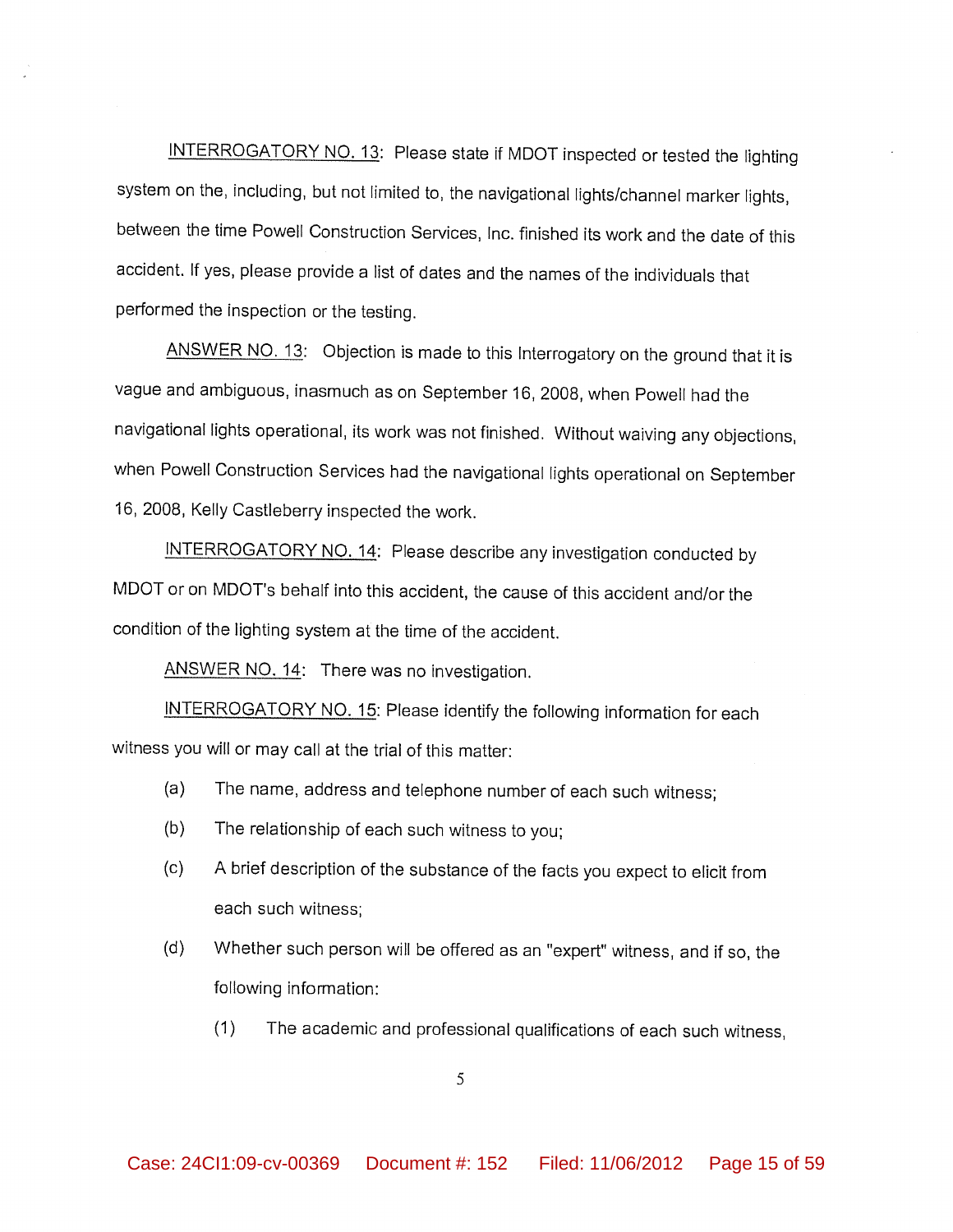and the field of expertise in which you intend to tender that witness:

- $(2)$ A brief description of the substance of any opinions which you expect to elicit from each such witness:
- $(3)$ A list of any and all documents or other tangible evidence given to each such expert witness.

ANSWER NO. 15: Objection is made to this Interrogatory on the grounds that it is premature as discovery is not complete and the Defendant has not determined what witnesses it may call at trial of this matter. Additional objection is made to the extent that this Interrogatory is beyond the scope of permissible discovery. Without waiving any objections, the Defendant may call Kelly Castleberry, Raymond Sullivan, Gene Powell, Kenan Buchert, Joshua Dright, Brandon Alexander, Edward Bradley, Dean Kelly, Lauren Brunelle, Trey Banks, Scott Saucier, Tom Burleson, David Seyfarth, and URS Engineer (will supplement his name).

INTERROGATORY NO. 16: Please identify each and every document or other item of tangible evidence which you intend to offer for introduction into evidence at the trial of this matter. Please note that a reference such as "see attached" will not be considered a sufficient response to this interrogatory as there is no way to determine at a later date what documents have been attached to these responses.

ANSWER NO. 16: Objection is made to this Interrogatory on the grounds that is premature as discovery is not complete and this Defendant has not determined what documents it may introduce at trial of this cause. Without waiving any objections, the Defendant reserves the right to introduce all documents which have previously been produced by Powell Construction. Defendant further reserves the right to introduce all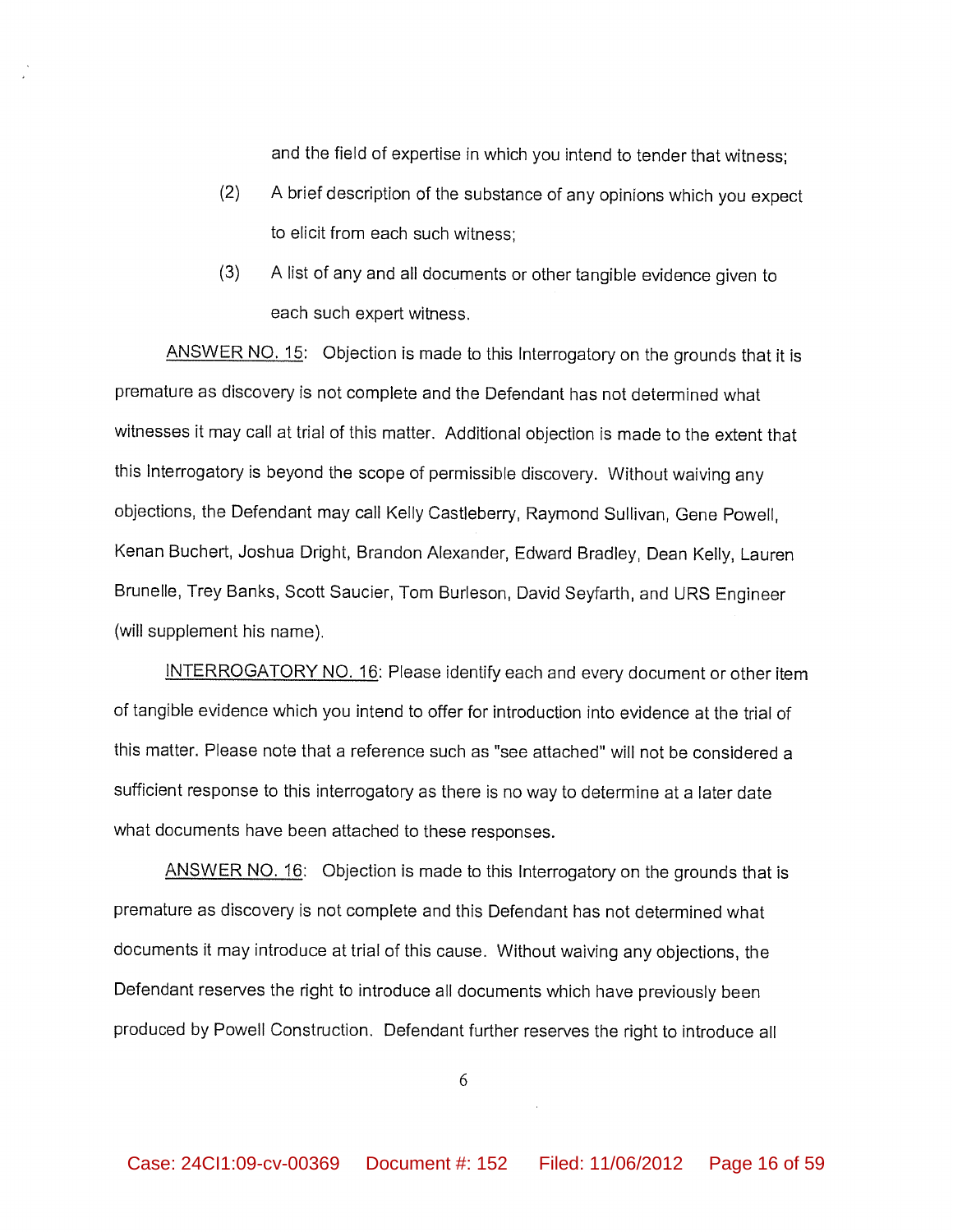documents produced in response to Request for Production of Documents propounded by Powell Construction to MDOT. The Defendant further reserves the right to introduce any documents produced in response to Joshua Dright and Brandon Alexander's Request for Production of Documents, and produced in Response to Request for Production of Documents below.

#### **REQUEST FOR PRODUCTION OF DOCUMENTS**

REQUEST NO. 1: Please produce any and all contracts, invoices, receipts, emails, memorandum or other documents relating to any work performed on the Hwy 90/Bay St. Louis Bridge, including but not limited to the lighting system, between August 2005 and December 2009.

RESPONSE NO. 1: Objection is made to this Request on the grounds that it vague, ambiguous, and over broad. Without waiving any objections, please see the documents produced in response to Powell Construction's Request for Production of Documents propounded to MDOT and documents produced by Powell Construction Services, Inc. Also, see all documents produced by MDOT in Response to Request for Production of Documents from Brandon Alexander and Joshua Dright. Also, see Exhibit "A" attached hereto (payment documentation); Exhibit "B" (Bridge inspection documentation; Exhibit "C" (Supplemental Agreements documentation); Exhibit "D" (letter to GC Contractors, AJV, dated May 27, 2008 - Final Maintenance Release); Exhibit "E" (CD with Bridge Inspection Reports and photos for July 14, 2008, July 23, 2009, and July 14, 2011); and Exhibit "F" (Underwater Bridge Inspection, May 16, 2009 and beam repair, October 20, 2010).

REQUEST NO. 2: Please produce any and all correspondence, emails, reports,

 $\overline{7}$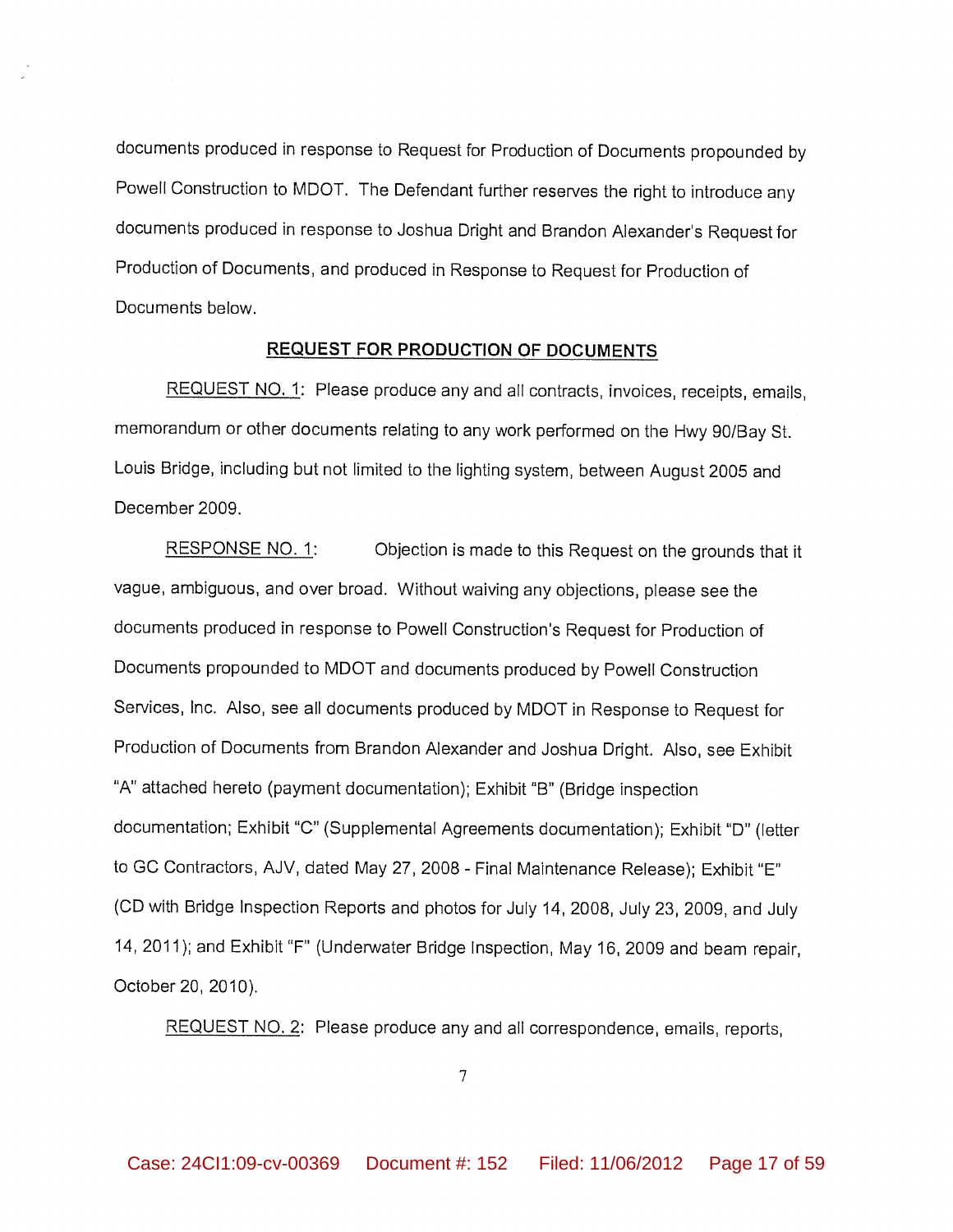memoranda or other documents prepared by or received by you relating to this accident. (This request is not seeking communications you had with your attorney regarding this accident.)

RESPONSE NO. 2: Objection is made to this Request on the grounds that it is over broad and violates the attorney/client privilege and the work product doctrine. Without waiving any objections, see the Department of Marine Resources' Investigative Five previously produced herein.

Respectfully submitted, this the  $\frac{14}{4}$  day of  $\frac{366}{400}$ , 2012.

MISSISSIPPI DEPARTMENT OF **TRANSPORTATION** 

Signed as to objections:

Trace D. McRaney, Esq. DUKES, DUKES, KEATING & FANECA, P.A. 2909 13TH STREET, SIXTH FLOOR POST OFFICE DRAWER W GULFPORT, MS 39502-0680 TELEPHONE: 228-868-1111 FAX: 228-863-2886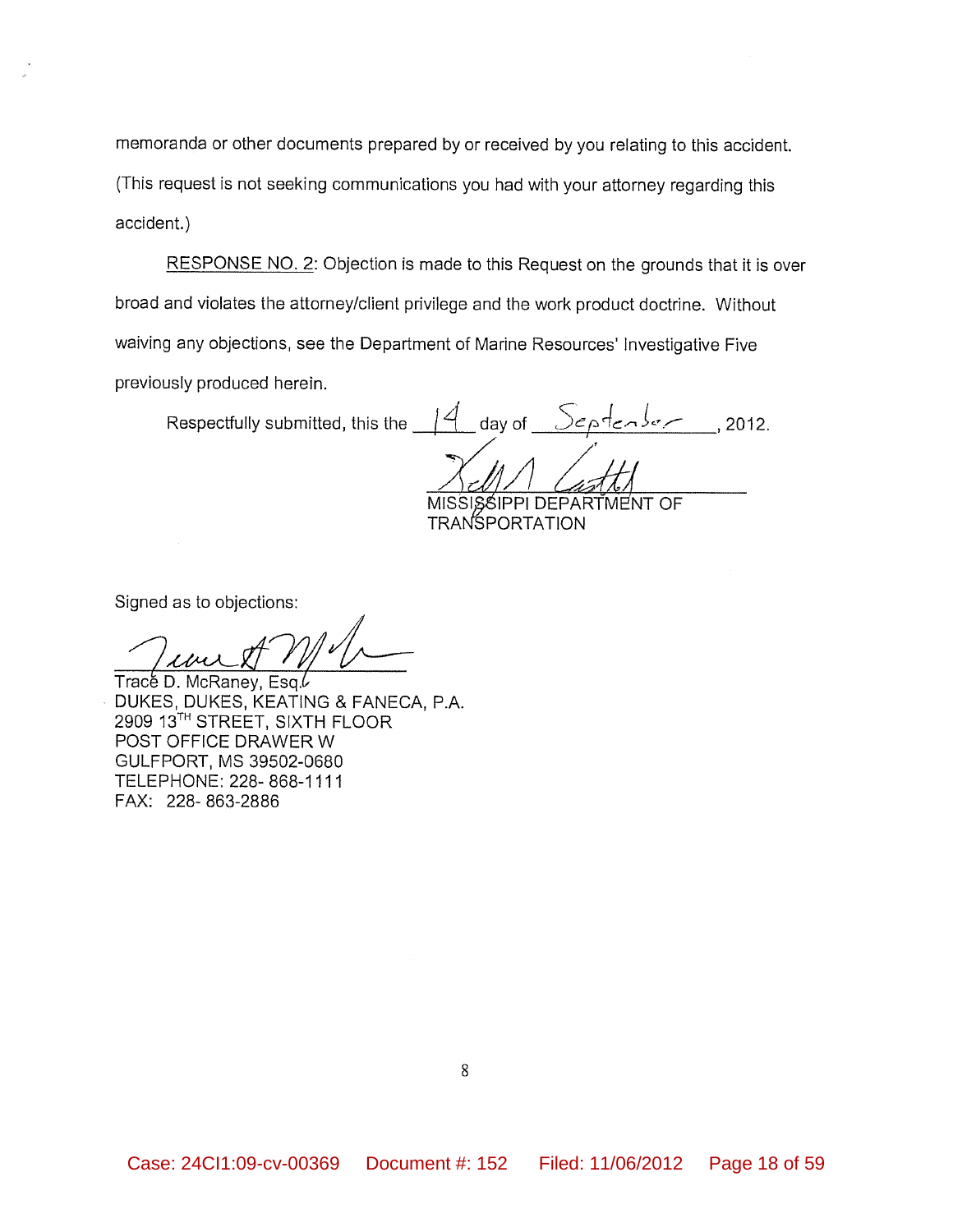#### **STATE OF MISSISSIPPI**

COUNTY OF 20UULT

Kelly R. Castleburry being first duly sworn on oath, deposes and says that he has read the foregoing answers to interrogatories and he subscribes and knows the contents thereof, that said responses were prepared with the advice and assistance of counsel, that the responses set forth herein, subject to inadvertent or undiscovered errors, are based on and therefore necessarily limited by the records and information still in existence, presently recollected and thus far discovered in the course of the preparation of these responses; that consequently, he reserves the right to make any changes in the responses if it appears at any time that omissions or errors have been made therein or that more accurate information is available and that subject to the limitations as set forth herein, said responses are true and correct to the best of his knowledge, information and belief.

DATED this the  $6\frac{th}{\sqrt{1}}$  day of  $\frac{gept_{\ell}}{1}$ ,  $\frac{1}{1}$ 

MISSISSIPPI DEPARTMENT OF **TRANSPORTATION** 

SWORN TO AND SUBSCRIBED BEFORE ME, this the  $\ell$ 

ember, 2012.

Foursend

My Commission Expires ommission Expires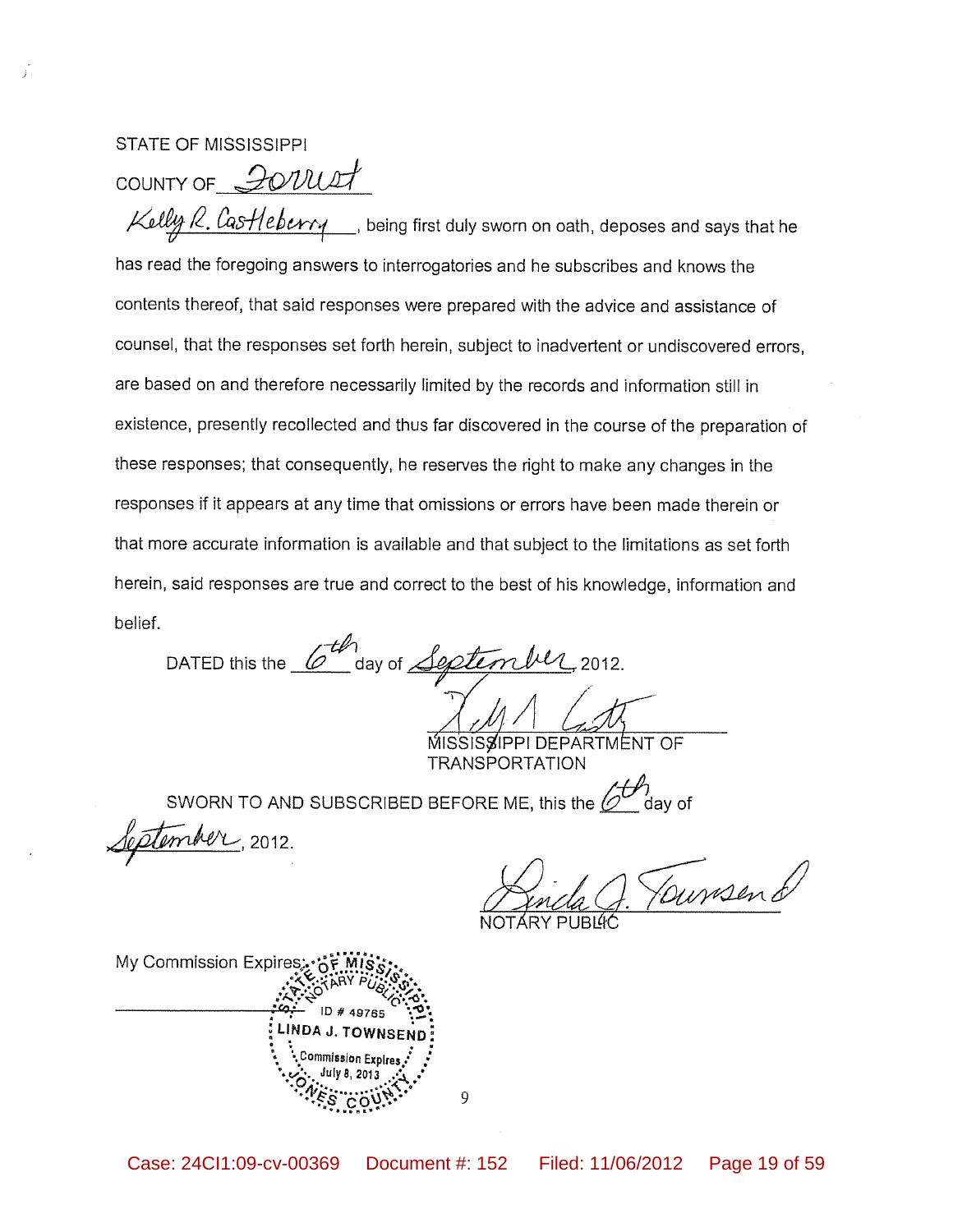#### **CERTIFICATE OF SERVICE**

I, TRACE D. McRANEY, of the law firm of Dukes, Dukes, Keating & Faneca, P.A., do hereby certify that I have this date mailed, postage prepaid, a true and correct copy of the above and foregoing pleading to the following:

W. Chad Stelly, Esq. Rome, Arata & Baxley, LLC Suite 2017, Poydras Center 650 Poydras Street New Orleans, LA 70130 Attorney for Joshua Dright and Brandon Alexander

Doug Bagwell, Esq. Carr Allison 14231 Seaway Road, Bldg. 2000 **Sulte 2001** Gulfport, MS 39503 Attorney for Granite Construction Company and Archer Western Contractors, Ltd.

A. Remy Fransen, Jr., Esq. Matthew R. Fransen, Esg. 814 Howard Avenue New Orleans, LA 70130 Attorney for Dean Kelly and Lauren Brunelle

Harold S. Bartholomew, Esq. P.O. Box 786 Metairie, LA 70004 Attorney for Dean Kelly and Lauren Brunelle

> Brett Tweedel, Esq. 3421 North Causeway Blvd. Suite 900 Metairie, LA70002 Attorney for Kenan B. Buchert

Owen J. Bradley, Esq. **Bradley & Bradley** 2700 Octavia Street New Orleans, LA 70015 Attorney for Edward Bradley

J. Stephen Kennedy, Esq. Everett E. White, Esq. Baker, Donelson, Bearman, Caldwell & Berkowitz, P.A. P.O. Box 14167 Jackson, MS 39236 Attorney for HNTB Corporation

Danny J. Collier, Jr., Esq. Luther, Collier, Hodges & Cash, LLP 401 Church Street Mobile, AL 36602 Attorney for Powell Construction Services, Inc.

This, the 14th day of September , 2012.

<u>S/Trace D. McRaney</u> TRACE D. MCRANEY

 $\sim$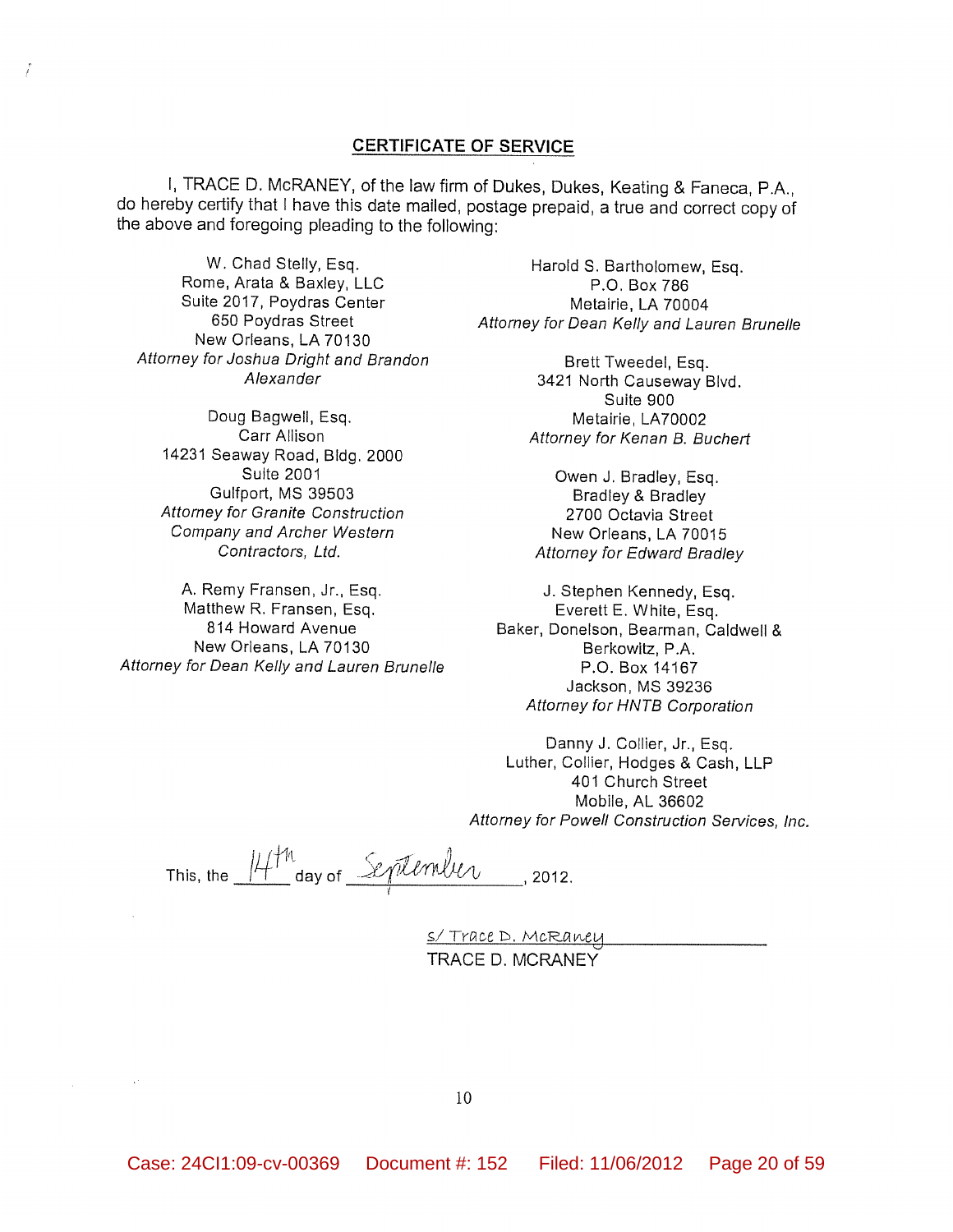# IN THE CIRCUIT COURT OF HARRISON COUNTY, MISSISSIPPI<br>FIRST JUDICIAL DISTRICT

 $\sim 10^{-11}$ 

| DEAN E. KELLY AND LAUREN BRUNELLE                                                                                                                                                                                                                                                                                                             | <b>PLAINTIFFS</b>                                        |
|-----------------------------------------------------------------------------------------------------------------------------------------------------------------------------------------------------------------------------------------------------------------------------------------------------------------------------------------------|----------------------------------------------------------|
| <b>VERSUS</b>                                                                                                                                                                                                                                                                                                                                 | CAUSE NO. A2401-09-369                                   |
| KENAN BEL BUCHERT, MISSISSIPPI DEPARTMENT<br>OF TRANSPORTATION, GRANITE CONSTRUCTION<br>COMPANY, ARCHER WESTERN CONTRACTORS, LTD.,<br>HNTB CORPORATION, INGRAM SIGNALIZATION, INC.,<br>AND POWELL CONSTRUCTION SERVICES, INC.                                                                                                                 | <b>DEFENDANTS</b>                                        |
| <b>AND</b>                                                                                                                                                                                                                                                                                                                                    |                                                          |
| <b>GRANITE CONSTRUCTION COMPANY AND ARCHER</b><br>WESTERN CONTRACTORS, LTD.                                                                                                                                                                                                                                                                   | CROSS-PLAINTIFFS                                         |
| <b>VERSUS</b>                                                                                                                                                                                                                                                                                                                                 |                                                          |
| HNTB CORPORATION                                                                                                                                                                                                                                                                                                                              | CROSS-DEFENDANT                                          |
| AND                                                                                                                                                                                                                                                                                                                                           |                                                          |
| INGRAM SIGNALIZATION, INC.                                                                                                                                                                                                                                                                                                                    | CROSS-DEFENDANT                                          |
| <b>CONSOLIDATED FOR ALL PURPOSES WITH:</b>                                                                                                                                                                                                                                                                                                    |                                                          |
| <b>JOSHUA DRIGHT</b>                                                                                                                                                                                                                                                                                                                          | <b>PLAINTIFF</b>                                         |
| <b>VERSUS</b><br>$\sim 100$ km s $^{-1}$                                                                                                                                                                                                                                                                                                      | CAUSE NO. A2401-09-377                                   |
| MISSISSIPPI DEPARTMENT OF TRANSPORTATION<br>AND COUNTY OF HARRISON, MISSISSIPPI<br>TRANSPORTATION COMMISSION, GRANITE<br>CONSTRUCTION COMPANY, ARCHER WESTERN<br>CONTRACTORS, LTD., GRANITE ARCHER<br>WESTERN, A JOINT VENTURE, KENAN BEL BUCHERT,<br>HNTB CORPORATION, INGRAM SIGNALIZATION, INC.,<br>AND POWELL CONSTRUCTION SERVICES, INC. | <b>DEFENDANTS</b>                                        |
| <b>CONSOLIDATED FOR ALL PURPOSES WITH:</b>                                                                                                                                                                                                                                                                                                    | ŧ.                                                       |
| BRANDON ALEXANDER                                                                                                                                                                                                                                                                                                                             | <b>PLAINTIFF</b>                                         |
| <b>VERSUS</b>                                                                                                                                                                                                                                                                                                                                 | CAUSE NO. A2401-09-378                                   |
| MISSISSIPPI DEPARTMENT OF TRANSPORTATION<br>AND COUNTY OF HARRISON, MISSISSIPPI<br>TRANSPORTATION COMMISSION, GRANITE<br>CONSTRUCTION COMPANY, ARCHER WESTERN<br>CONTRACTORS, LTD., GRANITE ARCHER<br>WESTERN, A JOINT VENTURE, KENAN BEL BUCHERT, HNTB<br>CORPORATION, INGRAM SIGNALIZATION, INC., AND<br>POWELL CONSTRUCTION SERVICES, INC. | <b>DEFENDANTS</b>                                        |
| <b>CONSOLIDATED FOR ALL PURPOSES WITH:</b>                                                                                                                                                                                                                                                                                                    |                                                          |
| KENAN BEL BUCHERT                                                                                                                                                                                                                                                                                                                             | PLAINTIFF                                                |
| <b>VERSUS</b>                                                                                                                                                                                                                                                                                                                                 | CAUSE NO. A2401-10-32                                    |
| MISSISSIPPI DEPARTMENT OF TRANSPORTATION,<br><b>GRANITE CONSTRUCTION COMPANY AND ARCHER</b>                                                                                                                                                                                                                                                   |                                                          |
| Case: 24Cl1:09-cv-00369<br>Document #: 152                                                                                                                                                                                                                                                                                                    | RECEIVED OCT - 9 2012<br>Filed: 11/06/2012 Page 21 of 59 |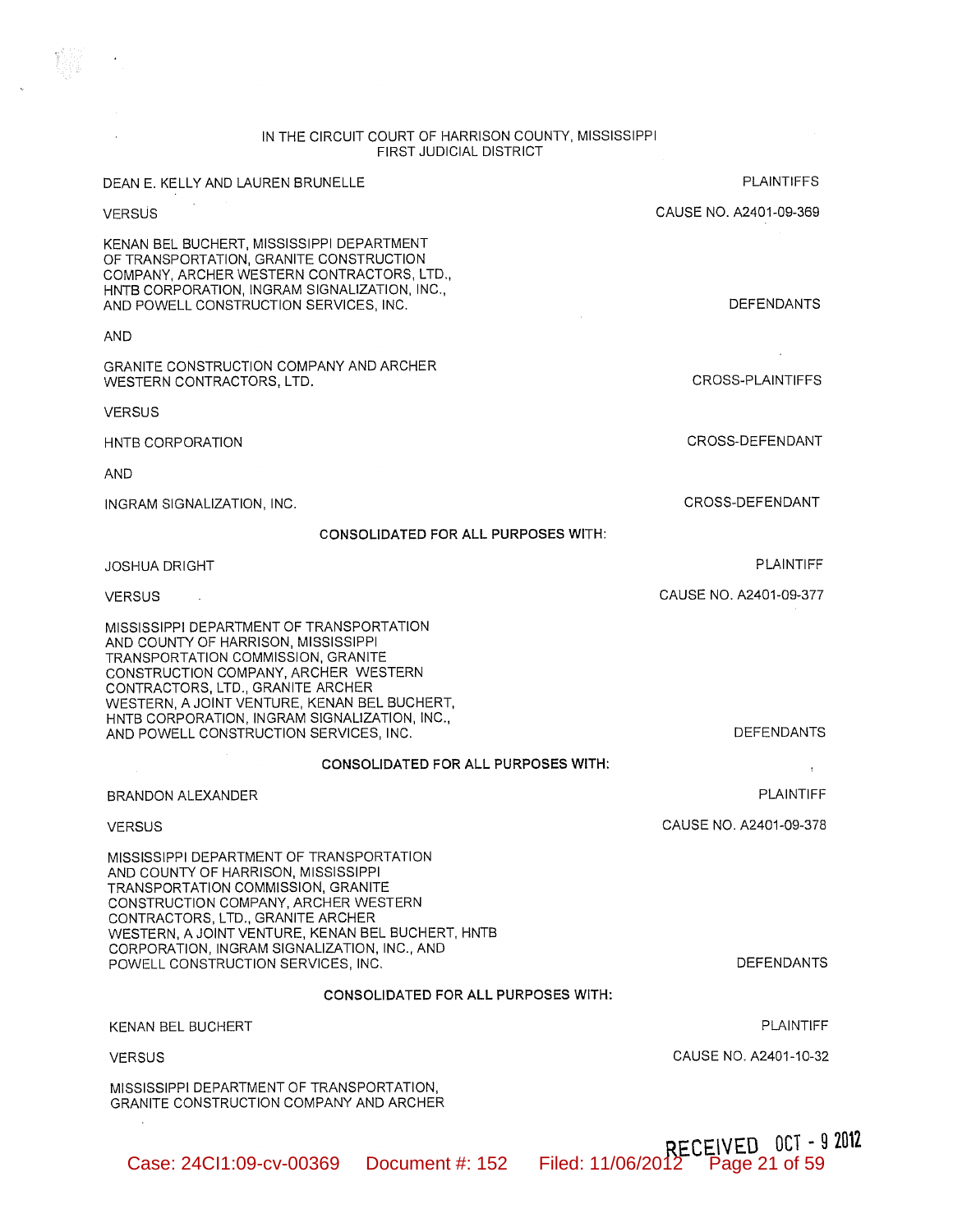WESTERN CONTRACTORS, LTD., AND JOHN DOES 1-5

**DEFENDANTS** 

**CONSOLIDATED FOR ALL PURPOSES WITH:** 

EDWARD VINCENT BRADLEY

**PLAINTIFF** 

CAUSE NO. A2401-09-370

KENAN B. BUCHERT

**VERSUS** 

#### DEFENDANT

### DEFENDANTS STATE OF MISSISSIPPI, MISSISSIPPI DEPARTMENT OF **TRANSPORTATION, AND MISSISSIPPI TRANSPORTATION COMMISSION'S** ANSWERS TO FIRST SET OF INTERROGATORIES PROPOUNDED BY PLAINTIFFS BRANDON ALEXANDER AND JOSHUA DRIGHT

COME NOW, the Defendants, State of Mississippi, Mississippi Department of Transportation, and Mississippi Transportation Commission, by and through their attorneys of record, Dukes, Dukes, Keating & Faneca, P.A., and file this their Answers to First Set of Interrogatories Propounded by Plaintiffs Brandon Alexander and Joshua Dright.

INTERROGATORY NO. 1: Please state the name of the individual(s) answering

these Interrogatories, and for each such individual, state his/her current address,

telephone number, date of birth, employer, and employment position/title.

ANSWER NO. 1: Kelly Castleberry, District Engineer, Mississippi Department of Transportation.

INTERROGATORY NO. 2: Please fully identify by name, present addresses, and employer of each person who has investigated or who has been requested by you, your attorney, or your insurance carrier to investigate or render an opinion (whether an expert opinion or lay opinion) with respect to the incident.

This matter has been investigated by CSMI. This matter was ANSWER NO. 2: also investigated by the Mississippi Department of Marine Resources. See Deposition of

 $\overline{2}$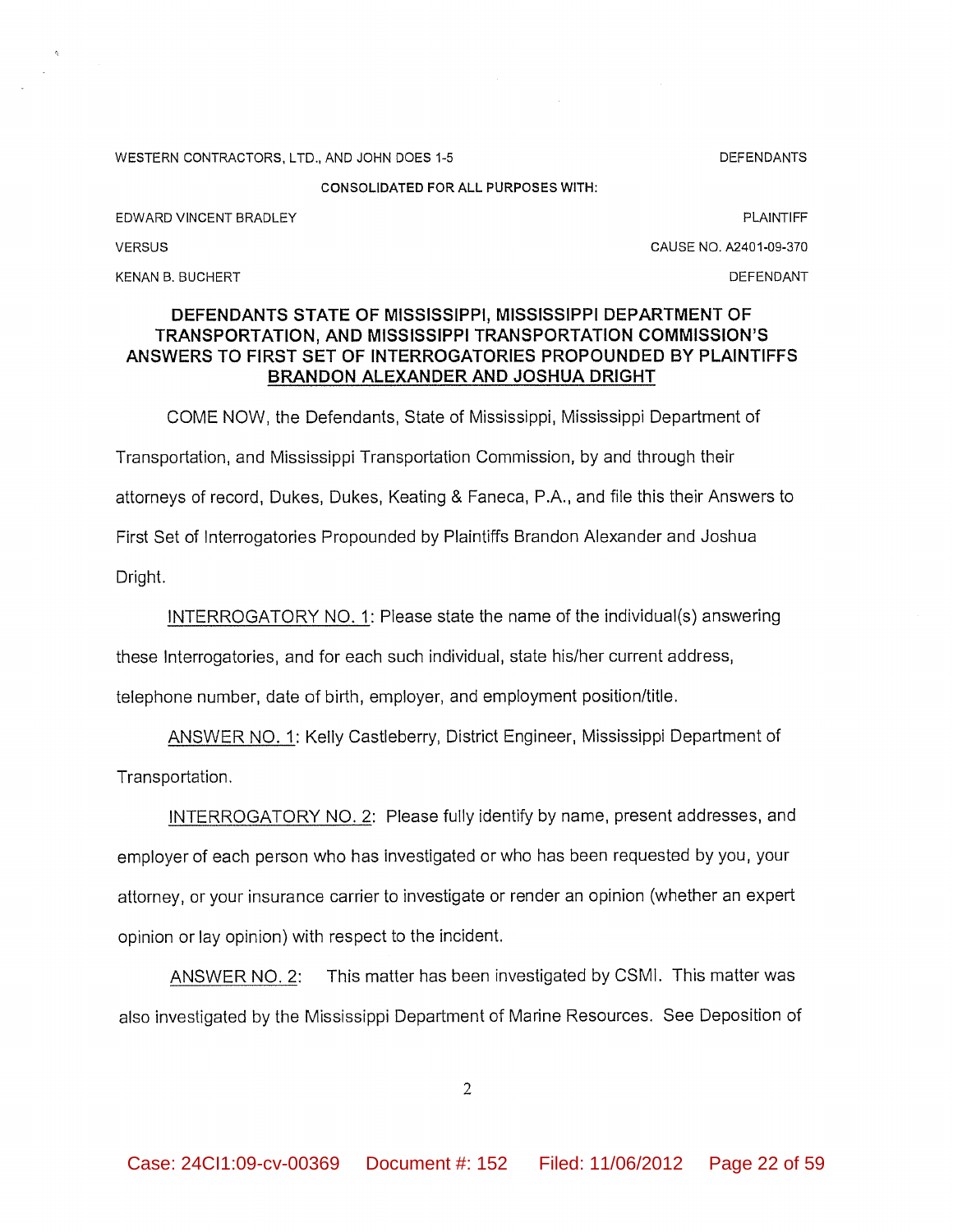Officer Scott Saucier.

INTERROGATORY NO. 3: If any photographs, videotape, motion pictures, surveys, charts, plats, drawings or diagrams were made of any person(s), place(s), or thing(s), including but not limited to photographs of the accident scene and/or site, of employees of yours present at the scene, Plaintiff, and/or anything involved in the incident in question, by or on behalf of you or any other person or company, please state the following:

- How many photographs or motion pictures were taken, the dates they were  $(a)$ taken, and the name, address, job title and present whereabouts of each person who made any such photographs or motion pictures or was present at the time of the making of any such photographs or motion pictures;
- $(b)$ A description of each survey, chart, plat, or item made or prepared, describing what each such item depicts or purports to depict, the date that each was made or prepared and the name, address, job title and present whereabouts of each person who made any such survey, chart, plat or drawing; and
- The name and address of the person or persons who now have custody or  $(c)$ control of any such photographs, motion pictures, surveys, charts, plats, drawings, diagrams, etc., showing the items in the custody or control of each such person.

#### ANSWER NO. 3:

Please see video of the scene of the accident taken by Kenan Buchert and  $(a)$ all photographs produced in Response to Request for Production of

 $\overline{3}$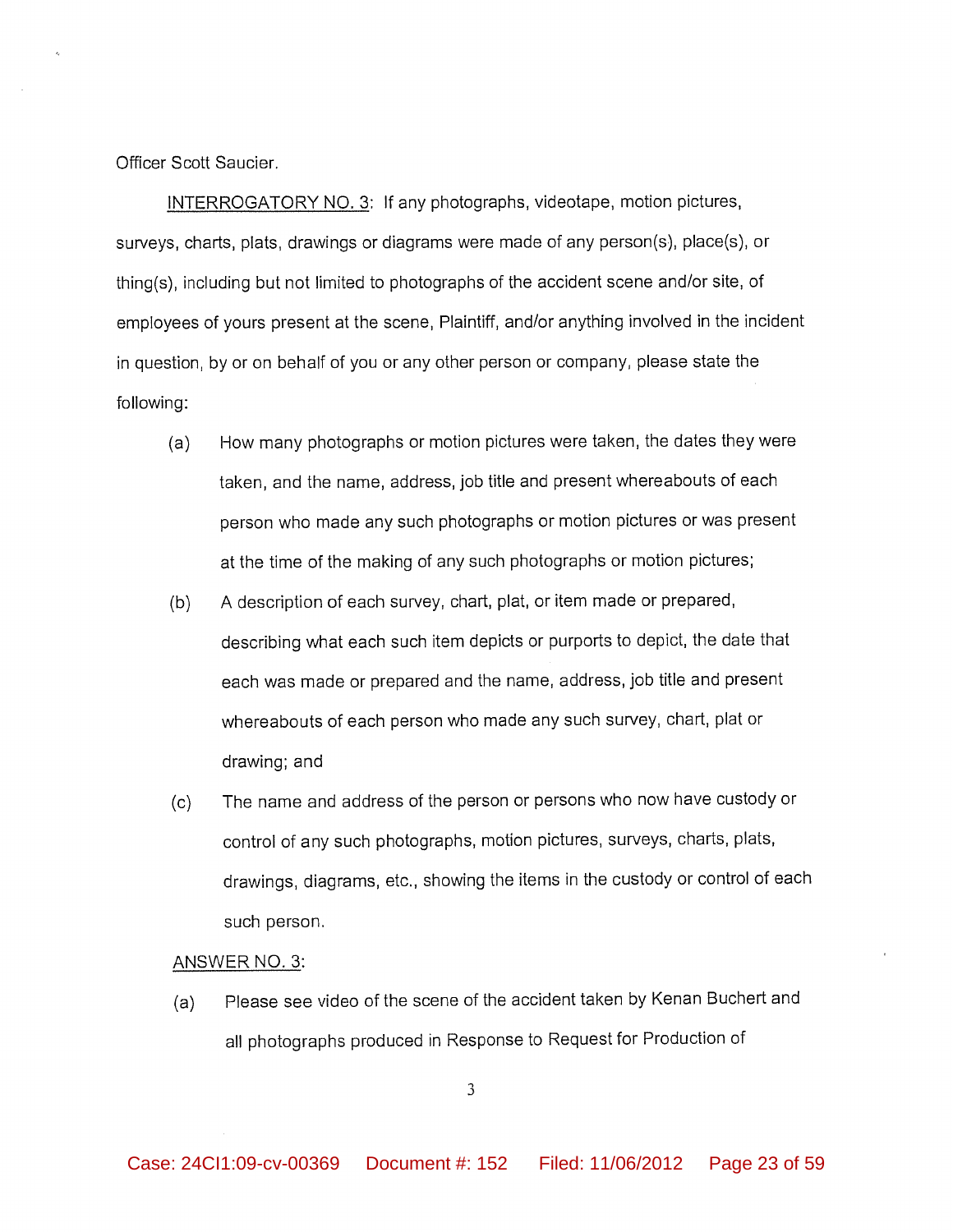Documents.

- $(b)$ Plans and Profile of Proposed State Highway, U.S. 90/St. Louis Bay.
- Copies of photographs, video, and the Plan and Profile are produced in  $(c)$ response to Request for Production of Documents.

INTERROGATORY NO. 4: Have you or your counsel, agents, representatives, or others acting on your behalf obtained any oral or written statement(s) from any person purporting to be a witness to any part of the incident in question, or from any other person, and with respect to each, please state the name and address of the person or persons who have custody or control of any summary of each such oral or written statement, the date the statement was given, and the name and address of each person giving any such oral or written statement, and the name and addresses of those persons who obtained such oral or written statement. (For the purpose of this interrogatory, a written statement is one that is signed, or otherwise adopted or approved by the person making it, stenographic, mechanical, electrical or other recording or transcription thereof that is substantially a verbatim recital of an oral statement by the person making, and contemporaneously recorded.)

ANSWER NO. 4: No formal statements have been taken; however, defense counsel has spoken with Kelly Castleberry and Gene Powell with Powell Construction Services, Inc. Also, please see all depositions taken in this matter.

INTERROGATORY NO. 5: Please state whether you have tendered the defense of this action to any other person or entity, and if so, whether said defense has been accepted, whether you have made any claims whatsoever under any policy of insurance as a result of this accident, and if so, the nature, extent, and amount of any such claim,

 $\overline{4}$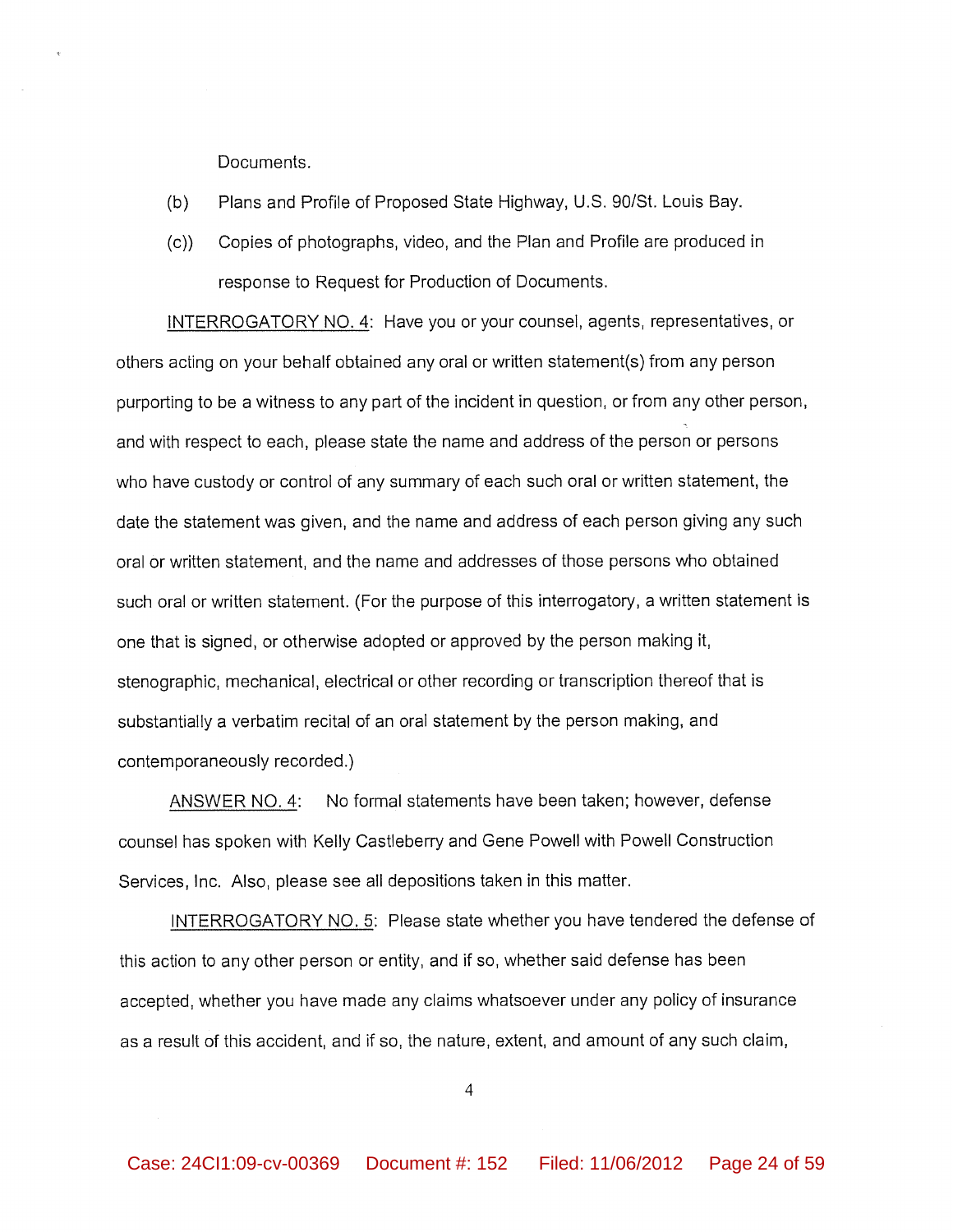and whether those claims have been paid by said company, and if so the amount of said payment.

ANSWER NO. 5: Not applicable.

INTERROGATORY NO. 6: Please identify all sources of insurance coverage whatsoever that may be available for payment of any claim made against you by Plaintiff herein arising out of the instant accident, either liability, so-called "umbrella" or excess policy or any other type of liability policy or co-insurance coverage or any bond coverage by and through which you or your employees were or may be insured or covered in any manner or to any extent for any cause of action for the damages claimed against you in the above-captioned action and state separately for each:

- $(a)$ The name of the company or companies issuing each of said policies of insurance;
- $(b)$ The name and type and number of each of said policies of insurance;
- $(c)$ The name or names of the insured under each of the said policies or insurance;
- $(d)$ The limits of liability of each insurance policy; and
- $(e)$ The name, address, and insurer of the present custodian of each insurance policy.

#### ANSWER NO. 6:

- There is no insurance coverage. However, the Mississippi Tort Claims Fund  $(a)$ is providing a defense and indemnity, if any, to MDOT.
- $(b)$ Not applicable.
- Not applicable.  $(c)$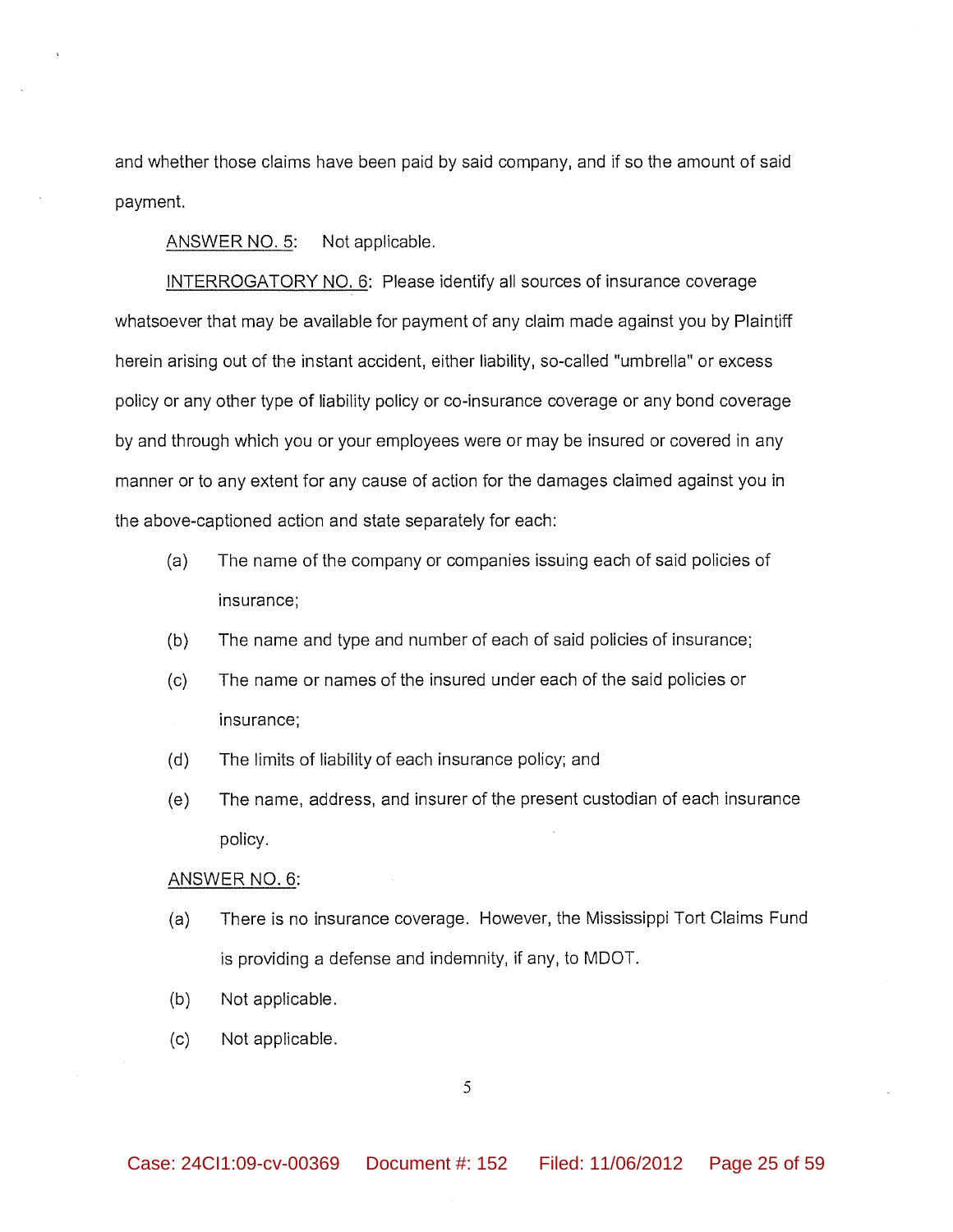- $(d)$ \$500,000 inclusive of all claims.
- $(e)$ Not applicable.

INTERROGATORY NO. 7: Please identify and describe the appearance of each and every person who observed or was present in the vicinity of the accident, giving the name, address, and employer of each person, if known to you.

ANSWER NO. 7: Objection is made to this Interrogatory to the extent it seeks information beyond the scope of permissible discovery. Without waiving any objections,

Kenan Bel Buchert

Dean Kelly

Lauren Brunelle

Joshua Dright

Brandon Alexander

Edward Bradley

Tom Burlison, Bay St. Louis Police Department

G.S. Saucier, Mississippi Dept. of Marine Resources

Scott Anderson, Mississippi Dept. of Marine Resources

Tre' M. Banks, 31 McAllister Drive, New Orleans, LA 70115

INTERROGATORY NO. 8: Did anyone associated or employed by you ever

prepare, submit or make any written statement or report of the accident?

ANSWER NO. 8: CSMI prepared reports; however, they are protected by the work product doctrine.

INTERROGATORY NO. 9: If your answer to the preceding interrogatory is in the affirmative, please state: 1) The date of any such written statement or report; and 2) The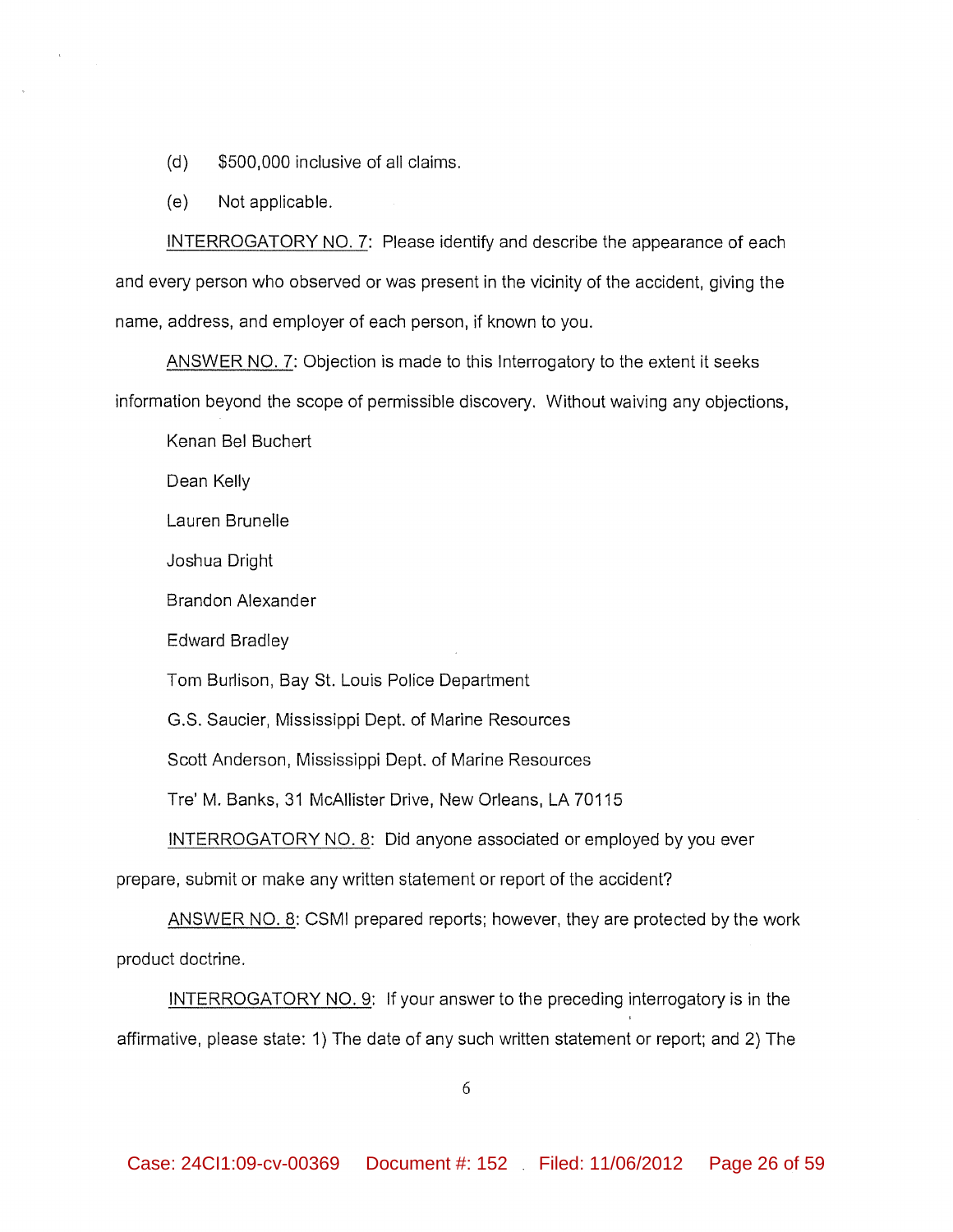substance and contents of any such written statement or reports.

ANSWER NO. 9: See Answer to Interrogatory No. 8.

INTERROGATORY NO. 10: Please state every act or omission, if any, on the part of Plaintiff which you claim caused or contributed to cause the collision.

ANSWER NO. 10: Plaintiff boarded the boat at night with captain who was under the influence of drugs and alcohol. The Plaintiff failed to make driver slow down. The Defendant reserves the right to supplement this Answer.

INTERROGATORY NO. 11: Please identify by name, address, and employer, to the best of your knowledge, those individuals who were present at the scene of the accident or who arrived shortly thereafter, and state whether each such individual was within the course and scope of his/her employment with you at the time of the accident.

ANSWER NO. 11: See Answer to Interrogatory No. 7.

INTERROGATORY NO. 12: State in as much detail as possible how you contend the accident happened which resulted in the injuries to Plaintiff in this action, and also state whether or not you contend that you were not at least in part at fault for the accident, and if it is your contention that another person was at fault (whether a party to this lawsuit or not), please indicate the name of each such person and state precisely how they were at fault.

ANSWER NO. 12: Objection is made to this Request to the extent it is vague and over broad. Further, discovery has only just begun. Without waiving any objections, Kenan Bucher has testified that he knew he was not proceeding in the navigation channel when he attempted to drive his boat under the U.S. 90 bridge over the Bay of St. Louis. Further, Kenan Buchert was traveling at an excessive speed without the benefit of a spot

 $\overline{7}$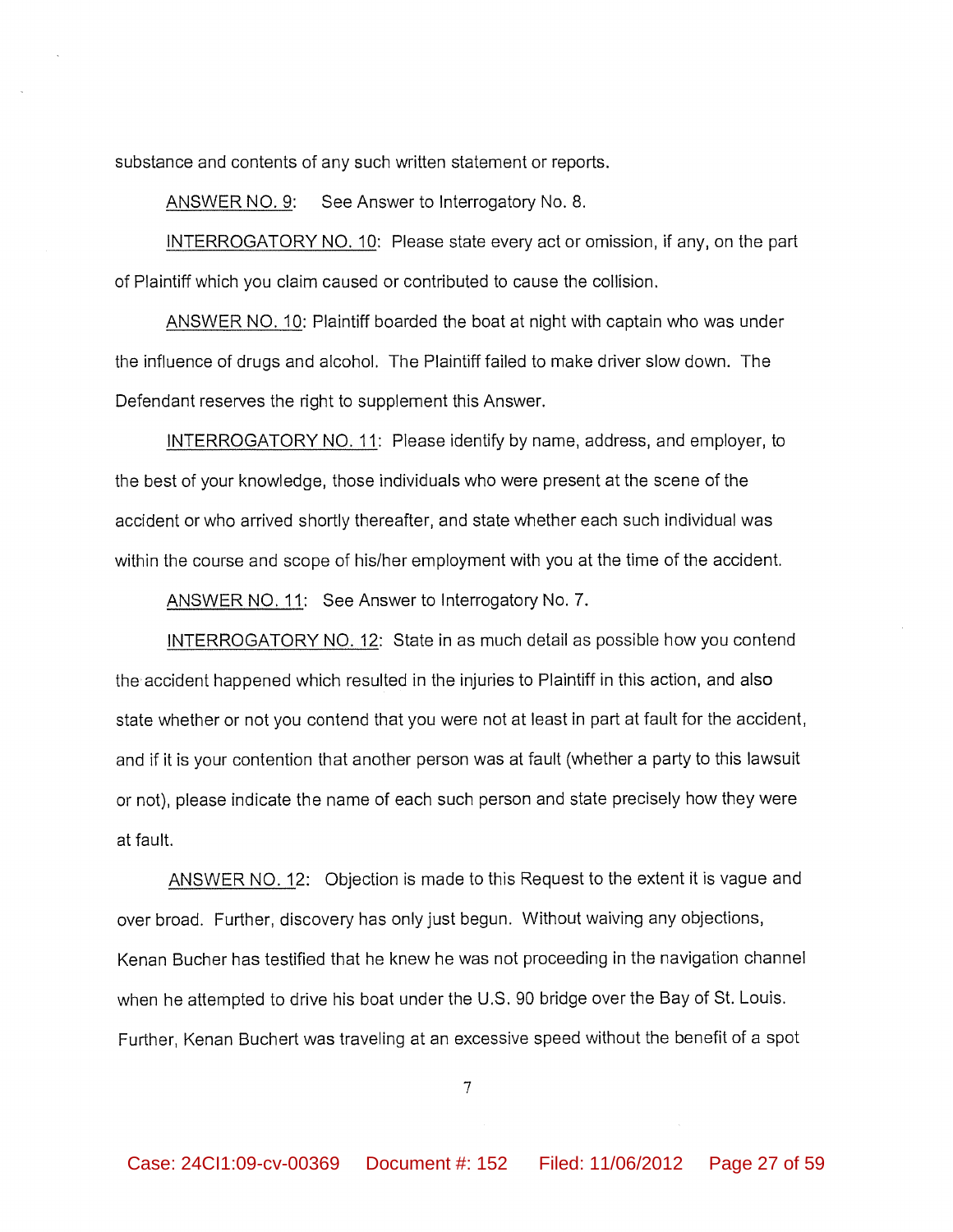light when he negligently and/or recklessly drove his boat into the U.S. Highway 90 Bridge over the Bay of St. Louis. MDOT bears no fault. All parties on the boat were at fault, namely, the driver. The Defendants reserve the right to supplement.

INTERROGATORY NO. 13: Please describe in detail everything you did to avoid the instant accident, both before and at the time of the accident.

ANSWER NO. 13: Objection is made to this Interrogatory on the grounds that it is vague and over broad and seeks to discover mental impressions of counsel. Without waiving any objections, the sole proximate cause of the accident was the fault of Kenan Buchert and all parties who were passengers on the boat in question.

INTERROGATORY NO. 14: Please indicate what remedial measures you took following the accident to ensure that this type of accident will not occur in the future, whether it be new and/or additional electrical systems, lighting, warnings and/or signage; addition of equipment; disciplinary action; monitoring; regulation of boating; and/or posting of additional personnel, etc.

ANSWER NO. 14: Objection is made to this Interrogatory on the grounds that it is beyond the scope of permissible discovery and is otherwise vague and ambiguous. Without waiving any objections, prior to the accident in question, following Hurricane Gustav, the decision to move the electrical boxes for the lighting on the bridge to higher ground was made.

INTERROGATORY NO. 15: Please state whether during the period of January 1, 2003 through the present, you made or received any requests, admonishments, warnings, comments or reports to or from any organization about dangerous or unsafe walking conditions of the Highway 90 Bridge over Bay St. Louis, and for each, state the following,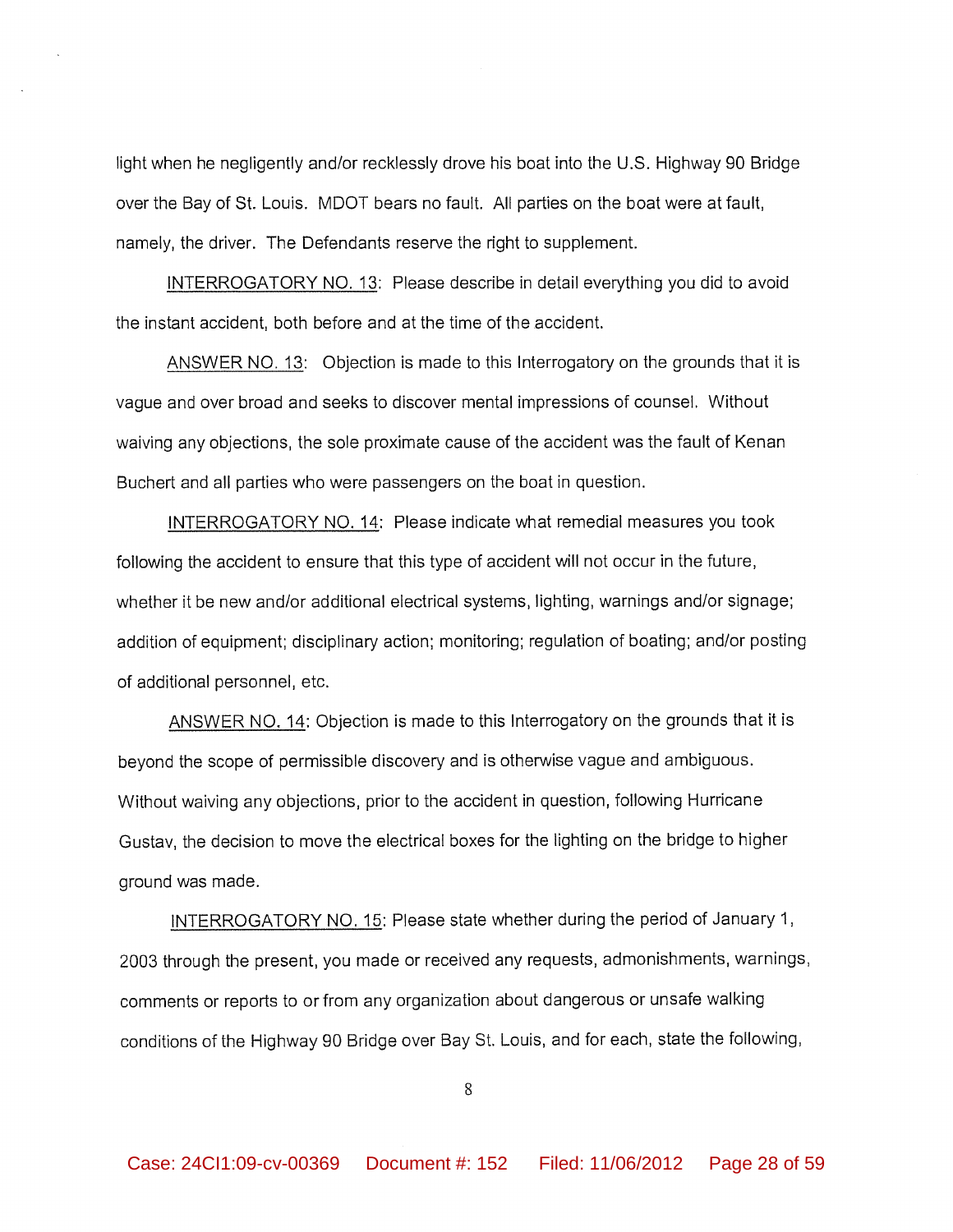#### to wit:

- a. Whether same was oral or written;
- The author or declarant, providing name, address, and last known employer;  $h$
- To whom same was initially submitted and later forwarded;  $C<sub>1</sub>$
- $\mathsf{d}$ . Your response to same, including oral, written, or action taken; and
- Whether a claim for damages associated with same was asserted, and the  $e_{1}$ disposition of same.

ANSWER NO. 15: Objection is made to this Interrogatory on the grounds that it is vague, ambiguous, and over broad. Without waiving any objections, none.

INTERROGATORY NO. 16: Please state your understanding of the owner, operator, lessor, lessee, and/or custodian of the Highway 90 Bridge over Bay St. Louis including, but not limited to any and all electrical systems, lighting, and/or reflective materials affixed adjacent to and/or the underside of the bridge and/or its support pilings.

ANSWER NO. 16: MDOT.

INTERROGATORY NO. 17: Please identify any and all contracts which were in full force and effect between you and any other entity for the period of January 1, 2000 through the present for the design, construction, maintenance, repair, upkeep, and/or monitoring of the condition of the Highway 90 Bridge over Bay St. Louis including, but not limited to any and all electrical systems, lighting, and/or reflective materials affixed adjacent to and/or the underside of the bridge and/or its support pilings.

ANSWER NO. 17: Objection is made to this Interrogatory on the grounds that it is vague and ambiguous. Without waiving any objections, Granite Archer Wesler, A Joint Venture, contracted with MDOT to rebuild the U.S. 90 Bay of St. Louis bridge. HNTB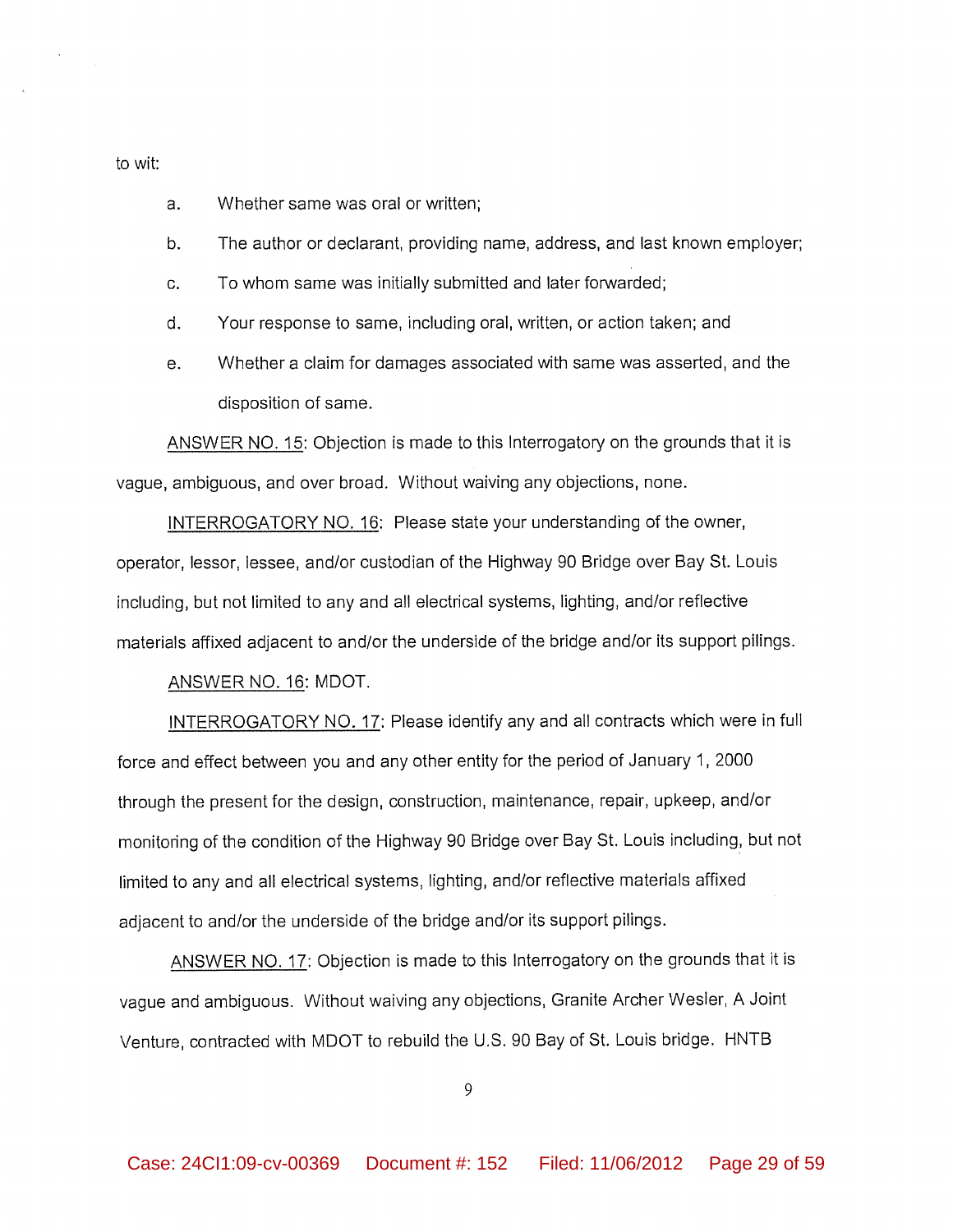designed the new bridge. Further repairs to the electrical system of the bridge were performed under a contract with Powell Construction Services, Inc.

INTERROGATORY NO. 18: Please identify any and all persons responsible for the design, construction, maintenance, repair, upkeep, and/or monitoring of the condition of the Highway 90 Bridge over Bay St. Louis including, but not limited to any and all electrical systems, lighting, and/or reflective materials affixed adjacent to and/or the underside of the bridge and/or its support pilings for the period of January 1, 2000 up to the present.

ANSWER NO. 18: The bridge was designed by HNTB and built by Archer Western Contractors, Ltd., and repairs to the electrical system after Hurricane Gustav were performed by Powell Construction, Inc. MDOT maintained the bridge at all relevant times.

INTERROGATORY NO. 19: Please describe in detail all documentary evidence that you intend to introduce into evidence at the trial of this matter.

ANSWER NO. 19: See all documents produced in response to Request for Production of Documents. The Defendants reserve the right to supplement.

INTERROGATORY NO. 20: Please identify all persons whom you will or may call as witnesses at the trial of this matter and as to each such witness, please state the full name, present address, present phone number, the name and address of present employer and the substance to which each person is expected to testify.

ANSWER NO. 20: Objection is made to this Interrogatory on the grounds it seeks information beyond the scope of discovery. Without waiving any objections:

Kelly Castleberry, Gulf Coast Regional Engineer for MDOT;

Gene Powell, Powell Construction Services, Inc.;

Kenan Bel Buchert;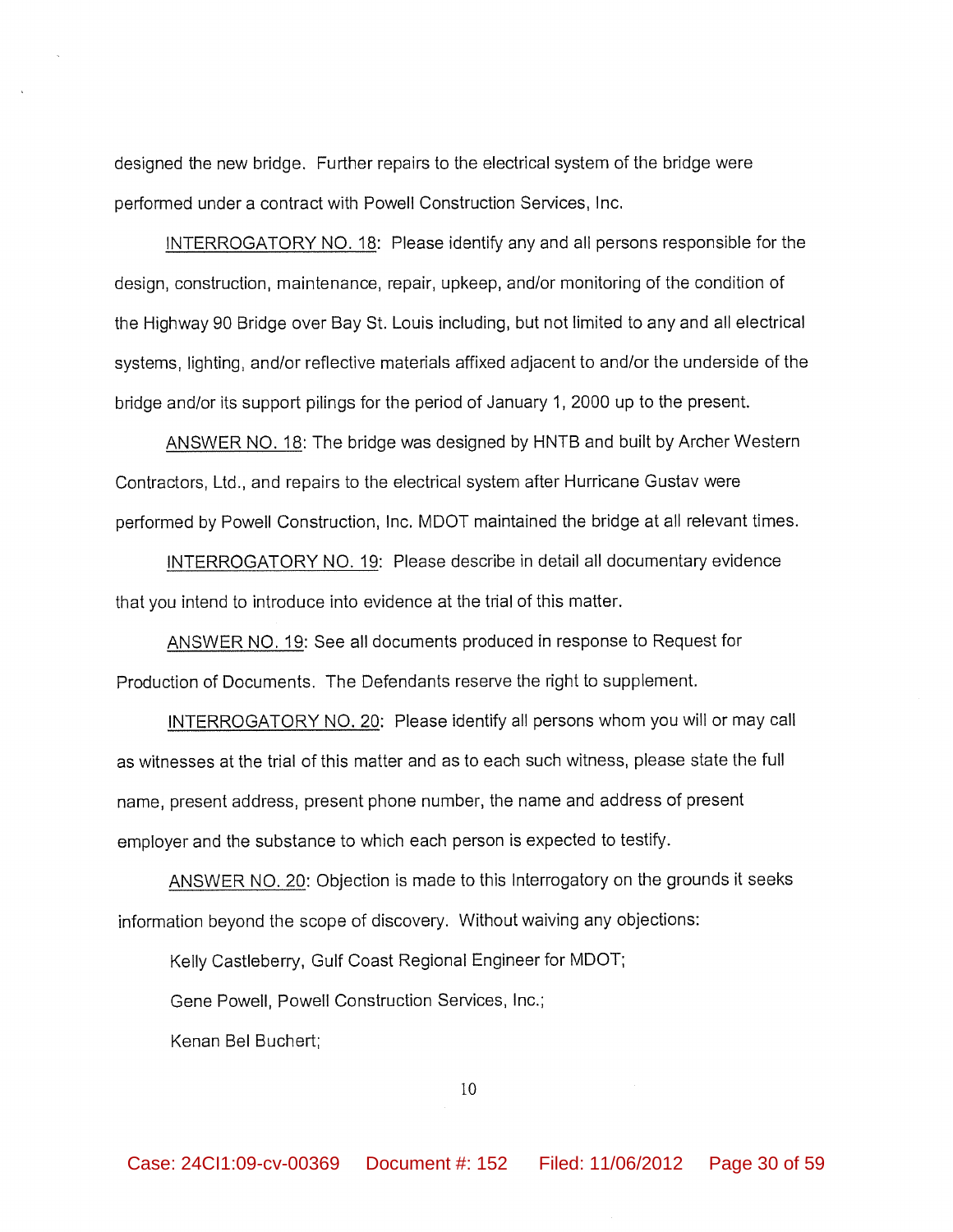Dean Kelly;

Lauren Brunelle:

Joshua Dright;

Brandon Alexander;

Edward Bradley;

Scott Saucier, Mississippi Department of Marine Resources;

Tom Burlington;

Lemon Sullivan, MDOT Electrical Superintendent, District 6;

Keith Carr, Engineer for MDOT, Bridge Division; and

Mitch Carr, Engineer for Gulf Coast Region, Bridge Division.

INTERROGATORY NO. 21: If you contend that the accident herein sued upon was due to the fault of third parties for whom you are not responsible, please identify each such third party and list every fact which you contend constitutes evidence to support your allegation that said third parties were at fault and that you are not responsible for their fault.

ANSWER NO. 21: The accident was the fault of Kenan Buchert and/or all of the passengers on the boat in question.

INTERROGATORY NO. 22: Please state what you contend caused the accident and injuries to Plaintiff.

ANSWER NO. 22: The negligence of Kenan Buchert and/or all of the passengers on the boat in question was the cause of the Plaintiffs' injuries, if any.

INTERROGATORY NO. 23: Please state what if any policies and procedures regarding inspection of for the design, construction, maintenance, repair, upkeep, and/or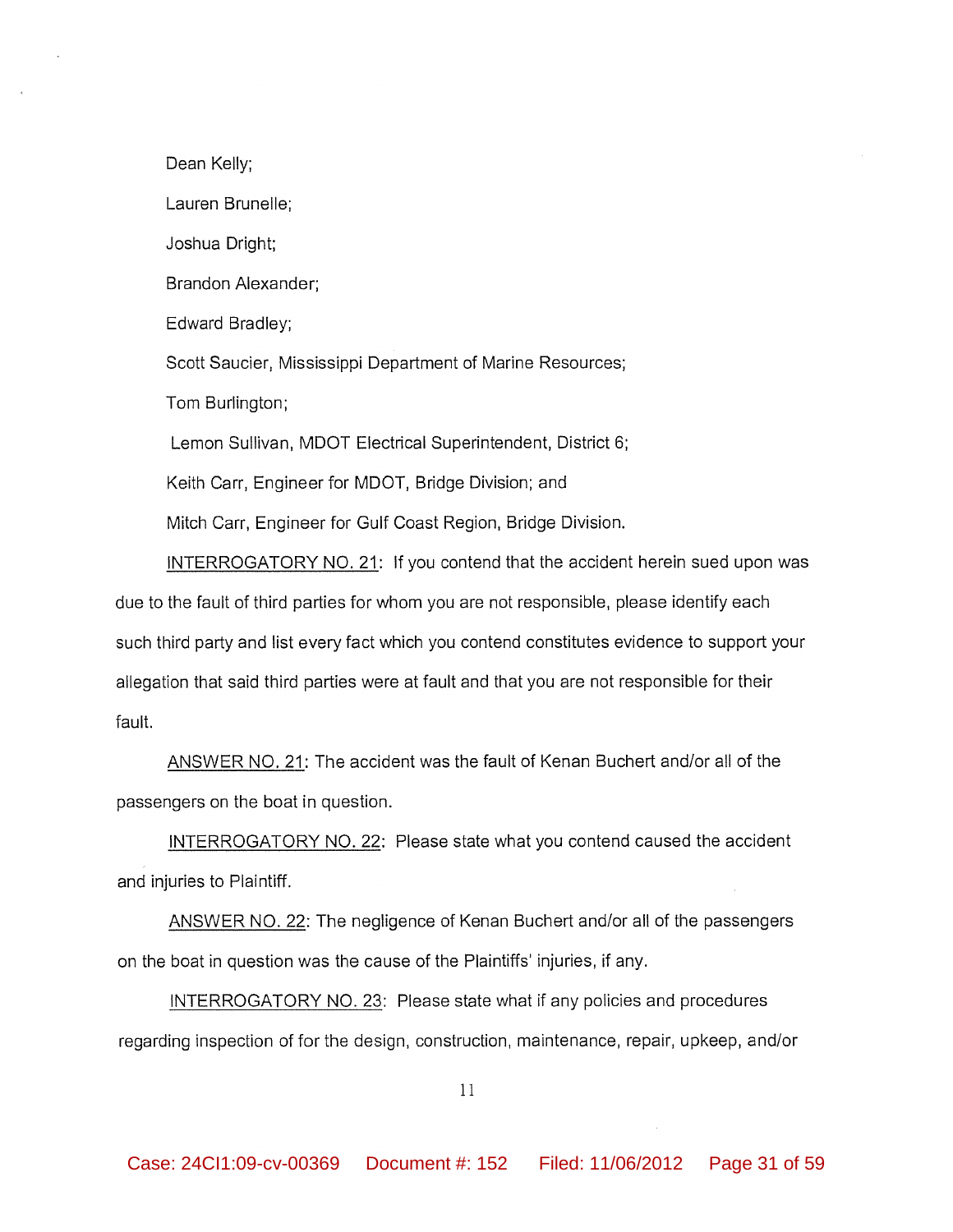monitoring of the condition of the Highway 90 Bridge over Bay St. Louis including, but not limited to any and all electrical systems, lighting, and/or reflective materials affixed adjacent to and/or the underside ofthe bridge and/or its support pilings which were in place for the period of January 1, 2003 through the present, indicating the effective dates of the policies and procedures and any modifications to same.

ANSWER NO. 23: Objection is made to this Interrogatory on the grounds that it is vaque and over broad. Without waiving any objections, after the bridge was reconstructed following Hurricane Katrina, it was inspected by URS. As for MDOT, every year, a bridge inspection crew inspects the bridge. Every year or two, a "snooper" truck is used to inspect underneath the bridge.

INTERROGATORY NO. 24: Please identify what, if any, documents, paper or electronic records, and/or logs were maintained of inspection, repair, and/or maintenance of the of the condition of the Highway 90 Bridge over Bay St. Louis including, but not limited to any and all electrical systems, lighting, and/or reflective materials affixed adjacent to and/or the underside of the bridge and/or its support pilings which were in place for the period of January 1, 2003 through the present.

ANSWER NO. 24: Objection is made regarding the scope of this Interrogatory as the bridge was destroyed by Hurricane Katrina in 2005, and/or the grounds of said Interrogatory is vague and over broad. Without waiving any objections, see the MDOT Maintenance Repair Record dated 8/15/2008; Structure Inventory Appraisal Report, 7/14/11; MDOT Standard Bridge Inspection Form, 7/14/11; and MDOT Standard Bridge Inspection Form, July 23, 2009, attached hereto as collective Exhibit "A".

INTERROGATORY NO. 25: Please identify by name, address, date of accident,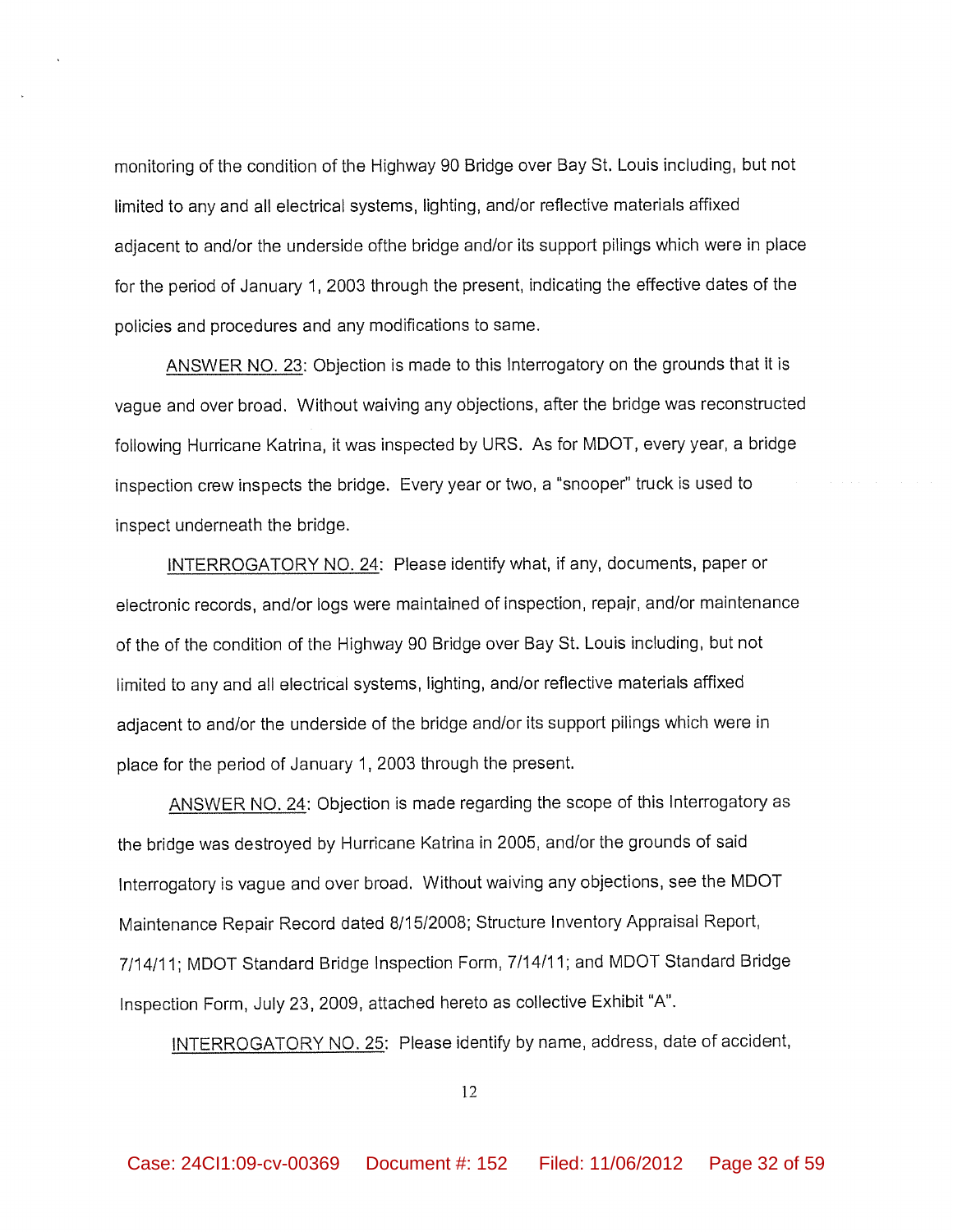and disposition of claim any and all prior and subsequent accidents alleged to have been caused as a result of the condition of the of the condition of the Highway 90 Bridge over Bay St. Louis including, but not limited to any and all electrical systems, lighting, and/or reflective materials affixed adjacent to and/or the underside of the bridge and/or its support pilings for the period of January 1, 2003 through the present.

ANSWER NO. 25: Objection is made regarding the scope of this Interrogatory as the bridge was destroyed by Hurricane Katrina in 2005, and on the grounds that said Interrogatory is vague and over broad. Without waiving any objections, none.

INTERROGATORY NO. 26: Please identify any and all documentation and/or records of any kind associated with any and all contact with the United States Coast Guard regarding the design, construction, maintenance, repair, upkeep, and/or monitoring of the condition of the electrical systems, lighting, illumination, and/or reflective devices affixed adjacent to and/or on the underside or the support pilings of the Highway 90 Bridge over Bay St. Louis, during the period of January 1, 2000 up to the present.

ANSWER NO. 26: Objection is made regarding the scope of this Interrogatory as the bridge was destroyed by Hurricane Katrina in 2005, and/or the grounds of said Interrogatory is vague and over broad. Without waiving any objections, will supplement.

 $\Rightarrow$ Respectfully submitted, this the da∨ of  $, 2012.$ 

STATE OF MISSISSIPPI, MISSISSIPPI DEPARTMENT OF TRANSPORTATION, AND MISSISSIPPI TRANSPORTATION **COMMISSION**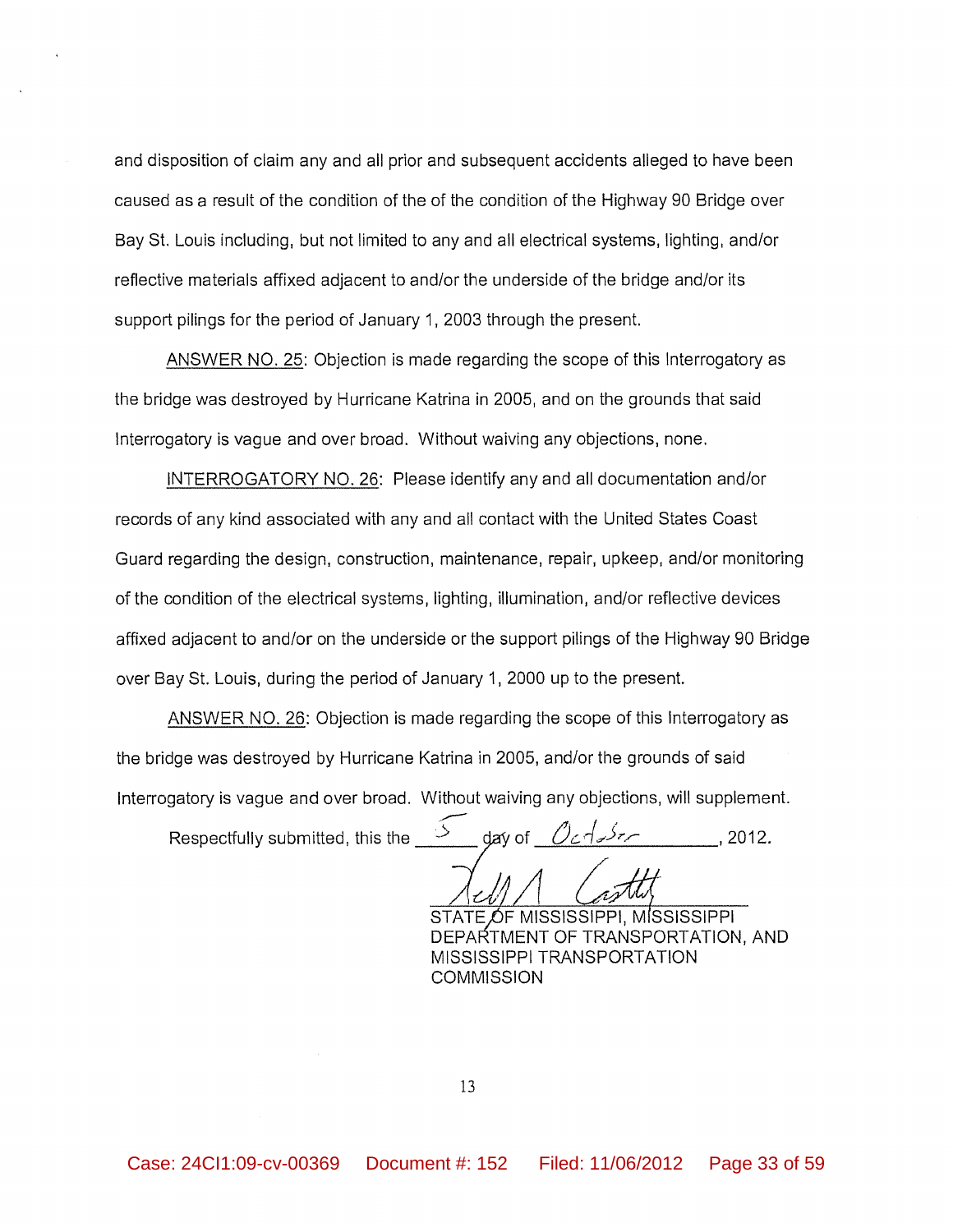Signed as to objections:

'U  $\sigma^2$ 

Trace D. McRaney, Esq. DUKES, DUKES, KEATING & FANECA, P.A. 2909 13TH STREET, SIXTH FLOOR POST OFFICE DRAWER W GULFPORT, MS 39502-0680 TELEPHONE: 228-868-1111 FAX: 228-863-2886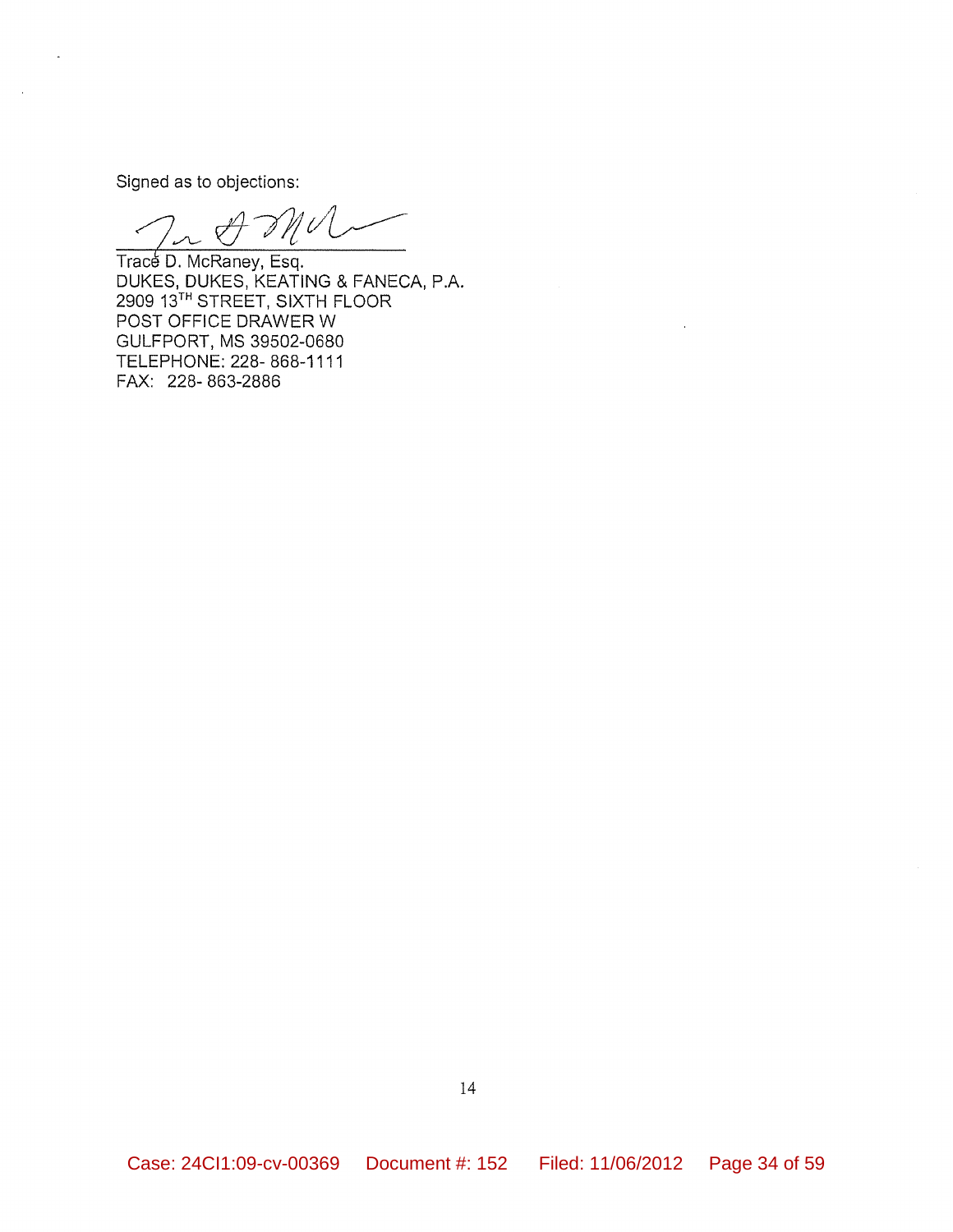**STATE OF MISSISSIPPI** 

COUNTY OF FOUREST

Kelly R. Castleberry being first duly sworn on oath, deposes and says that he has read the foregoing answers to interrogatories and he subscribes and knows the contents thereof, that said responses were prepared with the advice and assistance of counsel, that the responses set forth herein, subject to inadvertent or undiscovered errors, are based on and therefore necessarily limited by the records and information still in existence, presently recollected and thus far discovered in the course of the preparation of these responses; that consequently, he reserves the right to make any changes in the responses if it appears at any time that omissions or errors have been made therein or that more accurate information is available and that subject to the limitations as set forth herein, said responses are true and correct to the best of his knowledge, information and belief.

DATED this the  $4/10$  day of  $Octofwr$ , 2012.

OF MISSISSIPPI, MISSISSIPPI DEPARTMENT OF TRANSPORTATION, AND MISSISSIPPI TRANSPORTATION **COMMISSION** 

SWORN TO AND SUBSCRIBED BEFORE ME, this the  $\frac{\sqrt{f(t)}}{f}$  day of toher, 2012.

J. Tounsend

| My Commission Expires: : "MIS"                                                                                                                                                                                                                                                                                                                                       |
|----------------------------------------------------------------------------------------------------------------------------------------------------------------------------------------------------------------------------------------------------------------------------------------------------------------------------------------------------------------------|
| ARY P                                                                                                                                                                                                                                                                                                                                                                |
| ID # 49765                                                                                                                                                                                                                                                                                                                                                           |
| LINDA J. TOWNSEND                                                                                                                                                                                                                                                                                                                                                    |
| 15<br>* Commission Expires                                                                                                                                                                                                                                                                                                                                           |
| July 8, 2013                                                                                                                                                                                                                                                                                                                                                         |
| Case: 24Cl1:09-cv-0036<br>$\ddot{\rm c}$ $\ddot{\rm Q}$ $\ddot{\rm Q}$ $\ddot{\rm Q}$ $\ddot{\rm C}$ $\rm U$ $\rm H$ $\ddot{\rm C}$ $\ddot{\rm C}$ $\ddot{\rm C}$ $\ddot{\rm C}$ $\rm U$ $\rm H$ $\ddot{\rm C}$ $\ddot{\rm C}$ $\ddot{\rm C}$ $\ddot{\rm C}$ $\ddot{\rm H}$ $\ddot{\rm C}$ $\ddot{\rm H}$ $\ddot{\rm C}$ $\ddot{\rm C}$ $\ddot{\rm C}$ $\ddot{\rm C$ |

Filed: 11/06/2012 Page 35 of 59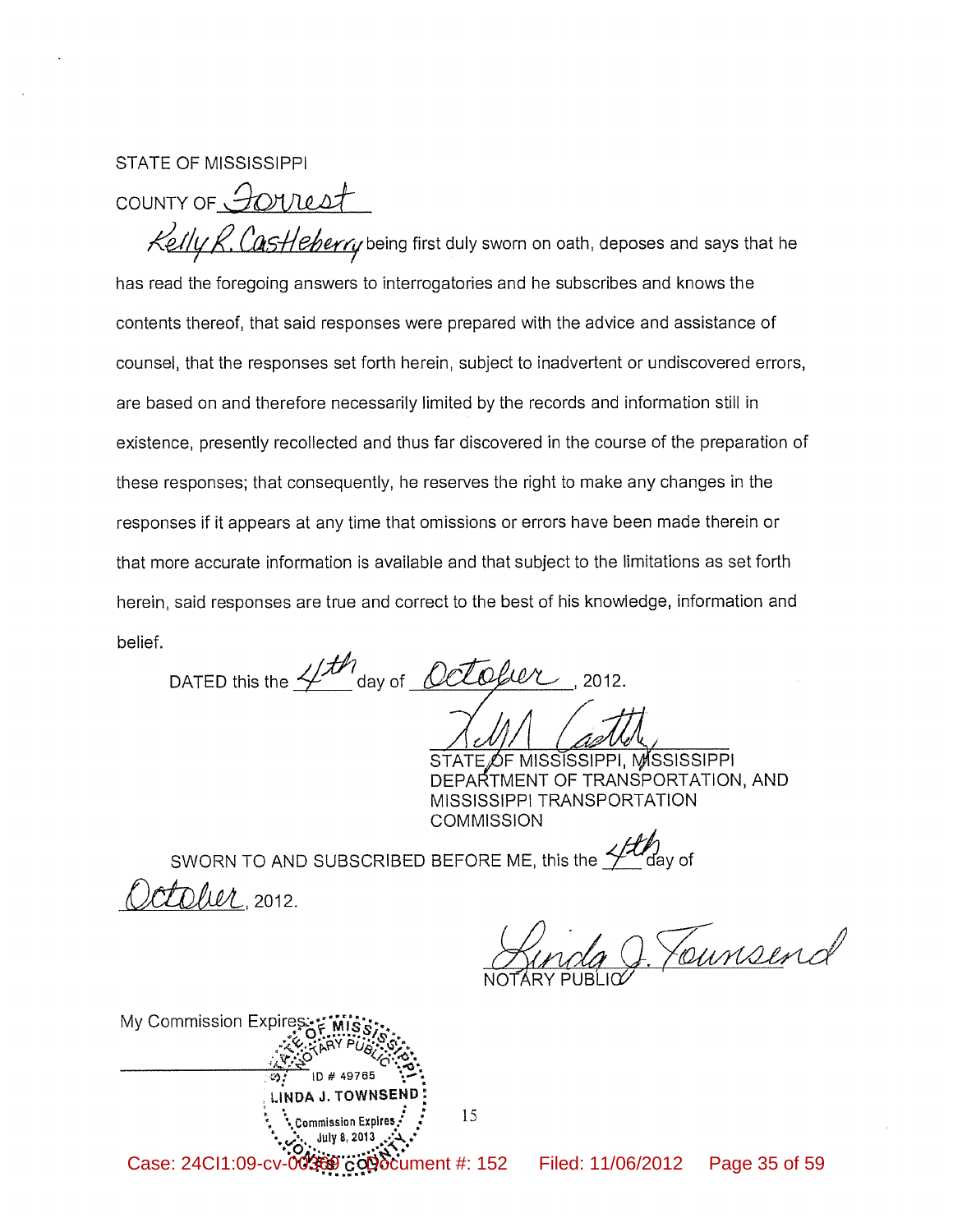$0< t$ day of July; 2012. Respectfully submitted, this the

> STATE OF MISSISSIPPI, MISSISSIPPI DEPARTMENT OF TRANSPORTATION, AND MISSISSIPPI TRANSPORTATION **COMMISSION**

BY: DUKES, DUKES, KEATING & FANECA, P.A.

BY: <u>S/ Trace D. McRaney</u> TRACE D. MCRANEY, ESQ.

TRACE D. MCRANEY, MSB NO. 9905 DUKES, DUKES, KEATING & FANECA, P.A. Post Office Drawer W Gulfport, MS 39502-0680 TEL: (228) 868-1111 FAX: (228) 863-2886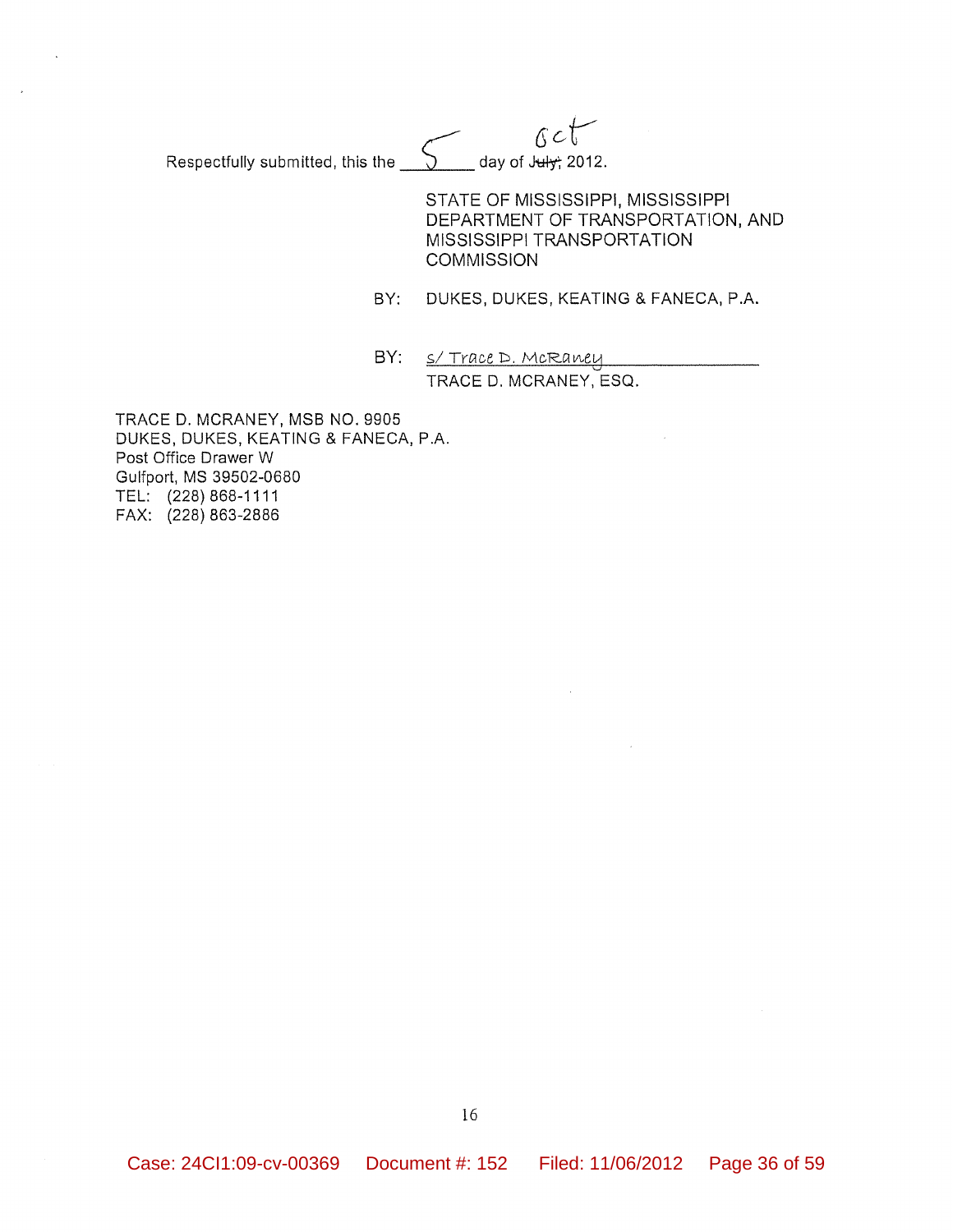#### **CERTIFICATE OF SERVICE**

I, TRACE D. McRANEY, of the law firm of Dukes, Dukes, Keating & Faneca, P.A., do hereby certify that I have this date mailed, postage prepaid, a true and correct copy of the above and foregoing pleading to the following:

W. Chad Stelly, Esq. Rome, Arata & Baxley, LLC Suite 2017, Poydras Center 650 Poydras Street New Orleans, LA 70130 Attorney for Joshua Dright and Brandon Alexander

Doug Bagwell, Esq. Carr Allison 14231 Seaway Road, Bldg. 2000 **Suite 2001** Gulfport, MS 39503 **Attorney for Granite Construction** Company and Archer Western Contractors, Ltd.

A. Remy Fransen, Jr., Esq. Matthew R. Fransen, Esq. 814 Howard Avenue New Orleans, LA 70130 Attorney for Dean Kelly and Lauren Brunelle

Harold S. Bartholomew, Esq. P.O. Box 786 Metairie, LA 70004 Attorney for Dean Kelly and Lauren Brunelle

> Brett Tweedel, Esq. 3421 North Causeway Blvd. Suite 900 Metairie, LA70002 Attorney for Kenan B. Buchert

Owen J. Bradley, Esq. Bradley & Bradley 2700 Octavia Street New Orleans, LA 70015 **Attorney for Edward Bradley** 

J. Stephen Kennedy, Esq. Everett E. White, Esq. Baker, Donelson, Bearman, Caldwell & Berkowitz, P.A. P.O. Box 14167 Jackson, MS 39236 Attorney for HNTB Corporation

Danny J. Collier, Jr., Esq. Luther, Collier, Hodges & Cash, LLP 401 Church Street Mobile, AL 36602 Attorney for Powell Construction Services, Inc.

This, the  $\begin{array}{cc} 6 \text{ eV} & \end{array}$ 

<u>S/Trace D. McRaney</u> TRACE D. MCRANEY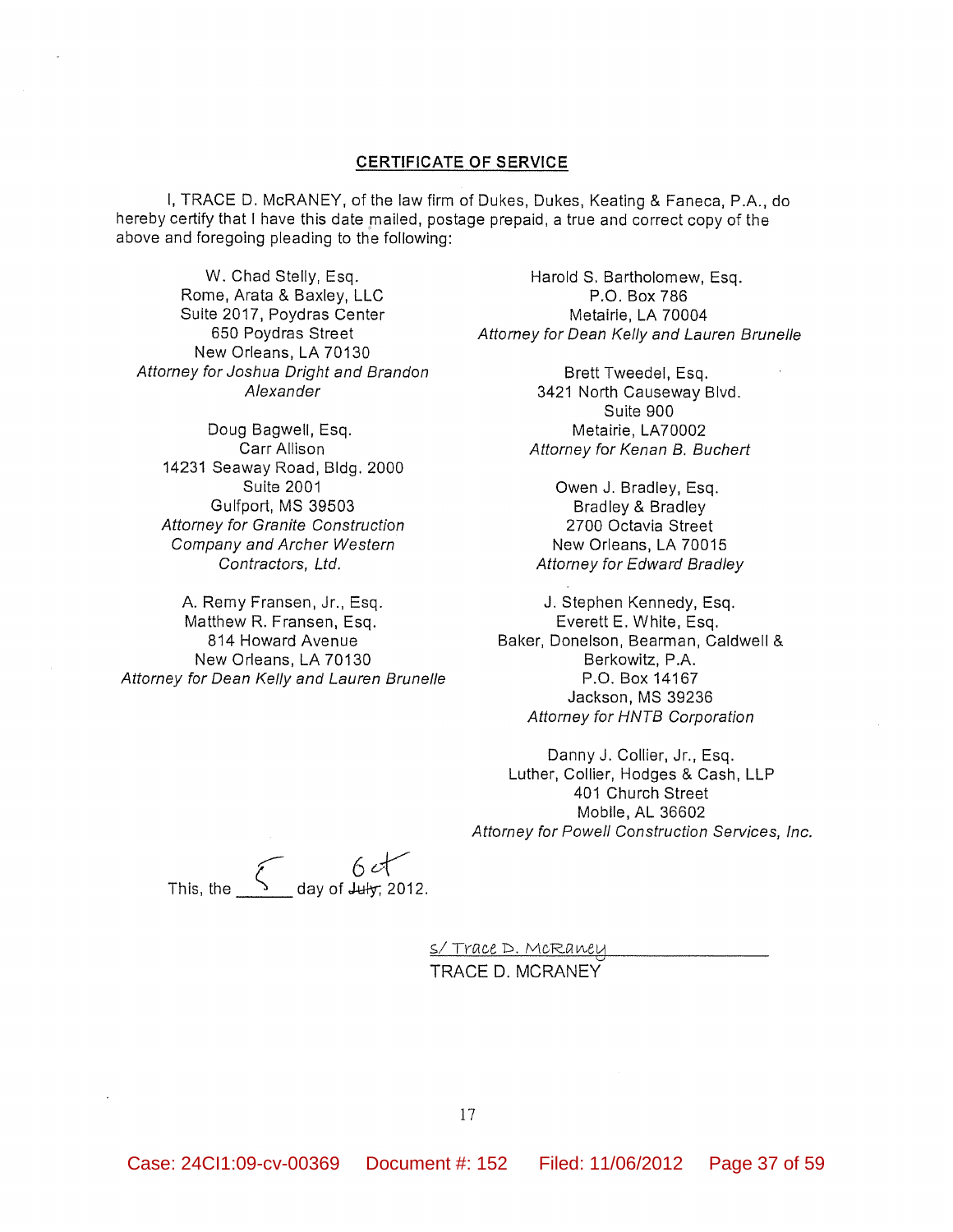# In The Matter Of:

Dean E. Kelly, et al. v. Kenan Bel Buchert, et al.

> Kelly Castleberry September 4, 2012

Davis Court Reporting, LLC Post Office Box 16147 Jackson, Mississippi 39236 601.991.0079 or 877.496.0079 marytodd@daviscourtreporting.com

> Original File 090412Castleberry1.txt Min-U-Script® with Word Index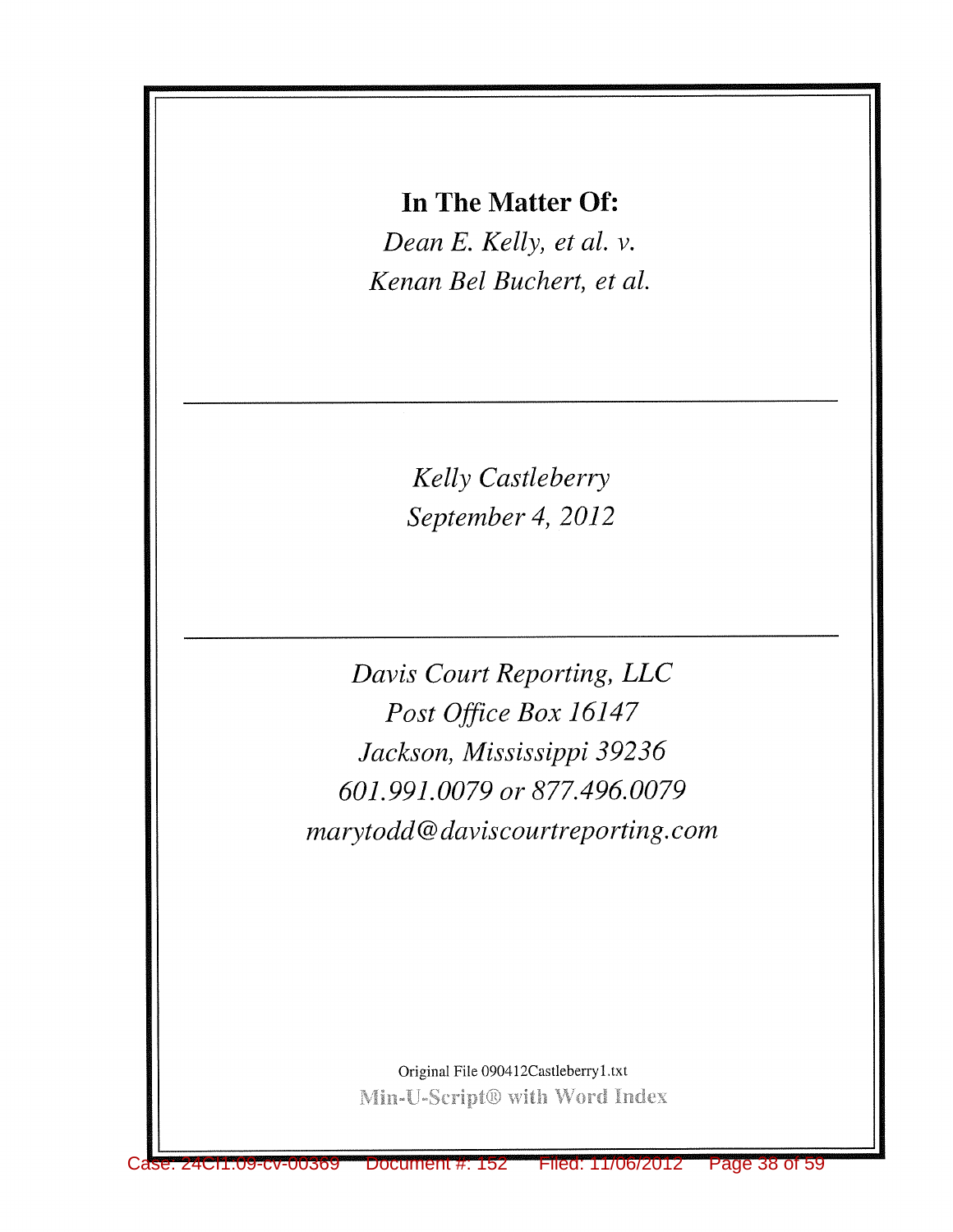IN THE CIRCUIT COURT OF HARRISON COUNTY, MISSISSIPPI FIRST JUDICIAL DISTRICT **PLAINTIFFS** DEAN E. KELLY AND LAUREN BRUNELLE CAUSE NO. A2401-09-369 **VERSUS** KENAN BEL BUCHERT, MISSISSIPPI DEPARTMENT OF TRANSPORTATION, GRANITE CONSTRUCTION COMPANY, ARCHER WESTERN CONTRACTORS, LTD.,<br>HNTB CORPORATION, INGRAM SIGNALIZATION, INC.,<br>AND POWELL CONSTRUCTION SERVICES, INC. DEFENDANTS COMPANY, ARCHER WESTERN CONTRACTORS, LTD., **AND** GRANITE CONSTRUCTION COMPANY AND ARCHER **CROSS-PLAINTIFFS** WESTERN CONTRACTORS, LTD. **VERSUS CROSS-DEFENDANT** HNTB CORPORATION **AND CROSS-DEFENDANT** INGRAM SIGNALIZATION, INC. CONSOLIDATED FOR ALL PURPOSES WITH: **PLAINTIFF JOSHUA DRIGHT VERSUS** MISSISSIPPI DEPARTMENT OF TRANSPORTATION AND COUNTY OF HARRISON, MISSISSIPPI TRANSPORTATION COMMISSION, GRANITE CONSTRUCTION COMPANY, ARCHER WESTERN CONTRACTORS, LTD., GRANITE ARCHER WESTERN, A JOINT VENTURE, KENAN BEL BUCHERT, HNTB CORPORATION, INGRAM SIGNALIZATION, INC., AND POWELL CONSTRUCTION SERVICES, INC. **DEFENDANTS** CONSOLIDATED FOR ALL PURPOSES WITH: **PLAINTIFF BRANDON ALEXANDER** CAUSE NO. A2401-09-377 **VERSUS** MISSISSIPPI DEPARTMENT OF TRANSPORTATION AND COUNTY OF HARRISON, MISSISSIPPI TRANSPORTATION COMMISSION, GRANITE Case: 24CI1:09-cv-00369 Doctributed: 152 Development #160-012 Page 39 of 59

 $\mathbf{1}$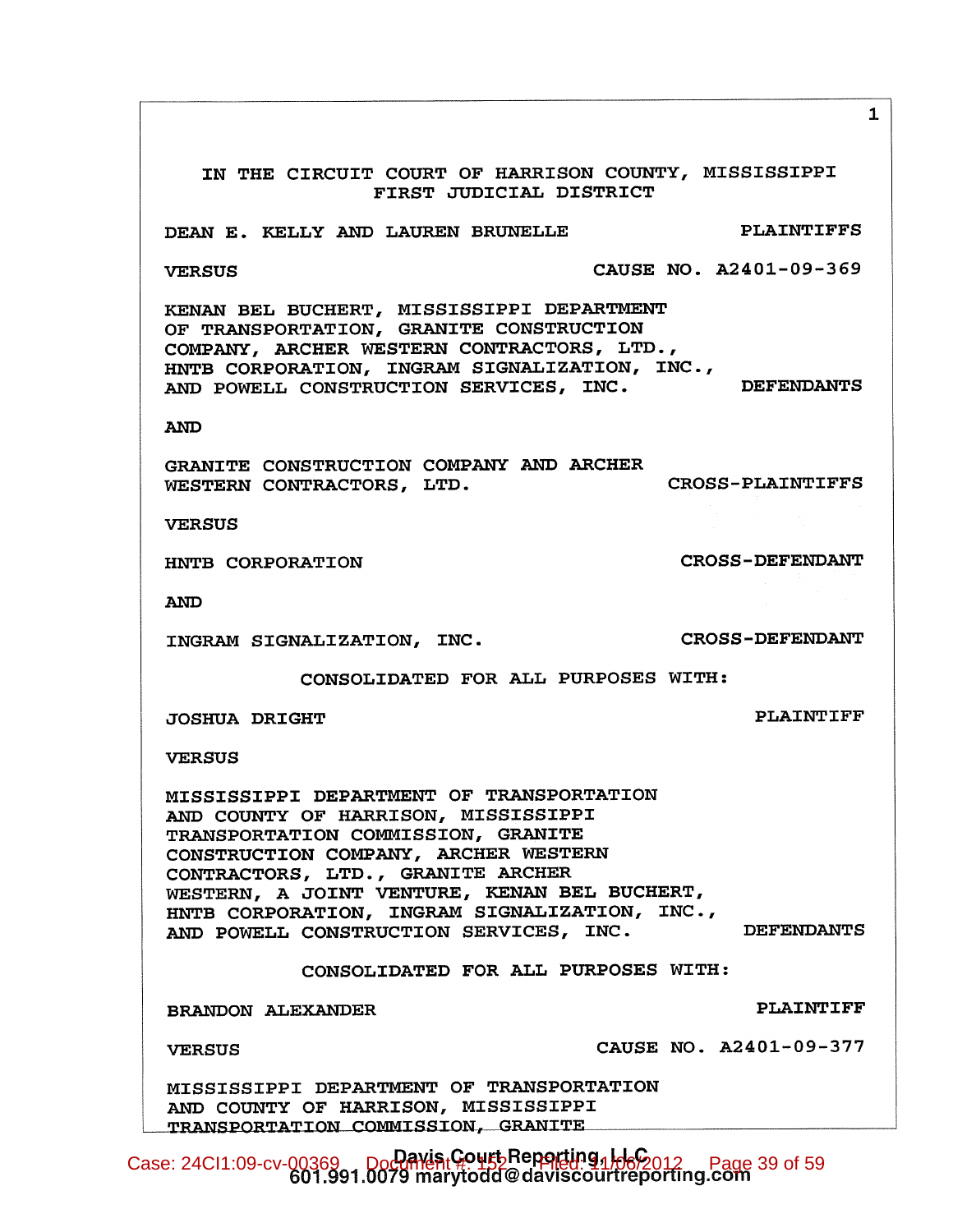CONSTRUCTION COMPANY, ARCHER WESTERN CONTRACTORS, LTD., GRANITE ARCHER WESTERN, A JOINT VENTURE, KENAN BEL BUCHERT, HNTB CORPORATION, INGRAM SIGNALIZATION, INC., AND **DEFENDANTS** POWELL CONSTRUCTION SERVICES, INC. CONSOLIDATED FOR ALL PURPOSES WITH: **PLAINTIFF** KENAN BEL BUCHERT **VERSUS** CAUSE NO. A2401-10-32 MISSISSIPPI DEPARTMENT OF TRANSPORTATION, GRANITE CONSTRUCTION COMPANY AND ARCHER WESTERN CONTRACTORS, LTD., AND JOHN DOES 1-5 DEFENDANTS DEPOSITION OF KELLY CASTLEBERRY APPEARANCES NOTED HEREIN TAKEN AT INSTANCE OF: PLAINTIFFS DATE: SEPTEMBER 4, 2012 DUKES, DUKES, KEATING & FANECA, P.A. **PLACE:** 2909 13TH STREET, SUITE 600 GULFPORT, MISSISSIPPI TIME: 2:45 P.M. REPORTED BY: Connie Chastain, RMR CSR NO. 1025 DAVIS COURT REPORTING Post Office Box 16147 Jackson, Mississippi 39236-6147  $(601)$  991-0079 www.daviscourtreporting.com

Case: 24CI1:09-cv-00369 Document Court Reporting 1 Hego 12 Page 40 of 59

 $2<sup>1</sup>$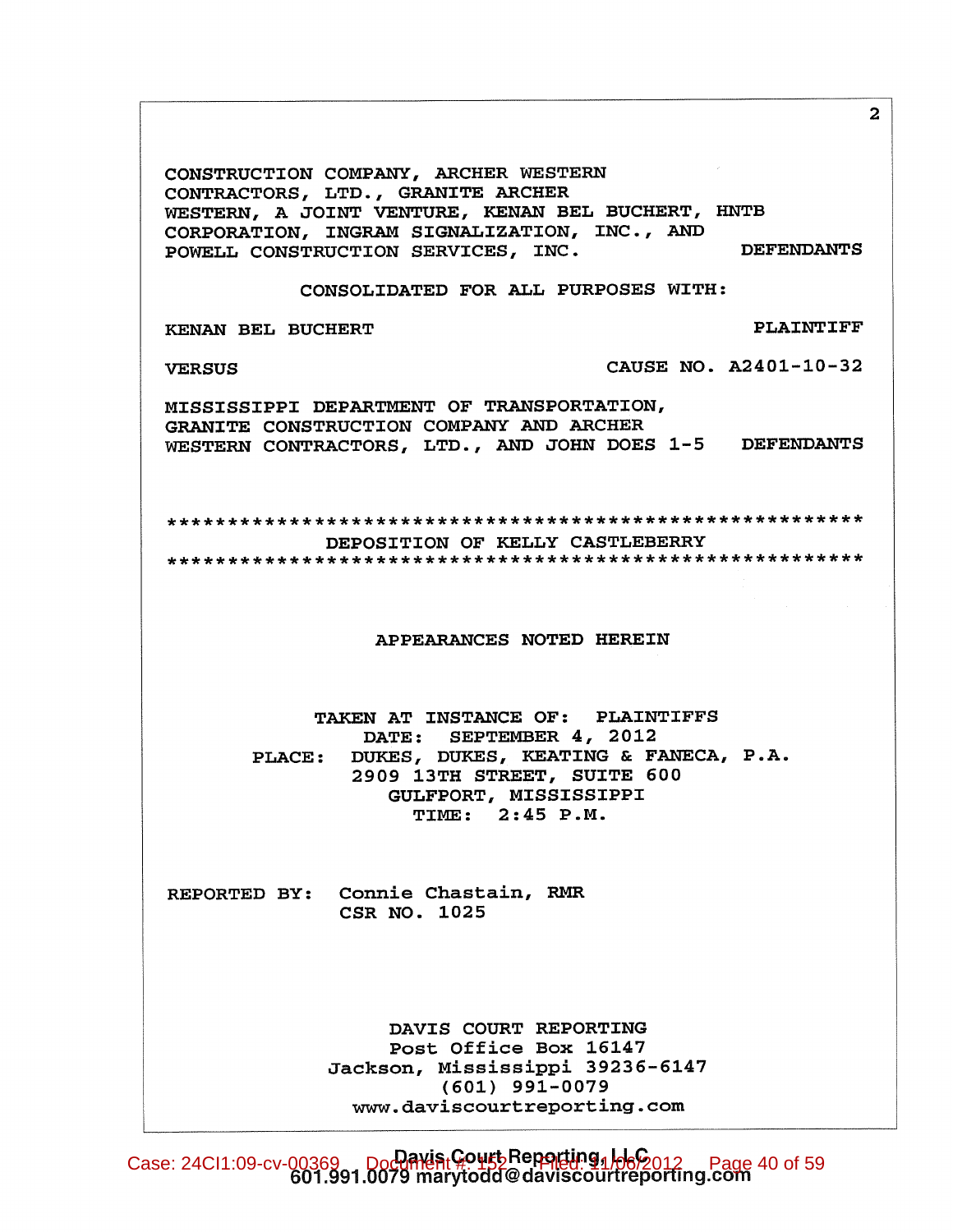Gustav, do you know whether all six of those navigational  $\mathbf{1}$ lights were working at all times?  $\overline{2}$ I cannot testify at all times. I can't make 3 Α. 4 that testimony. Do you know whether immediately before Gustav 5  $\mathbf{o}$ . 6 all six were operating? I cannot testify that all six were working 7 Α. before then. I know that --8 9 You just don't know?  $\mathsf{o}$ . I just don't know. 10 A. Did MDOT have some sort of plan in place to 11  $Q<sub>z</sub>$ inspect in one way or another the efficacy of those 12 lights; that is, whether they were still working from 13 time to time just for safety reasons? 14 Yes. MDOT has bridge inspection crews. 15 Α. 16  $O<sub>1</sub>$ Okay. They go out and they inspect the structure, 17 Α. 18 the entire structure. In other words, the integrity of the legs of 19 Q. the bridge and the lighting and the whole works? 20 Foundation. 21 Α. All right. 22 Q. Slabs, columns, everything. 23 Α. Because what happens sometimes, if you 24  $Q<sub>o</sub>$ Yeah. don't build a bridge correctly, the wash of the water can 25

Case: 24CI1:09-cv-00369 Davis Court Reporting, LLC page 41 of 59<br>601.991.0079 marytodd@daviscourtreporting.com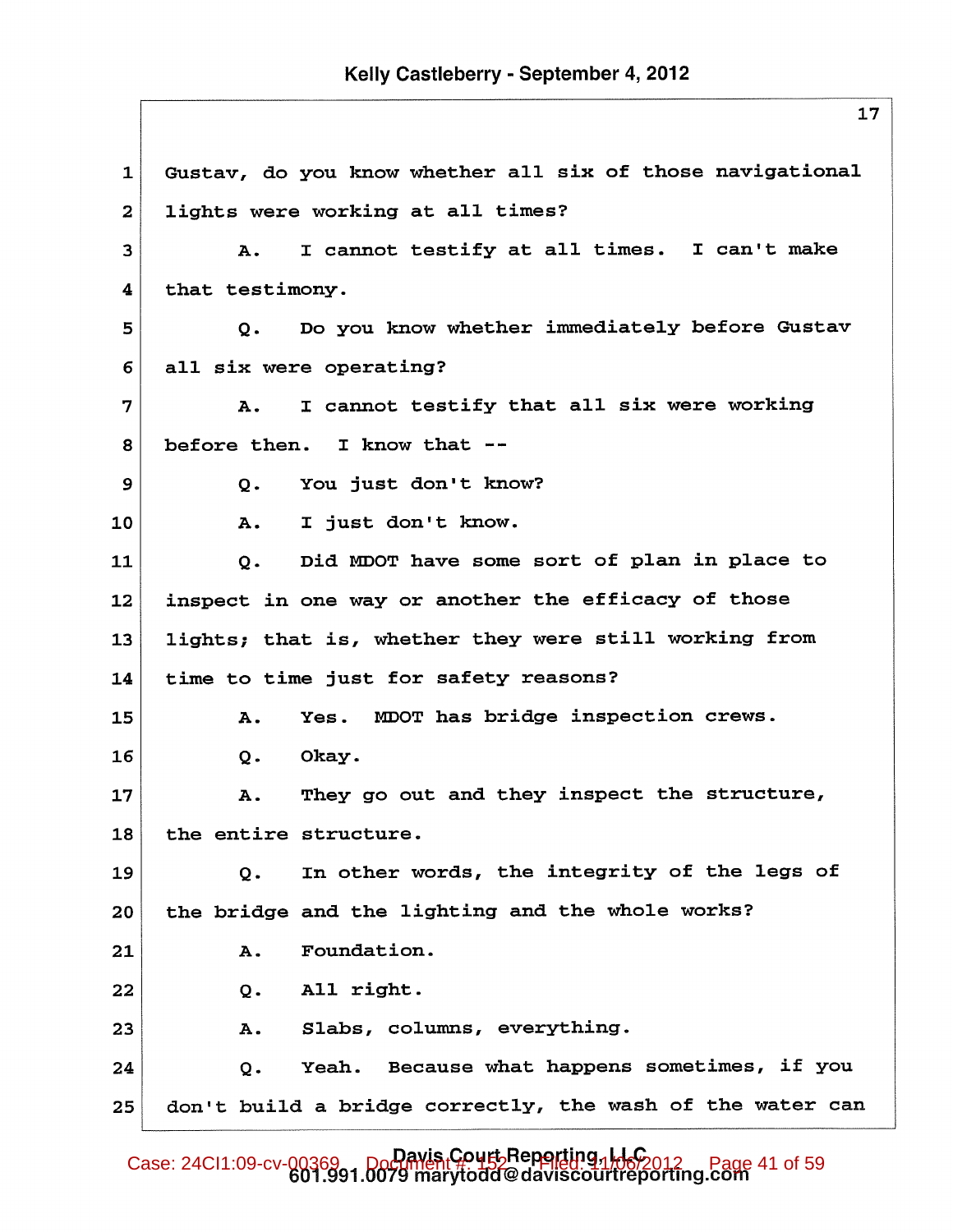# Kelly Castleberry - September 4, 2012

 $\mathbf{1}$ part of the deal? MDOT standard bridge inspection form.  $\overline{a}$ **A.** 3  $\mathbf{o}$ . Okay. Why don't you mark that three. (Witness complies). 4 Α. I want you to go through 5 Go to the next one.  $\mathbf{o}$ . 6 each one and mark it until you get to something that's 7 not relevant to bridge inspection. (Witness complies). 8 Α. 9 Okay. Go to the next one.  $Q<sub>1</sub>$ (Witness complies). 10 A. Do you have any role in the use of these 11  $Q<sub>z</sub>$  $12$ documents? I personally do not look at the documents.  $\mathbf{I}$ 13 Α. have a bridge inspection team that their responsibility 14 15 is to look at these, and then they assess it with our bridge engineer for the Department of Transportation. 16 17 Could you identify for me, while you're going  $Q$ . 18 through those documents, the bridge -- the bridge -- the bridge people that do the inspection and the engineers 19 that would be involved in that? 20 You're asking me to do two tasks at one time. 21 A. I understand. Finish the first. You don't 22  $\mathbf{o}$ . have to multi-task. Looks like that whole pile is 23 24 relevant, huh? All right. Give me those, please. I'm going to mark them. 25 MR. R. FRANSEN:

Case: 24CI1:09-cv-00369 Document Court Reparting, 1166 2012 Page 42 of 59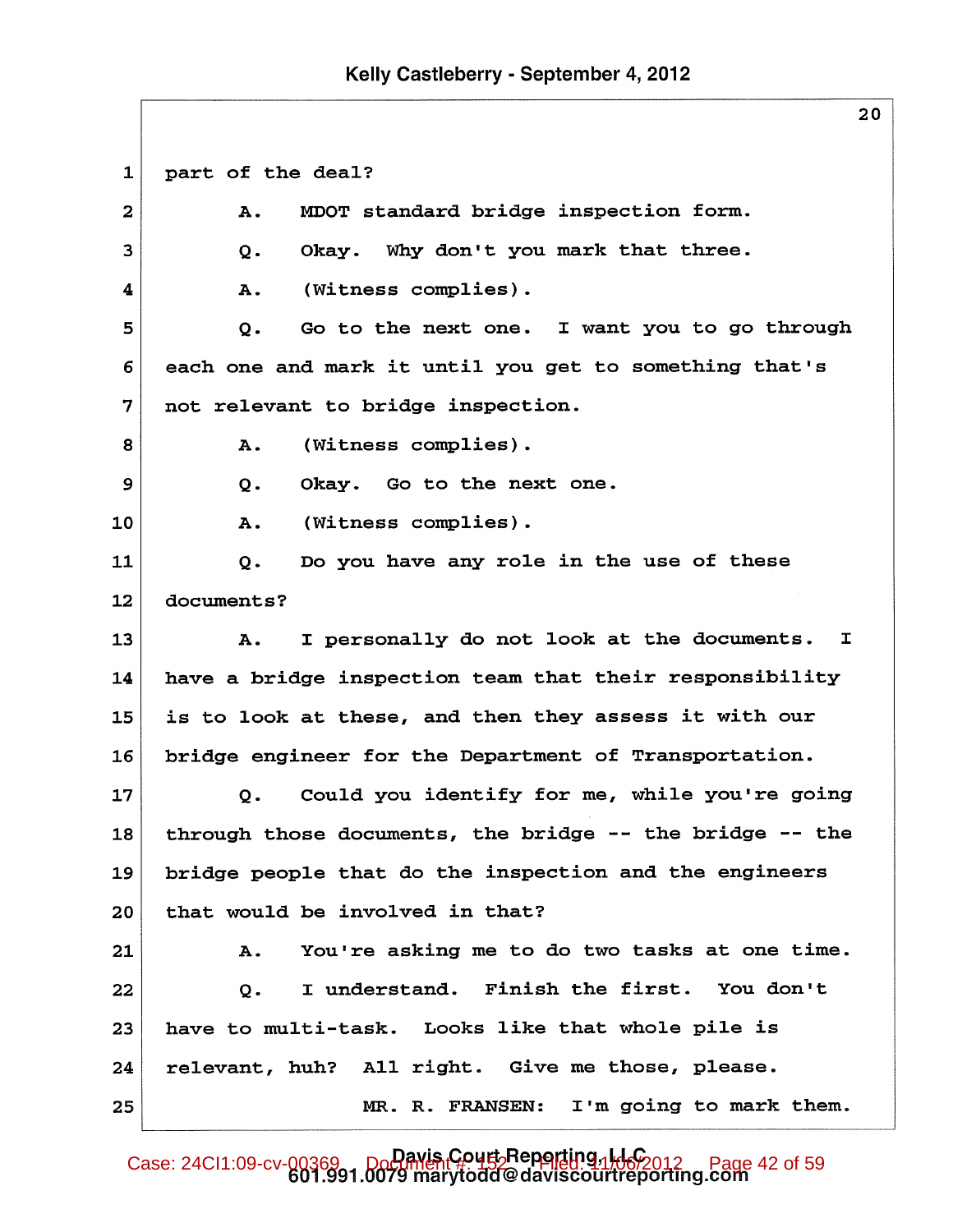I'm only vaguely familiar that we have control  $\mathbf{1}$  $\mathbf{A}$ . boxes that run the wiring and supply power to the  $\mathbf{2}$ lighting systems. I do not know the intricacies of how  $\overline{\mathbf{3}}$  $\overline{\mathbf{4}}$ it's done. You're not the man for that detail, so I'll 5  $\mathbf{o}$ . 6 bypass that and we'll find somebody else who can tell us about that. That's fair. 7 But you are able to testify that it was MDOT's 8 responsibility to maintain the lighting system on the 9 bridge one way or the other? 10 11 Α. Correct.  $12$ Do you have any knowledge of whether lighting  $Q<sub>z</sub>$ such as the navigational lights are mandated by any 13 statutory authority of any governmental body that has 14 15 jurisdiction in Mississippi? You'll have to answer that -- do that question 16  $\mathbf{A}$ .  $17<sup>2</sup>$ one more time. 18 Q. Okay. MR. R. FRANSEN: Repeat it, please. 19 20 (QUESTION READ BACK) 21 THE WITNESS: Only the navigational lights are warranted. No other lighting 22 system is required on any roadway or bridge. 23 24 BY MR. R. FRANSEN: (Continuing) And explain to me who it is that requires the 25 Q.

Case: 24CI1:09-cv-00369 Document Court Reporting 1 Hoppon Page 43 of 59<br>601.991.0079 marytodd@daviscourtreporting.com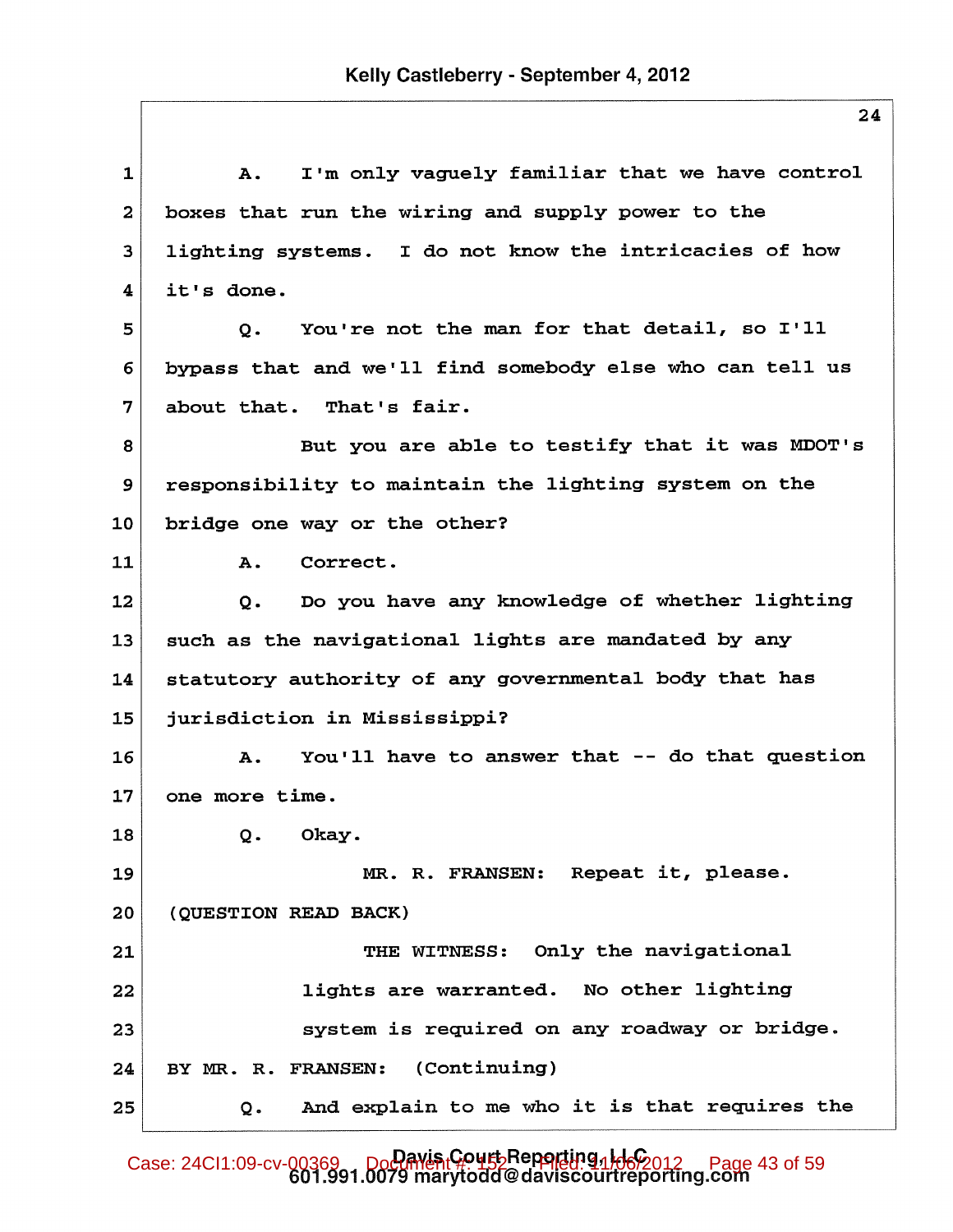navigational light system.  $\mathbf{1}$ The Coast Guard requests the navigational  $\overline{\mathbf{2}}$ Α.  $\overline{\mathbf{3}}$ system. And the reason for that, to the best of your 4  $\mathsf{o}$ . knowledge, is for safety for mariners, for people 5 traversing under the bridge; is that correct? 6 7 It is an aid to help mariners go through a A. 8 bridge. In your capacity as an employee of MDOT, would  $\mathbf{9}$  $\mathbf{o}$ . you be able to tell us whether MDOT has an obligation to 10 maintain the integrity of those navigational lights, make 11 sure they're on at all pertinent times of the night? 12 MDOT does periodic inspections for these 13 Α. 14 navigation lights on all of our structures along the coastal and navigable waterways. 15 Because it's your -- that is, MDOT's duty to 16 Q. 17 keep them running? It is our duty to try to keep them running. 18 Α. Where -- well, first of all, maybe you can 19  $Q<sub>1</sub>$ tell me, but if you can't, I'd like to know where I could 20 Who can tell me the condition of those six find out. 21 navigational lights that we saw on that other exhibit, 22 the condition of those six navigational lights in 23 mid-October -- no -- yeah, in mid-October of 2008? 24 Is this the time the accident occurred? 25 Α.

Case: 24CI1:09-cv-00369 Document Benefile Benefiled: 24CI1:09-cv-00369 Document #: 159 Case: 24CI1:09-cv-00369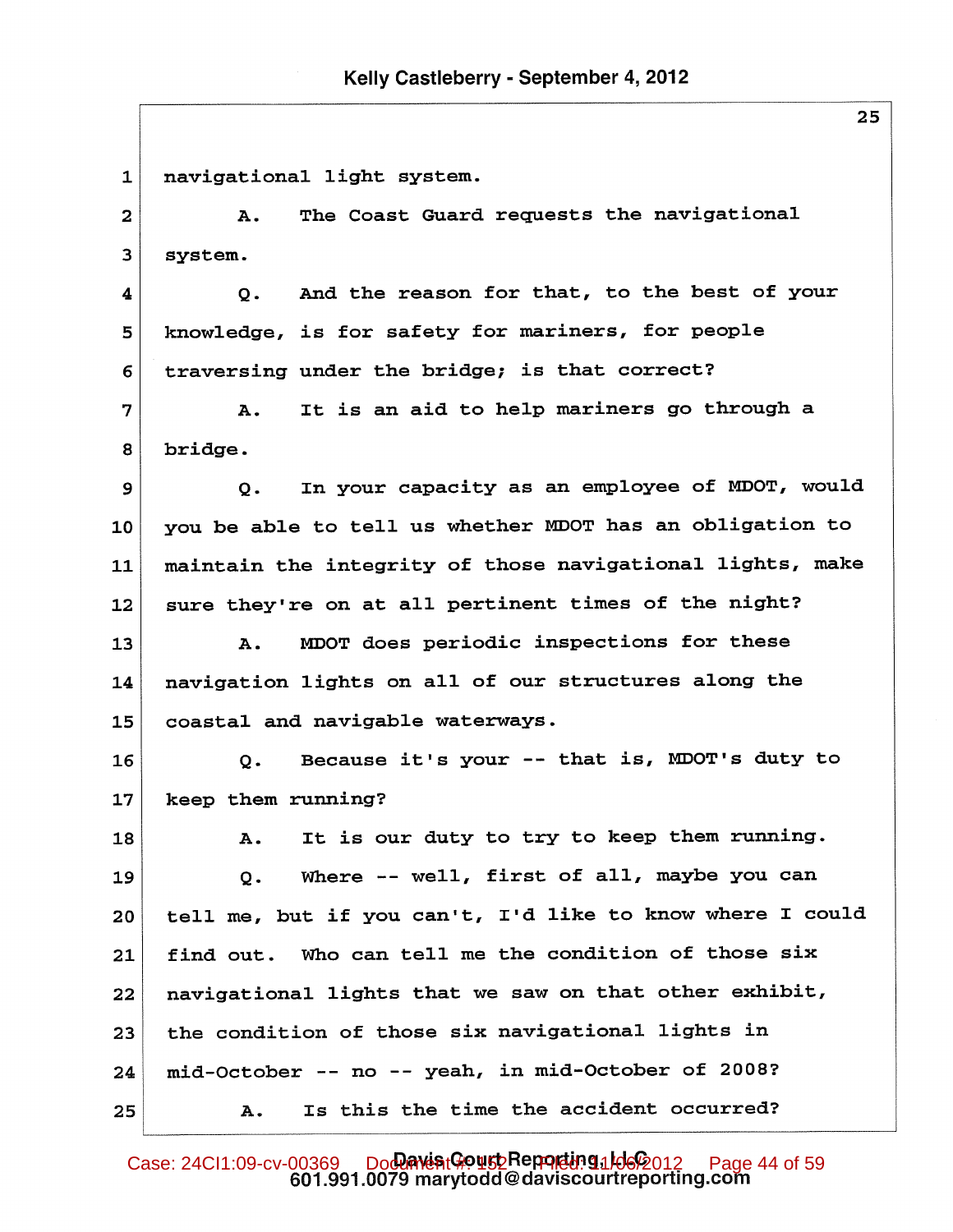Kelly Castleberry - September 4, 2012

 $\mathbf{1}$  $Q<sub>o</sub>$ Just before. The lights were burning.  $\overline{a}$ **A**. All six? 3  $Q -$ I do not -- I cannot testify to all six, but I  $\overline{\mathbf{4}}$ Α. was there in September when we actually got the wires to 5 burn hot and got the lights on. 6 Did you have all six lit?  $\overline{7}$  $Q<sub>o</sub>$ Not at that time. We had two that we had 8 Α.  $\mathbf{9}$ placed on order, and my electrical superintendent placed the new bulbs. I could not tell you the date that that 10  $11$ was done. All right. What date -- yeah, you can't tell 12  $\mathbf{o}$ . 13 me the date that --I can't tell you the date that that was --14 Α. Not when he ordered, but when you turned it 15  $Q<sub>z</sub>$ back on, what date was that? A rough date will help. 16 I'm not -- you're -- you'll have to ask that 17 Α.  $I'm not --$ 18 question again. 19 Who would I ask that question of?  $Q<sub>z</sub>$ The question you just asked, please repeat it. 20 Α. BY MR. R. FRANSEN: Repeat it, please. 21 22 (QUESTION READ BACK) Are we talking about MR. MCRANEY: 23 turning it back on on the 16th or --24 MR. R. FRANSEN:  $No, no.$ I'm asking 25

Case: 24CI1:09-cv-00369 Document Beparts Repartly 91662012 Page 45 of 59<br>601.991.0079 marytodd@daviscourtreporting.com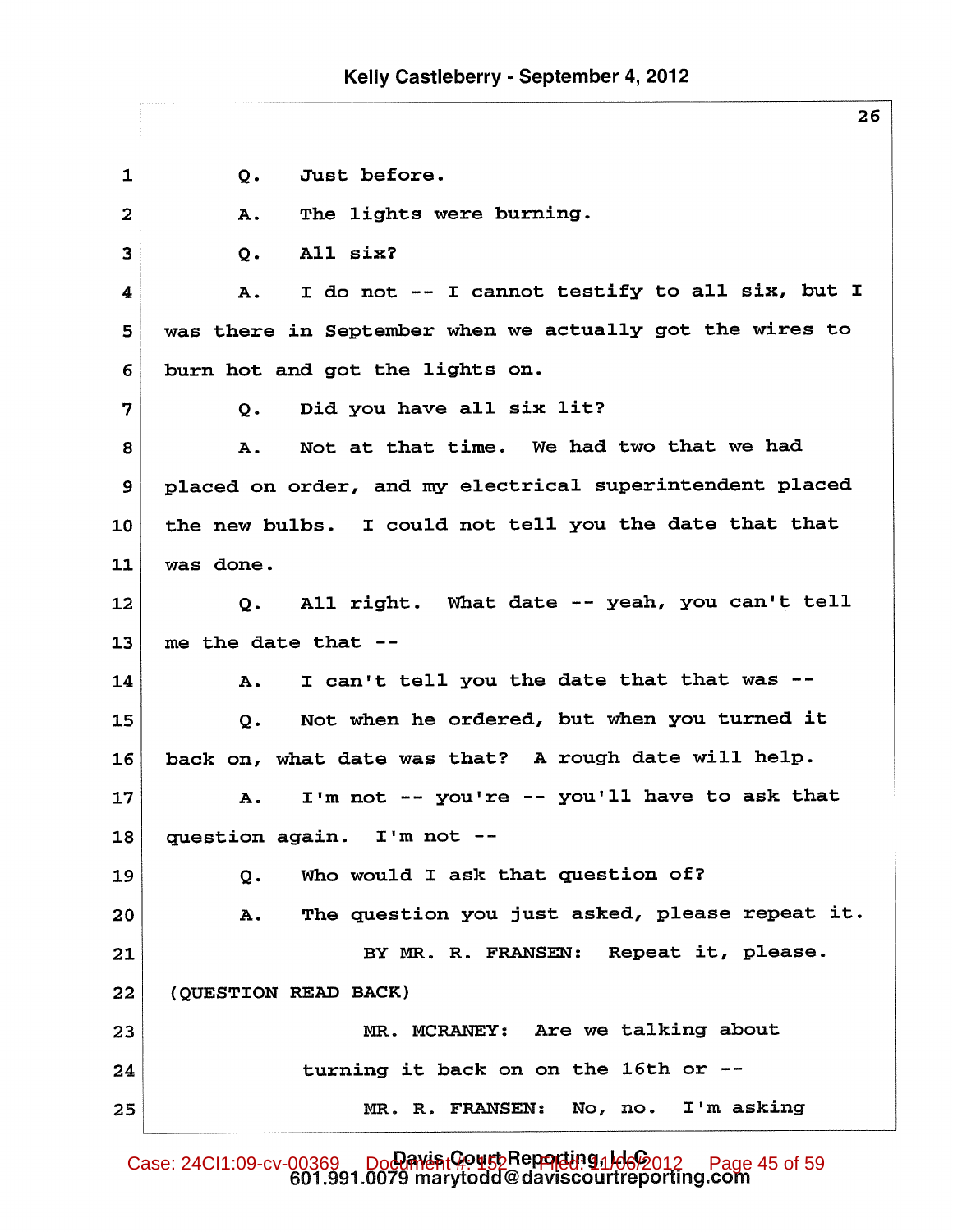right before -- he indicated to me that  $\mathbf{1}$ immediately before -- let me see if this is  $\overline{2}$ right. I'm telling you what I heard. Okay. 3 BY MR. R. FRANSEN: (Continuing) 4 5 Immediately before the Gustav storm, the  $Q$ lights were on but some were not --6 7 Α. No.  $--$  of the six? 8  $O<sub>1</sub>$ 9 A. That's not what you asked. That was -- okay. Then explain the answer 10  $Q_{\bullet}$  $11$ because I missed --You'll have to ask me the question.  $12 \,$ A. I'll do it again. Don't worry. All right. 13  $Q<sub>z</sub>$ My question is, in mid-October before Gustav --14 MR. M. FRANSEN: Gustav was in September. 15 THE WITNESS: Gustav was in September. 16 MR. R. FRANSEN: Oh.  $I'm$  thinking  $-$ -17 MR. M. FRANSEN: October is the accident. 18 19 BY MR. R. FRANSEN: (Continuing) Before Gustav, were all of those navigational 20 Q. lights functioning?  $21$ Α. 22 To the best of our knowledge, they were. And how would we confirm that, the best of 23  $\mathbf{o}$ . your knowledge being that of the MDOT? 24 Two ways. One being periodic inspections of 25 Α.

Case: 24CI1:09-cv-00369 Doctarient #: 09-cv-00369 Document #: 152 Fage 46 of 59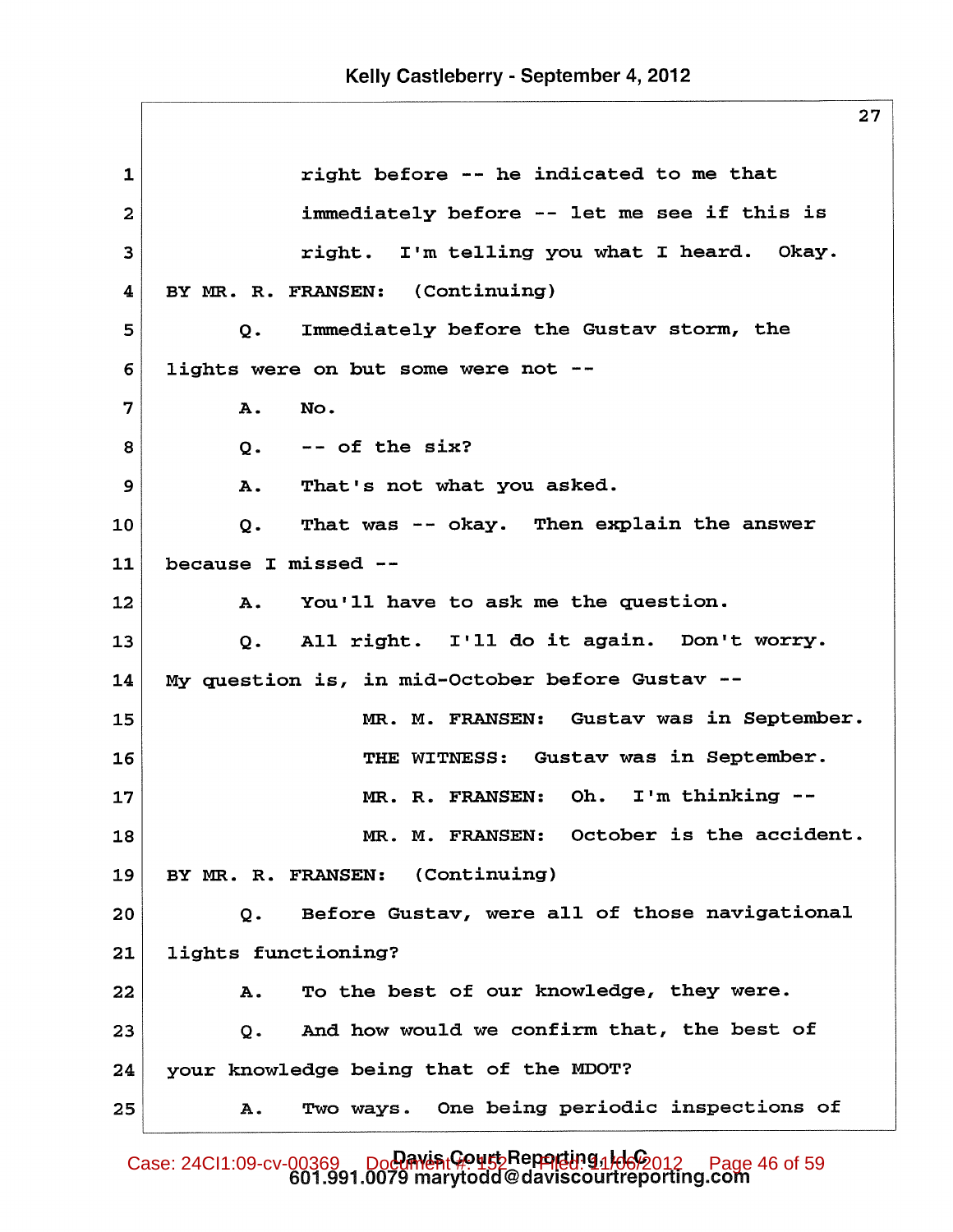| $\mathbf 1$  | the electrical superintendent or his crew going out to   |
|--------------|----------------------------------------------------------|
| $\mathbf{2}$ | say yes, they're burning. There is no set time to do     |
| 3            | that. And/or a public comment of such that we have       |
| 4            | navigational lights or lighting out on the structure, or |
| 5            | from the Coast Guard.                                    |
| 6            | Who would be the electrical fellow that we<br>Q.         |
| 7            | would ask about the condition before the Gustav          |
| 8            | hurricane?                                               |
| 9            | Lemon Sullivan. He is my electrical<br>A.                |
| 10           | superintendent.                                          |
| 11           | Okay. When you say my, are you in the<br>Q.              |
| 12           | corporate hierarchy ahead of him, over him?              |
| 13           | Currently, I am.<br>Α.                                   |
| 14           | Okay.<br>$Q$ .                                           |
| 15           | MR. R. FRANSEN: See if you can find me                   |
| 16           | Lemon's affidavit.                                       |
| 17           | MR. M. FRANSEN: It's in here.                            |
| 18           | BY MR. R. FRANSEN: (Continuing)                          |
| 19           | I'm reading Mr. Lemon's affidavit. All right.<br>$Q$ .   |
| 20           | I'm going to ask you a question regarding a statement    |
| 21           | Mr. Lemon Sullivan made. This is in an affidavit of 2nd  |
| 22           | July. It's kind of a lengthy commentary, but listen to   |
| 23           | it and see if you agree with what he said. Okay. It's    |
| 24           | Item 6.                                                  |
| 25           | It says, PCS, which is your contractor, came             |

Case: 24CI1:09-cv-00369 Doctation Davis Court Reporting 1 Hego 12 Page 47 of 59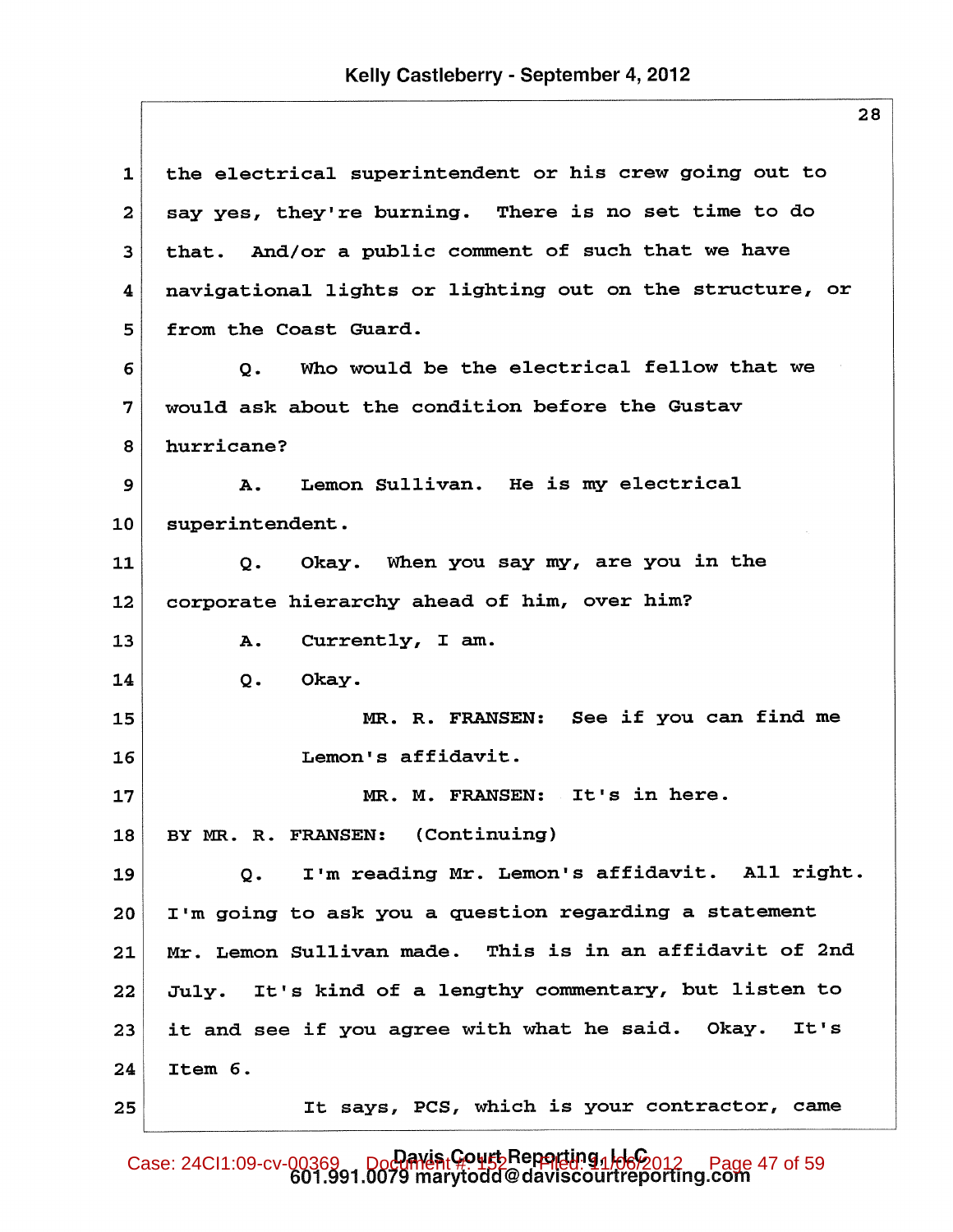$\mathbf{1}$ can answer if you can. THE WITNESS: Actually, the inspection  $\overline{a}$ was performed after Gustav for the Gustav  $\overline{\mathbf{3}}$ That's when we noticed that we had an 4 event. issue with the lighting system. We asked to 5 make temporary repairs and set up in order to 6 make those temporary repairs. So yes, a 7 periodic inspection was performed after a 8 storm event. 9 10 BY MR. R. FRANSEN: (Continuing) Is there a record kept somewhere of some 11  $\mathsf{o}$ .  $12 \overline{ }$ functionary of MDOT or its appointee who goes out there, looks at the lights, the navigation lights, it's all  $13$ okay, and then issues a report which says it's all okay? 14 Not on the periodic inspections. Pretty much 15 A. the inspections are done. If everything is working, then 16 everything goes as usual. There's not necessarily a 17 report. When the bridge inspections are performed, then 18 if anything is out, it would be noted on that bridge 19 inspection.  $20<sub>1</sub>$ 21 So if there's, shall we use the term, casual  $Q<sub>z</sub>$  $22 \,$ inspection, no record is kept? Correct. 23  $\mathbf{A}$ . But on an official -- you'd use that term 24  $Q<sub>o</sub>$ maybe, official inspection, a record is kept? 25

Case: 24CI1:09-cv-00369 DoCument Court Reporting 1 Hebpert Page 48 of 59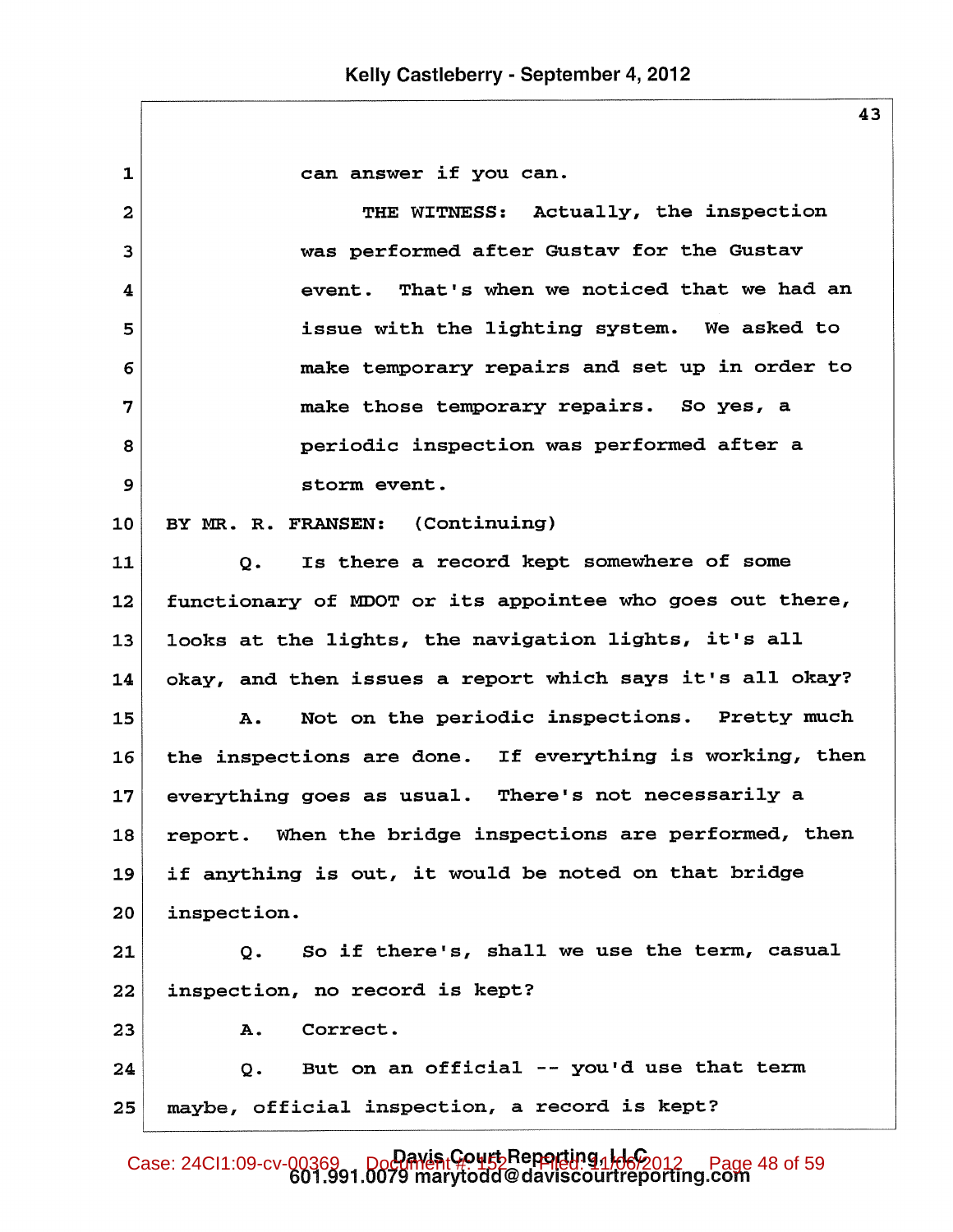## Kelly Castleberry - September 4, 2012

(Continuing)  $\mathbf{1}$ BY MR. R. FRANSEN: And according to your testimony, the  $\mathbf{z}$  $Q<sub>z</sub>$  $\overline{\mathbf{3}}$ navigational lights were on? 4 A. Correct. Can you conceive of a situation in which the 5  $\mathbf{o}$ . 6 navigational lights might be off and the roadway lights in operation, or you don't know enough to tell me? 7 I don't know enough to tell you. 8 Α. Okay. Now, in the construction -- or how do 9  $\mathbf{o}$ . we put it -- the repair or however you term it that took 10 place with Powell Construction after Gustav, you played a 11  $12 \overline{ }$ role in that, did you not, in communication with Powell and its representatives? 13 14 Correct.  $\mathbf{A}$ . Tell me what your role in that procedure was. 15  $Q<sub>z</sub>$ Once we identified that the lighting system 16 Α. was damaged from the storm, I asked Powell Construction 17 Services to come over to the bridge site and look at what 18 would be possible for us to get temporary service to the 19 navigational lights and to make a more permanent repair. 20 Why did you want to get the navigational 21  $Q<sub>o</sub>$ 22 lights up and running? Navigational lights aid in the -- for mariners 23 Α. and it's a requirement for the Coast Guard, so we were 24 trying to get our lights back operational. 25

Case: 24CI1:09-cv-00369 Document Court Reporting 1 Hego 12 Page 49 of 59<br>601.991.0079 marytodd@daviscourtreporting.com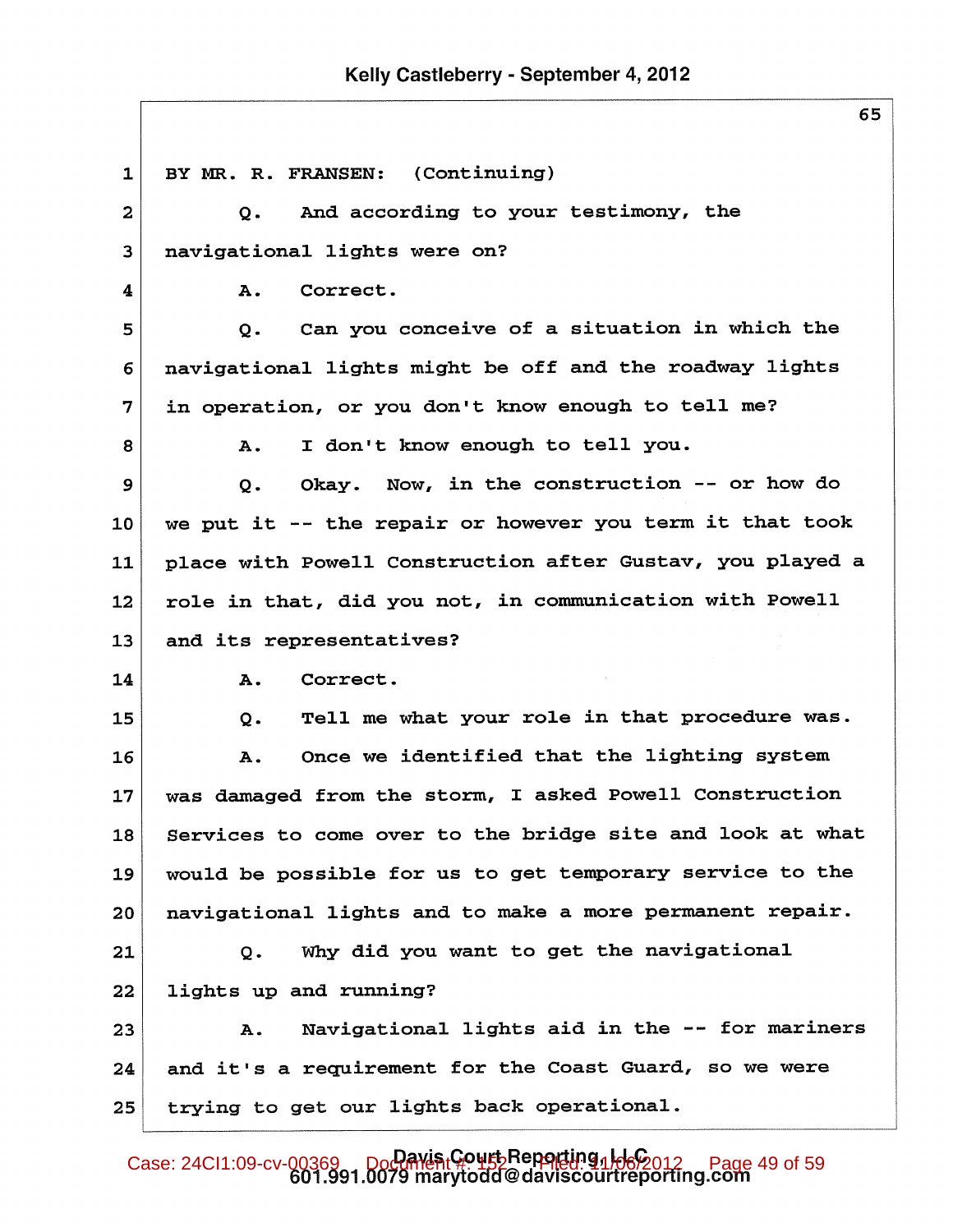| $\mathbf{1}$ | Because the law requires that you have<br>Q.                   |
|--------------|----------------------------------------------------------------|
| $\mathbf{2}$ | navigational lights, doesn't it?                               |
| 3            | The Coast Guard requests that we have<br>Α.                    |
| 4            | navigational lights there.                                     |
| 5            | Request or mandate?<br>$Q -$                                   |
| 6            | The same. We need navigational lights there<br>Α.              |
| 7            | according to the Coast Guard.                                  |
| 8            | All right. So what's the relationship -- what<br>$Q_{\bullet}$ |
| 9            | happened when Powell came out there? Were you there when       |
| 10           | they inspected and did all of that?                            |
| 11           | I was present when Powell Construction<br>А.                   |
| 12           | Services came over. We looked at the control units that        |
| 13           | were damaged, watched them make the repairs, and once          |
| 14           | they got them operational, verified that the lights did        |
| 15           | burn.                                                          |
| 16           | Well, we know from your testimony earlier that<br>$Q$ .        |
| 17           | at least two of the navigational lights did not burn           |
| 18           | after that; isn't that true?                                   |
| 19           | That is correct.<br>Α.                                         |
| 20           | Q. Okay. Just want to be sure we don't                         |
| 21           | overstate.                                                     |
| 22           | All right. So now here we are. You've got                      |
| 23           | Powell out there. Powell makes some temporary repairs.         |
| 24           | And then even after there are repairs, two of the              |
| 25           | navigational lights are not burning; is that correct?          |

Case: 24CI1:09-cv-0036991.0079 marytodd@daviscourtreporting. Page 50 of 59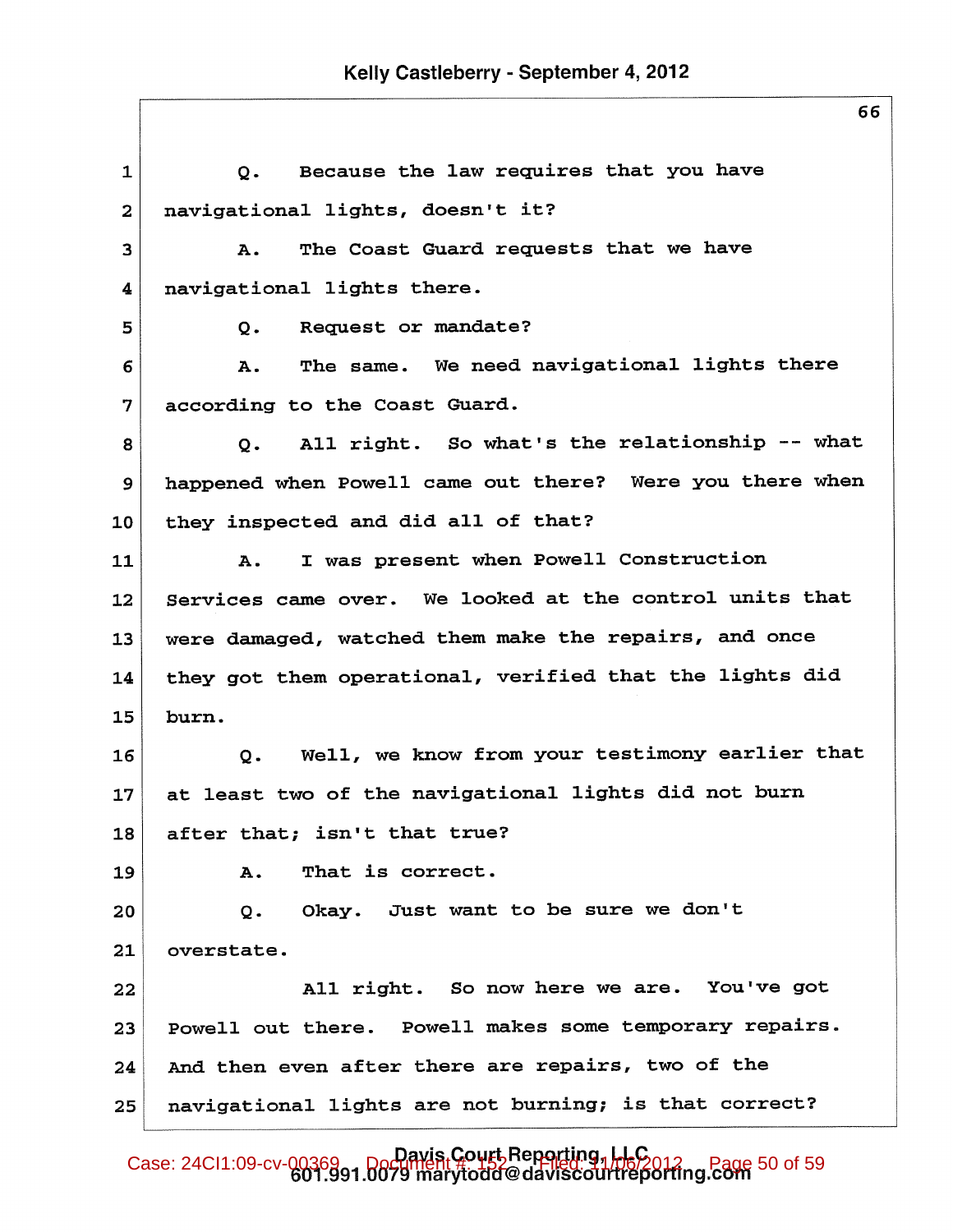$\mathbf{1}$ a permit is required to have a structure over navigable  $\overline{2}$ waterway, and a permit was acquired for that. From the Coast Guard? 3  $Q<sub>z</sub>$ From the Coast Guard. 4 Α. Okay. We've talked about the north side of 5 Q. the bridge having two navigational lights that did not 6  $\overline{7}$ work. Do you recall that? 8 Α. Correct. When were those two navigational lights fixed?  $\mathbf{9}$  $\mathbf{o}$ . I cannot tell you an exact date of when those 10 **A.**  $11$ were fixed. Can you tell me if it was before or after the 12  $Q$ .  $13$ accident? I cannot tell you before or after the 14 **A.** 15 accident. Do you know whose responsibility it was to fix 16  $Q<sub>o</sub>$  $17$ those? Mr. Sullivan would have placed those or one of 18 Α. his -- one of his workers out of the electrical 19 department would have placed those on there. 20 Like they would have done the physical repair? 21  $Q<sub>z</sub>$ They would have swiveled it up and screwed in Α. 22  $23$ the light bulb. When did you -- no. Just so I'm clear, you 24  $Q$ . were not the Region 6 engineer when the accident 25

Davis Court Reporting, LLC<br>Case: 24CI1:09-cv-00369 01.0079 marytodd@daviscourtreporting.com 51 of 59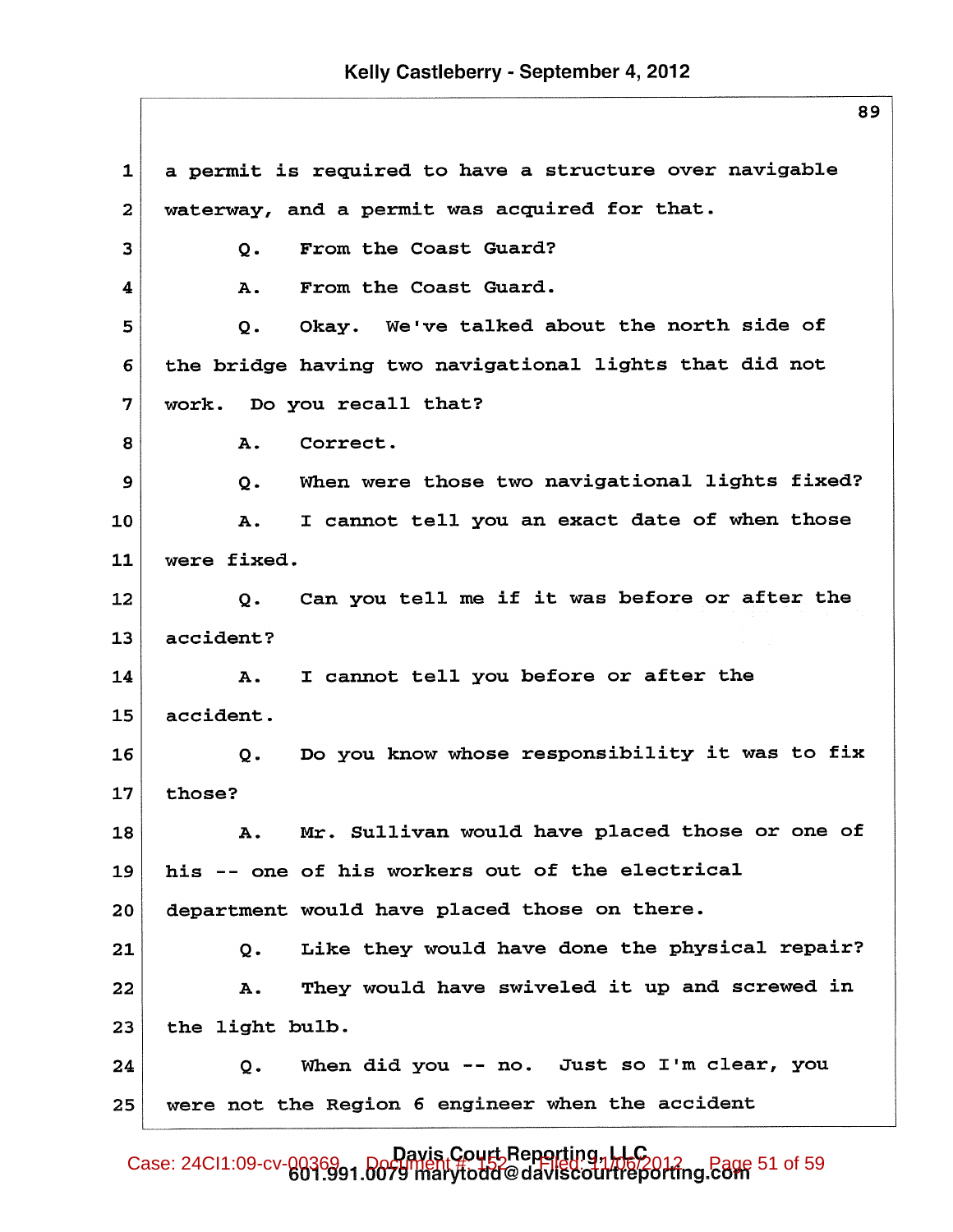| Mr. Castleberry, you were the MDOT contact<br>Q.                |
|-----------------------------------------------------------------|
| with Powell Construction on this repair project?                |
| Correct.<br>А.                                                  |
| And you were here this morning and sat through<br>$Q$ .         |
| Mr. Gene Powell's deposition testimony; correct?                |
| Correct.<br>А.                                                  |
| Is there anything that Gene Powell could have<br>$Q$ .          |
| said to MDOT to have changed anything that happened?            |
| I do not know of anything that could have been<br>А.            |
| done.                                                           |
| Did Powell Construction do the job that MDOT<br>Q.              |
| called them out to do?                                          |
| Yes, they did.<br>А.                                            |
| To MDOT's satisfaction?<br>$Q$ .                                |
| Yes.<br>Α.                                                      |
| Did you tell us already that you're not sure<br>$Q$ .           |
| when Mr. Lemon -- or Mr. Sullivan changed those two -- or       |
| replaced those two nav lights that were out?                    |
| I'm unaware of the exact time that they would<br>$\mathbf{A}$ . |
| have been replaced.                                             |
| Is that something that could have been done as<br>Q.            |
| easily as just pulling up on that chain and doing it from       |
| the side of the bridge?                                         |
| Yes.<br>Α.                                                      |
| Okay. That's not an elaborate fix?<br>Q.                        |
|                                                                 |

Davis, Court Reporting, LLC<br>Case: 24CI1:09-cv-0036991.0079 marytodd@daviscourtreporting.com 52 of 59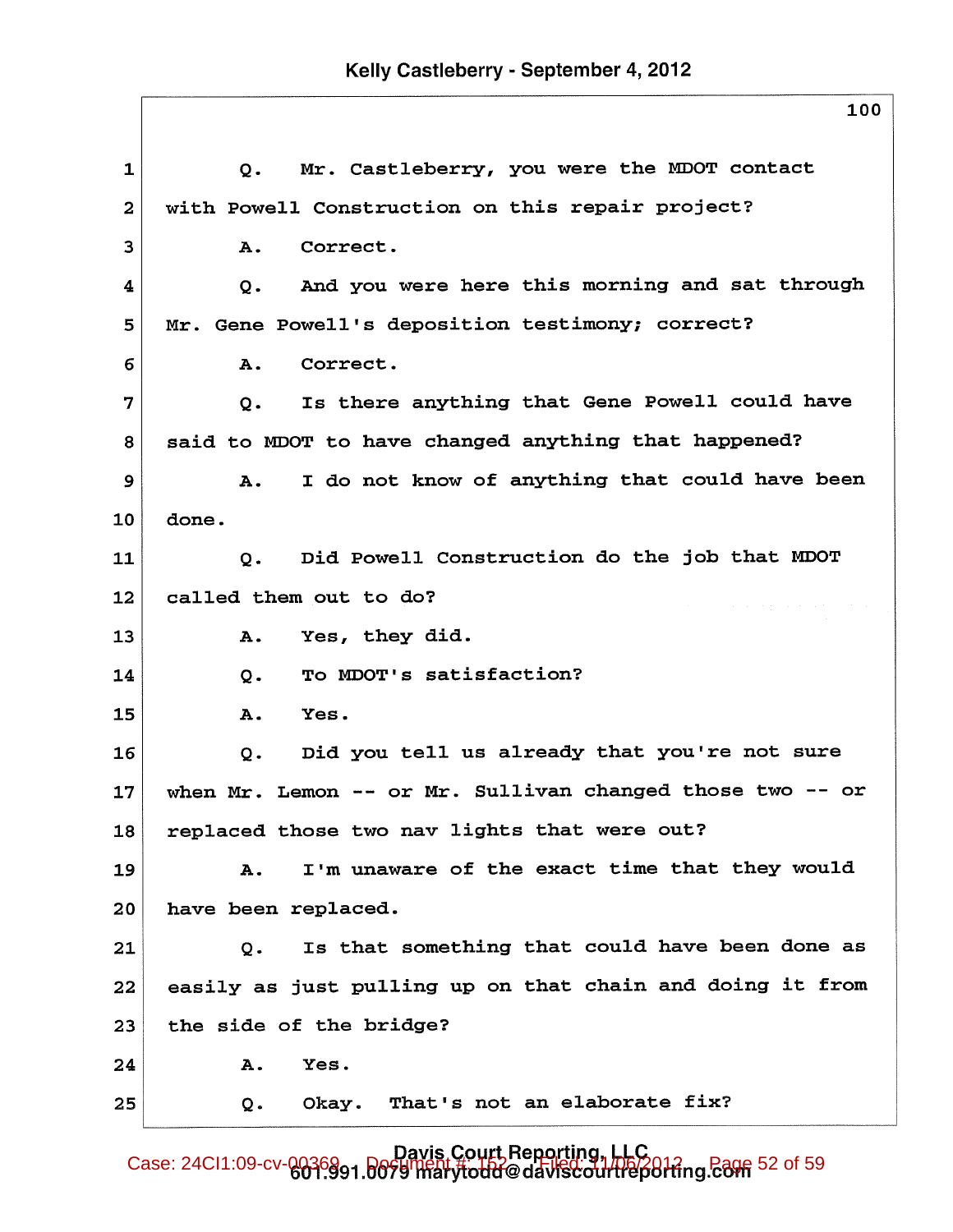IN THE CIRCUIT COURT OF HARRISON COUNTY, MISSISSIPPI FIRST JUDICIAL DISTRICT DEAN E. KELLY AND LAUREN BRUNELLE **PLAINTIFFS** CAUSE NO. A2401-09-369 **VERSUS** KENAN BEL BUCHERT, MISSISSIPPI DEPARTMENT OF TRANSPORTATION, GRANITE CONSTRUCTION COMPANY, ARCHER WESTERN CONTRACTORS, LTD., HNTB CORPORATION, INGRAM SIGNALIZATION, INC., AND POWELL CONSTRUCTION SERVICES, INC. **DEFENDANTS AND** GRANITE CONSTRUCTION COMPANY AND ARCHER CROSS-PLAINTIFFS WESTERN CONTRACTORS, LTD. **VERSUS CROSS-DEFENDANT** HNTB CORPORATION **AND CROSS-DEFENDANT** INGRAM SIGNALIZATION, INC. CONSOLIDATED FOR ALL PURPOSES WITH: **PLAINTIFF JOSHUA DRIGHT VERSUS** MISSISSIPPI DEPARTMENT OF TRANSPORTATION AND COUNTY OF HARRISON, MISSISSIPPI TRANSPORTATION COMMISSION, GRANITE CONSTRUCTION COMPANY, ARCHER WESTERN CONTRACTORS, LTD., GRANITE ARCHER WESTERN, A JOINT VENTURE, KENAN BEL BUCHERT, HNTB CORPORATION, INGRAM SIGNALIZATION, INC., **DEFENDANTS** AND POWELL CONSTRUCTION SERVICES, INC. CONSOLIDATED FOR ALL PURPOSES WITH: **PLAINTIFF BRANDON ALEXANDER** CAUSE NO. A2401-09-377 **VERSUS** MISSISSIPPI DEPARTMENT OF TRANSPORTATION AND COUNTY OF HARRISON, MISSISSIPPI TRANSPORTATION COMMISSION, GRANITE

 $\mathbf{1}$ 

Davis Court Reporting, LLC<br>Case: 24CI1:09-cv-0036991.0079 Thatytodd@daviscourtreporting. E89 53 of 59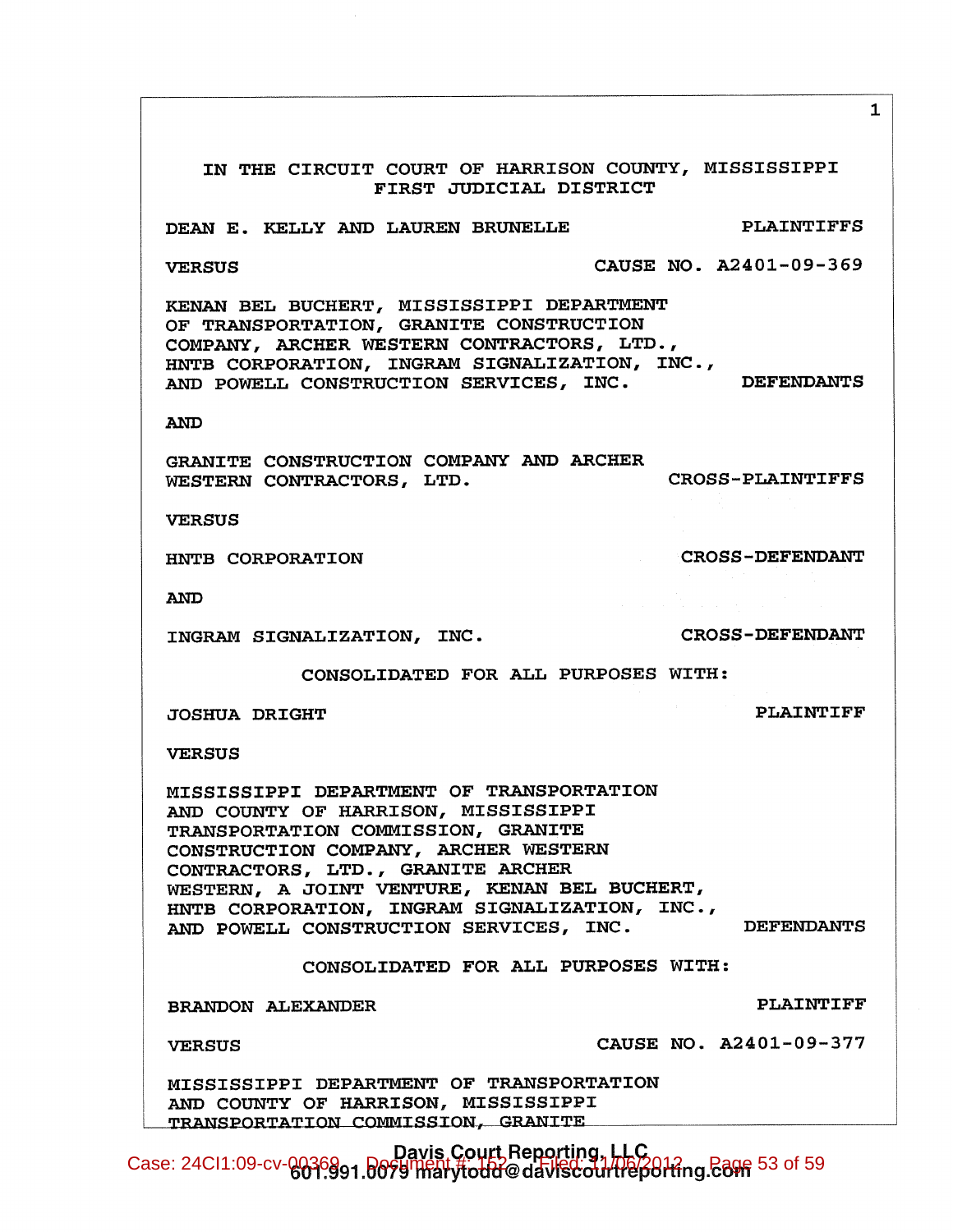$\overline{2}$ CONSTRUCTION COMPANY, ARCHER WESTERN CONTRACTORS, LTD., GRANITE ARCHER WESTERN, A JOINT VENTURE, KENAN BEL BUCHERT, HNTB CORPORATION, INGRAM SIGNALIZATION, INC., AND POWELL CONSTRUCTION SERVICES, INC. **DEFENDANTS** CONSOLIDATED FOR ALL PURPOSES WITH: **PLAINTIFF** KENAN BEL BUCHERT CAUSE NO. A2401-10-32 **VERSUS** MISSISSIPPI DEPARTMENT OF TRANSPORTATION, GRANITE CONSTRUCTION COMPANY AND ARCHER WESTERN CONTRACTORS, LTD., AND JOHN DOES 1-5 DEFENDANTS DEPOSITION OF GENE POWELL APPEARANCES NOTED HEREIN TAKEN AT INSTANCE OF: PLAINTIFFS DATE: SEPTEMBER 4, 2012 DUKES, DUKES, KEATING & FANECA, P.A. **PLACE:** 2909 13TH STREET, SUITE 600 GULFPORT, MISSISSIPPI TIME: 10:33 A.M. REPORTED BY: Connie Chastain, RMR CSR NO. 1025 DAVIS COURT REPORTING Post Office Box 16147 Jackson, Mississippi 39236-6147  $(601)$  991-0079 www.daviscourtreporting.com

Davis Court Reporting, LLC<br>Case: 24CI1:09-cv-0036991.0079 marytodd@daviscourtreporting.com 54 of 59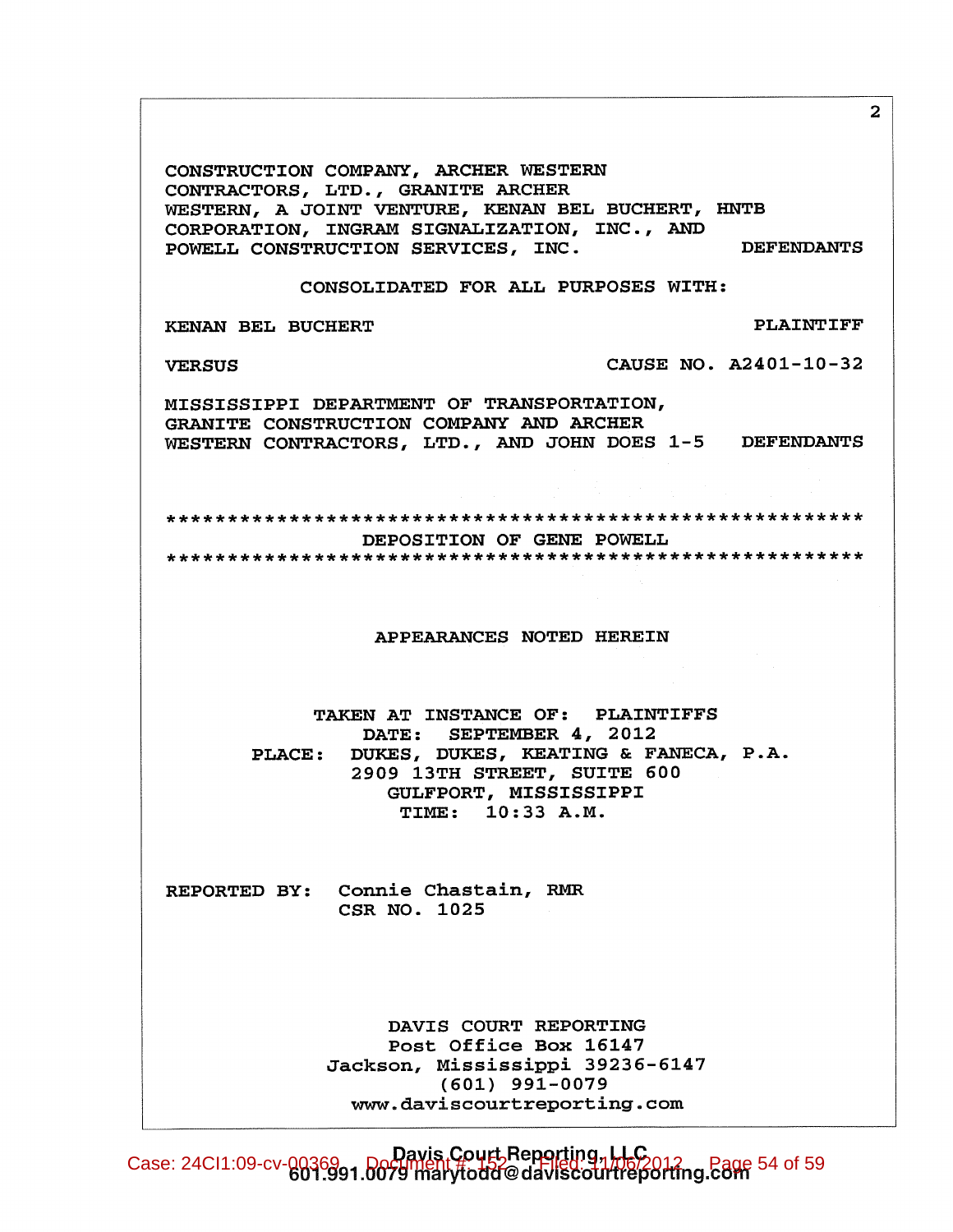$\mathbf{1}$ MR. R. FRANSEN: Oh, okay. All right. Fair enough. Fair enough.  $\overline{2}$ BY MR. R. FRANSEN: (Continuing) 3 So they're not in the middle? 4  $\mathbf{o}$ . No, sir. 5 **A.** Okay. All right. On any of these photographs 6  $\mathbf{o}$ . 7 that are spread in front of you, can you show me where those lights would have been? 8 MR. COLLIER: The nav lights or the 9 street lights? 10 11 BY MR. R. FRANSEN: (Continuing) These right here (indicating) on --12 Q. I drew them here.  $13$ A. That's them. All right. 14  $Q -$ Okay. That's where they should be, I 15 **A.** Yes, sir. guess, if you could see them suspended down. 16 And they were actually suspended from beneath 17  $Q$ . the roadway? 18 They mount on the side of the bridge rail and 19 A. they're on a pivot arm, and they --20 So you could pick it up to change the lights? 21  $\overline{O}$ . Yes, sir. They got it to where you can pick 22 A. it up to maintain the lights, fix the bulbs, whatever, 23 24 fuses. But when you got out there, those lights 25 Q.

Davis Court Reporting, LLC<br>Case: 24CI1:09-cv-0036991.0079 marytodd@daviscourtreporting.com 55 of 59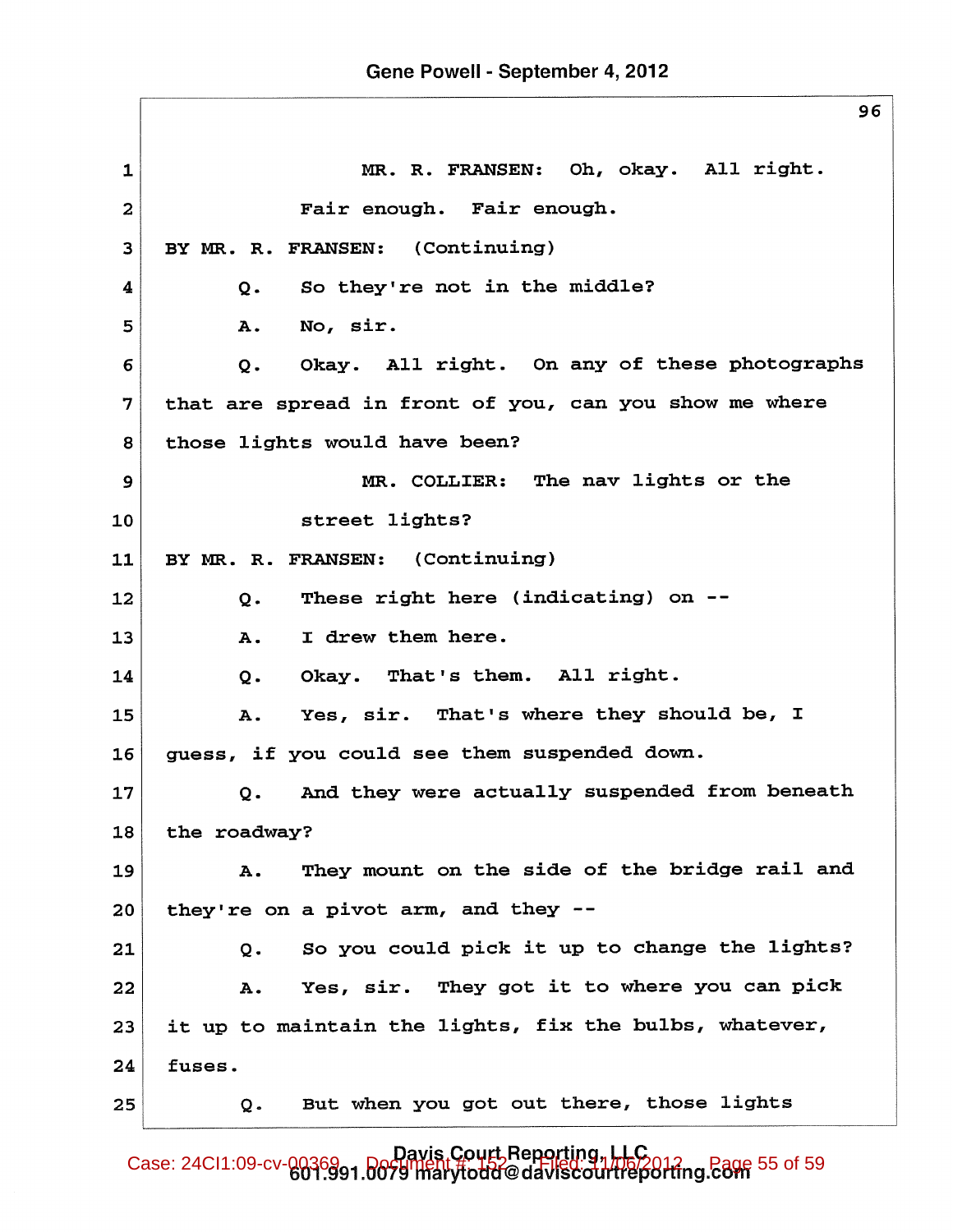$\mathbf{1}$ weren't operating, were they, when you did your work in  $\overline{2}$ September?

3 Α. Yes, sir, they were operating. The -- the south side two reds and green. The north side, they were 4 missing a far east red and a middle green, and then I 5 can't remember if the bulbs were out or the lighting 6 assemblies were missing. And that's when we called Lemon 7 with MDOT and he -- if I remember right, he had them on 8  $\mathbf{9}$ order and was going to take care of those themselves.  $So$ they had one red light on the far west side working. 10

So, in fact, there weren't just three red or 11  $Q<sub>z</sub>$ 12 green lights, there were six?

Well, you had the north and south side. 13 Α. Yes, For ships coming southbound and ships going out 14 sir. 15 northbound.

 $16$ I understand. These lights are for purpose of  $\mathsf{o}$ . safe navigation, are they not? 17

18

Yes, sir. Α.

And you are in the business of putting up such 19 Q. lights that take into account rules of safe navigation, 20 21 aren't you?

I have installed them before. 22 Α. If some of those lights were out on the day of 23  $\overline{O}$ . 24 the accident, what effect would that have on a navigator trying to get his way through the span of the bridge? 25

Case: 24Cl1:09-cv-00369 DoClimenCourtSeperting, 14662012 Page 56 of 59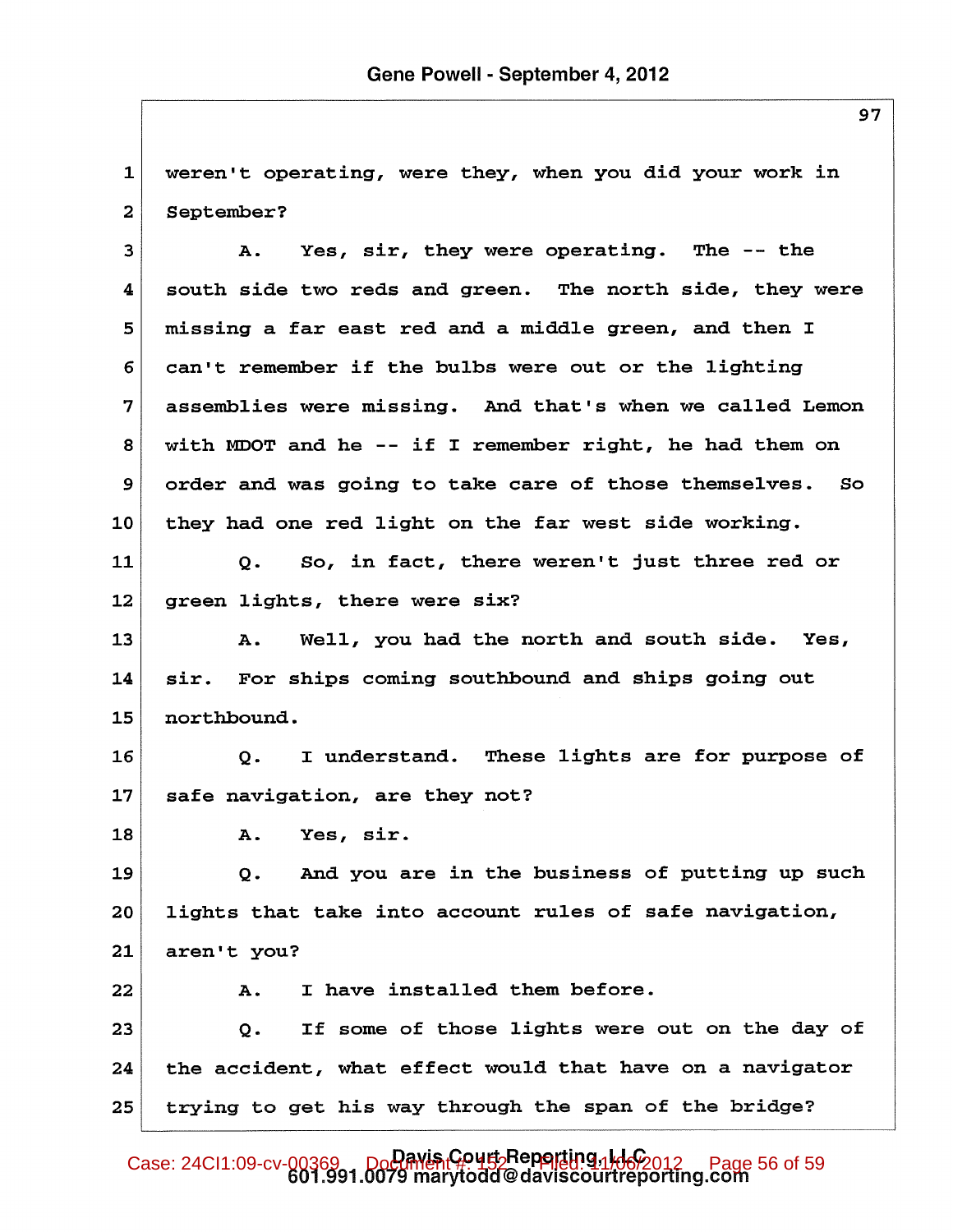BY MR. R. FRANSEN: (Continuing)  $\mathbf{1}$  $\overline{2}$  $Q$ . Were out? The day that we restored power for the first 3 A. 4 day, yes, sir. 5 MR. BAGWELL: You had power to them. They just had a bad bulb or whatever? 6 THE WITNESS: Yes, sir, and they were 7 8 special bulbs, high intensity bulbs. It wasn't just like a -- go to Wal-Mart and get a  $\mathbf{9}$ screw bulb. So -- and I think Lemon had told  $10$ 11 me he had them on order and he was going to take care of them. 12 BY MR. R. FRANSEN: (Continuing)  $13<sub>2</sub>$ Did anybody take care of them, to your 14  $Q<sub>z</sub>$ knowledge? 15 Not to my knowledge. Like I said --16 A. 17 Q. Well, who  $--$ MR. COLLIER: Wait, wait, wait. Let him 18 19 finish. MR. R. FRANSEN: I'm sorry. I didn't --20 THE WITNESS: We were never called again. 21 BY MR. R. FRANSEN: (Continuing)  $22<sub>1</sub>$ 23 All right. Q. And -- just trying to get some air. We were 24 Α. never called again. Even when we went back, we still did 25

Case: 24CI1:09-cv-00369 Davis Court Reporting, LLC page 57 of 59<br>Case: 24CI1:09-cv-00369 narytodd@daviscourtreporting.com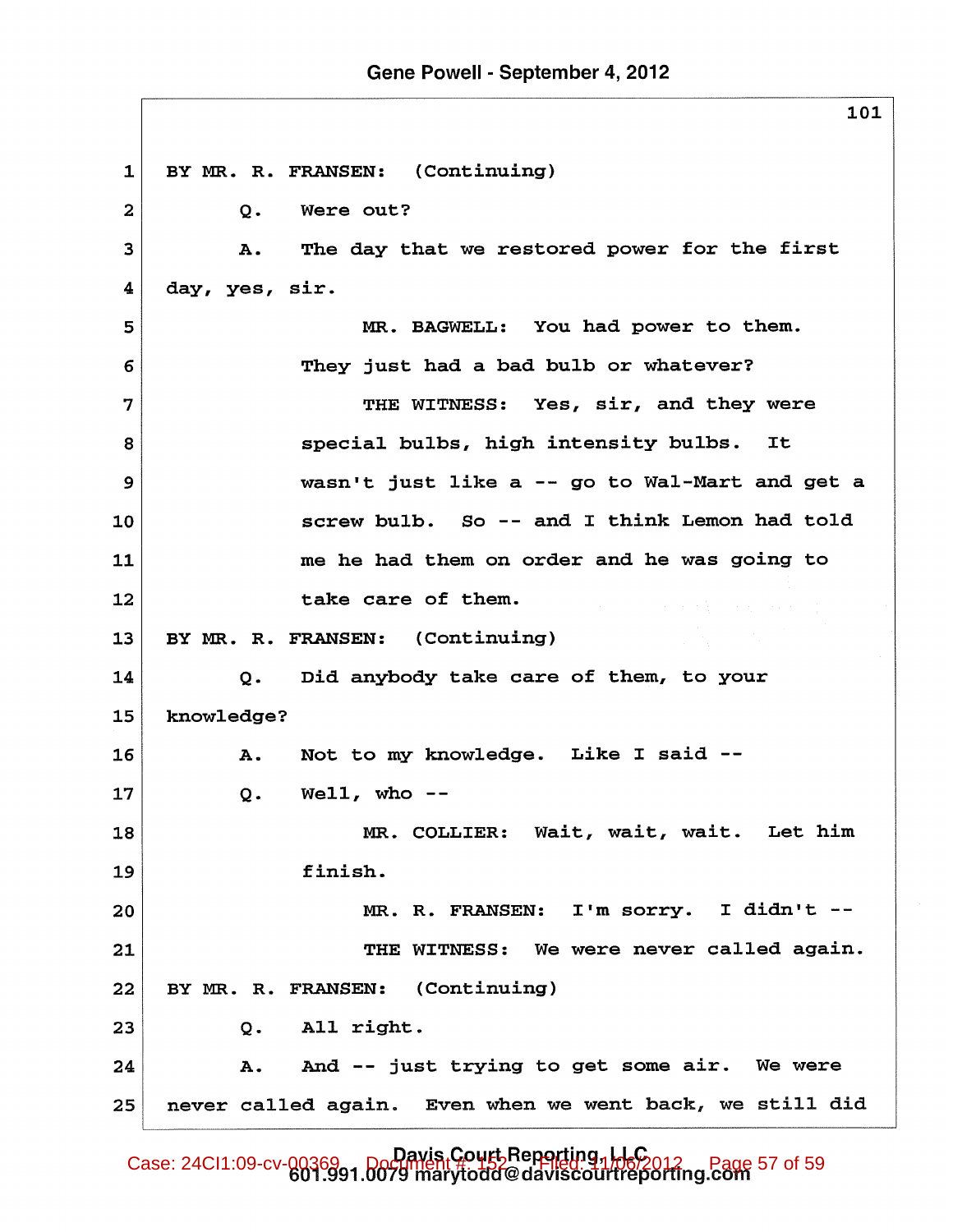Right. That's north side.  $\mathbf{1}$  $Q<sub>z</sub>$ So if you're coming southbound, that'd be east  $\overline{a}$ **A.** in the center. 3 Let me see which ones they were. But when you  $\overline{\mathbf{4}}$  $\mathbf{o}$ . 5 left in September, I think it was, they were by then lit 6 or no? 7 They were not lit. **A.** They were not lit? 8  $Q<sub>z</sub>$ Those two.  $9$ Α. 10  $Q<sub>z</sub>$ Those two? 11 Yes, sir. **A.** The rest of them were? 12  $Q -$ Yes, sir. 13 **A.** You couldn't get them running? Was that the 14  $Q<sub>z</sub>$ 15 problem or what? To -- something special. Called Lemon, he had 16  $A.$  $17<sub>2</sub>$ it on -- whatever it was, he had it ordered and he was taking care of it. End of story. 18 So when you left in September, never to be 19  $Q<sub>z</sub>$ called back, all of the navigational lights were not, 20 n-o-t, in operation? Those two were not? 21 22 No, sir. А. Okay. Here's a letter which I'd like you to 23 Q. 24 explain to me. (DOCUMENT MARKED EXHIBIT NUMBER 5) 25

Case: 24CI1:09-cv-00369 Davis Court Reporting, LLC Page 58 of 59<br>601.991.0079 marytodd@daviscourtreporting.com